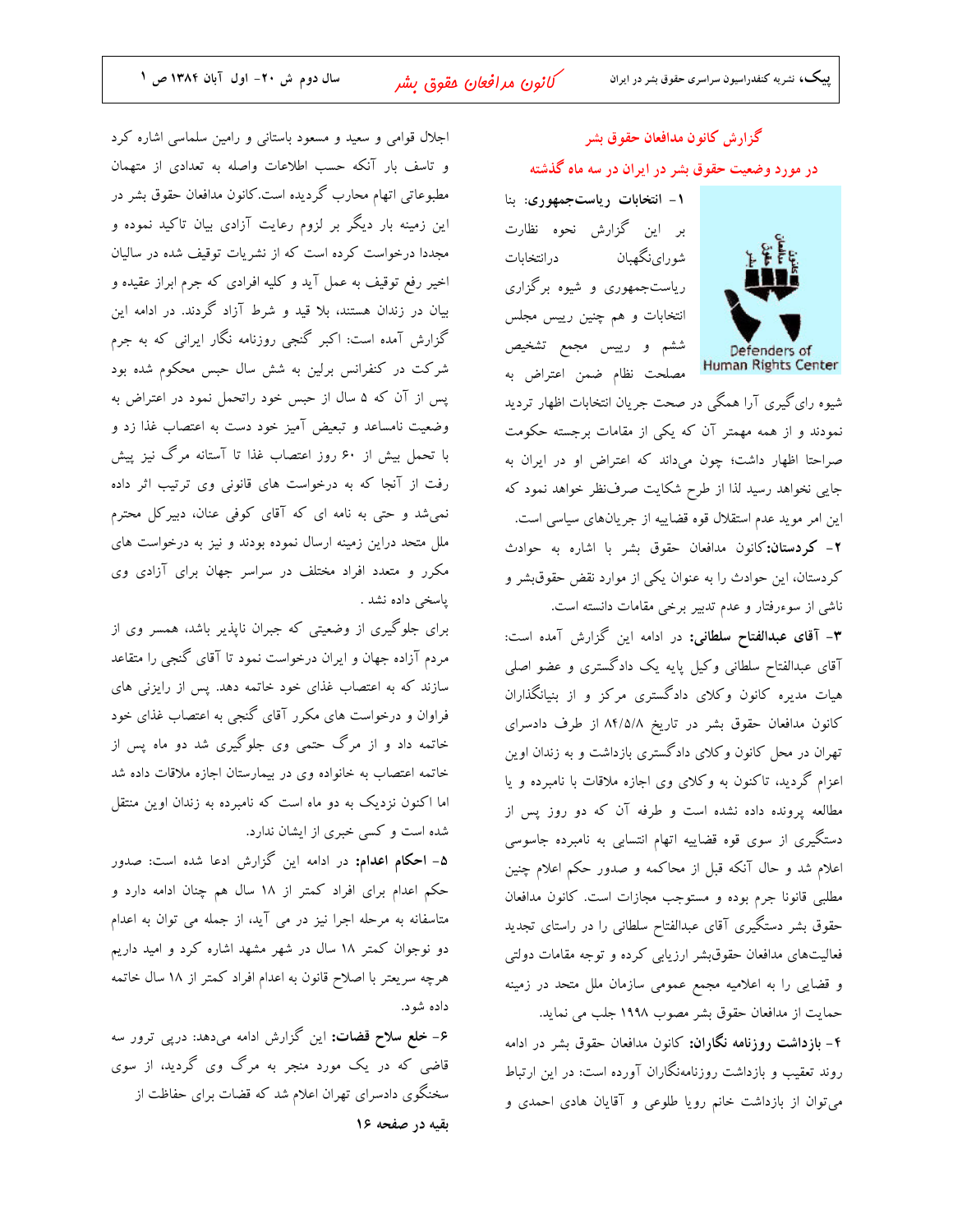خواستههایشان مبنی بر علنی برگزار شدن محاکمه عامل جنایت مهاباد، رعایت کنوانسیونهای جهانی حقوق کودکان و زنان و از بین بردن رعب و وحشت در کردستان بودند که معلوم نبود منظورشان از رعب و وحشت چیست اما در نهایت این تحصن خاتمه یافت. وی افزود: برداشت ما از تحصن مزبور این بود که این افراد – که این سهروزنامهنگار هم جزو آنان بودند- محک زدن عکسالعمل مسوولان استان بود که همین اتفاق دوباره در تاریخ دهم مرداد اتفاق افتاد که البته بدون خشونت به پایان رسید. خامسی تصریح کرد: ما دلایل کافی در پرونده داریم که این سه روزنامهنگار و بقیه دستگیر شدگان از جمله عوامل تحریک شهروندان كردستاني بودند البته مطبوعات محلي نيز در تشديد چنین شرایطی نقش داشتند. وی افزود: برخی از این بازداشتشدگان دارای اسلحه گرم و سابقه محکومیت هستند و نقش آنها در ناآرامیهای اخیر پررنگ بود. رییس کل دادگستری استان کردستان در پاسخ به این سوال که آیا ارتباط این بازداشتشدگان با عناصر خارجی اثبات شده است، گفت: بر حسب قرائن و مدارک برخی از این افراد با آن سوی مرزها همكاري داشتهاند.

# دادستان تهران با آزادی همسرم مخالف است



معصومه دهقان همسر عبدالفتاح سلطانی ضمن ابراز نگرانی نسبت به وضعیت همسرش گفت : با وجود موافقت بازپرس پرونده .<br>و در همان روزهای اول بازداشت

با سپردن وثیقه ۱۰۰ میلیونی و تبدیل قرار باز داشت همسرم ولی به دلیل مخالفت دادستان تهران با آزادی سلطانی این امر محقق نشده است . معصومه دهقان در ادامه افزود : بیش از ۵۵ روز از بازداشت همسرم می گذرد که ۴۲ روز آن در سلول انفرادی در بند ۲۰۹ گذشته ودر حال حاضر به همراه فرد دیگری در یک سلول نگهداری میشود علاوه بر این ها از چشم بند نیز برای همسرم استفاده كردند و در ملاقات لباس زندان بر تن داشته و اين در حالی است که تا آنجایی که من دیدم بسیاری از زندانیان دیگر که برای ملاقات آمده بودند لباس شخصی بر تن داشتند و این در حالی است که هاشمی شاهرودی رییس قوه قضاییه بارها نسبت به

#### زنان از ساعت ١٨ بايد در خانه بمانند!

به دستور وزیر فرهنگ و ارشاد اسلامی حضور زنان در همه ادارات، سازمانها و نمایندگیهای وابسته به این وزارتخانه از ساعت



۱۸ بعد از ظهر ممنوع شد. وزیر فرهنگ و ارشاد اسلامی طی بخشنامهای که بر روی برد ادارات, سازمانها و نمایندگیهای وابسته به وزارت ارشاد از جمله خبرگزاری دولتی ایران (ایرنا) و روزنامه ایران نصب شده است، خواستار عدم حضور زنان بعد از ساعت ١٨ در اين مراكز شده است. در اين بخشنامه آمده است: با .<br>توجه به نقش حساس زنان کشورمان در تعال<sub>ی</sub> جامعه اسلامی و ضرورت حضور موثر بانوان در کانون گرم خانواده جهت ایفای وظیفه حساس تربیت فرزندان به حسب دستور وزیر محترم، مقتضی است از حضور همکاران خانم در کلیه واحدها بعد از ساعت ١٨ خودداري فرمائيد.

# <mark>اتهامات دادگستری کردستان علیه زندانیان کرد</mark>



بنابر گزارش خامسی، رئیس کل دادگستری استان کردستان در حاشیه نشست روسای کل دادگستریهای سراسر كشور با رييس قوه قضائيه،

گفت: در جریان این حادثه حدود صد و پنجاه نفر در سنندج و صد و پنجاه نفر نیز در سقز دستگیر شدند که البته بسیاری از این افراد با قرار و بلاقید آزاد شدند، اکنون پانزده نفر در بازداشت به سر میبرند و پرونده اکثر آنان نیز با کیفرخواست به دادگاه ارجاع شده است و برای برخی دیگر به زودی قرار صادر میشود. وی افزود: از این پانزده نفر بازداشت شده، سه روزنامهنگار به نامهای رویا طلوعی، سعید ساعدی و اجلال قوامی بازداشت شدهاند. خانم رویا طلوعی دکترای علوم آزمایشگاهی دارد که قطعه زمینی را برای احداث آزمایشگاهی میگیرد اما بعدها در آن جعل انجام میدهد که یکی از اتهاماتش جعل سند است.

رییس کل دادگستری استان کردستان ادامه داد: این افراد در اولین اقدام خود در هشتم مرداد ماه در شهر سنندج به همراه چهل نفر دیگر در مقابل استانداری کردستان تجمع و خواهان تحقق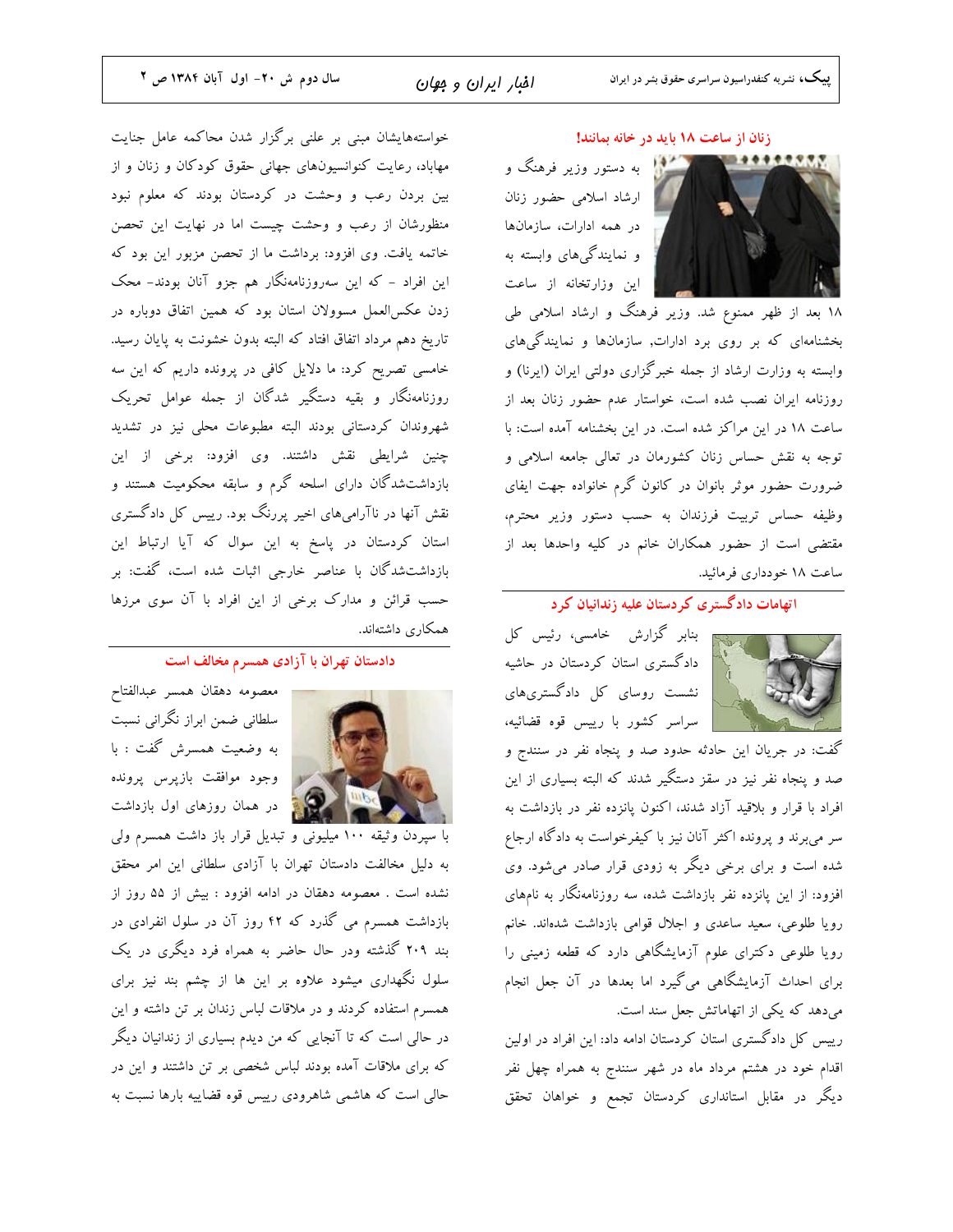اعمال اینگونه رفتار با زندانیان هشدار داده است و خواستارتوقف این کارها شده اند.

### بر اساس گزارش سال ۲۰۰۵ سازمان ملل متحد

ایران از نظر تعداد معتادین در جهان اول شد

بر اساس گزارش سال ۲۰۰۵ سازمان ملل متحد، ايران رکورد دار تعداد معتادین در جهان است بطوری که ۲/۸ درصد از جمعیت ۷۰ میلیونی



این کشور به مواد مخدر اعتیاد داشته و از این لحاظ ایران در جهان بی رقیب است. بر اساس گزارش سازمان ملل، کشورهای موریتانی و قرقیزستان با ۲ درصد جمعیت معتاد در رتبه دوم وسوم قرار دارند. در ادامه این گزارش آمده است که در زمان زلزله بم در سال ۲۰۰۳ یکی ازانواع کمکهای ارسالی به این شهر داروی ضد اعتیاد "متادون" بود چرا که ۲۰ درصد مردم شهر معتاد بودند. . آذرخش مکری مدیر مرکز مطالعات اعتیاد در ایران می گوید که قریب به ۲۰ درصد جمعیت بزرگسال ایران به نحوی مواد مخدر مصرف می کنند. بر اساس ارزیابی وی نیم میلیون دلال مواد مخدر در این کار دست دارند که هریک به ۳ الی ۴ نفر مواد میفروشند. هزینه مصرف این مواد سالیانه ۳ الی ۵ میلیارد دلار می باشد. قریب به ۲۰۰ هزار جوان در ایران به هروئین معتادند چون این ماده مخدر در بین جوانان بسیار رایج است.

## ارائه قطعنامه جديدى پيرامون نقض حقوق بشر در ايران

وزیر امور خارجه کانادا گفت: قطعنامه جديدى پيرامون نقض حقوق بشر در ايران به مجمع عمومی سازمان ملل متحد ارائه

خواهد کرد وزیر امور خارجه کانادا تهران را تهدید کرده است پس از بررسی امور، قطعنامه جدیدی پیرامون نقض حقوق بشر در ایران به مجمع عمومی سازمان ملل متحد ارائه خواهد کرد. وزیر امور خارجه کانادا پس از دیدار با همتای ایرانی از نحوه رسیدگی به پرونده قتل زهرا کاظمی عکاس و خبرنگار ایرانی کانادایی در جمهوری اسلامی انتقاد کرد.

روزنامه کانادایی تورونتو استار گزارش می دهد پیر پتی گرو وزیر امور خارجه دولت فدرال کانادا پس از دیدار خود با منوچهر

متکی وزیر امور خارجه جمهوری اسلامی در حالی که به شدت عصبانی و رنجیده خاطر به نظر می رسید، به خبرنگاران حاضر در مقر سازمان ملل در نیویورک گفته است: کانادا در حال بررسی شرایط است تا قطعنامه جدیدی را پیرامون نقض حقوق بشر در ایران که بنا به گفته وی از سال گذشته پیشرفتی نداشته است، به مجمع عمومی سازمان ملل ارائه دهد.

آقای پتی گرو به خبرنگاران گفته است: تهران سرعت تلاش خود برای اجرای عدالت در پرونده قتل خانم کاظمی را کاهش داده است و چنین برخوردی کانادا را وادار خواهد کرد تا قطعنامه جدیدی برای محکومیت ایران در نقض حقوق شهروندانش به سازمان ملل ارائه دهد. تورونتو استار می نویسد: پیر پتی گرو که ظاهرا کاسه صبرش از نحوه برخورد منوچهر متکی همتای ایرانی و واکنش او در مورد قتل زهرا کاظمی عکاس و خبرنگار ایرانی کانادایی لبریز شده به خبرنگاران گفته است: این خانم در زندان مورد تجاوز و ضرب و شتم قرار گرفته و به قتل رسیده است و عدالت در این قتل باید به اجرا در آید و دولت جمهوری اسلامی این عدالت را به خانم کاظمی و جامعه بین الملل مدیون است.

اظهارات پیر پتی گرو وزیر امور خارجه کانادا در مورد پرونده قتل زهرا کاظمی عکاس و خبرنگار کانادایی ایرانی در شرایطی تکرار می شوند که بیش از دو سال است کانادا خواستار اجرای عدالت در مورد این پرونده شده و از ایران خواسته است تا پیکر خانم كاظمى را بنا بر خواست استفان هاشمى تنها يسر اين خبرنگار مقتول به کانادا بازگردانند. در حالی که تهران نیز اوتاوا را برای عدم اجرای عدالت در قتل کیوان تابش جوان ١٨ ساله ایرانی به دست مامور پلیس محلی ون کوور سرزنش می کند، آقای پتی گرو در مورد چنین مقایسه ای با لحن سرزنش آمیز و خشمگینی به خبرنگاران گفته است این شگرد مقامات قضایی جمهوری اسلامی است که این دو پرونده را با هم مقایسه کنند، در حالی که همه به خوبی می دانند که مطلقا چنین مقایسه ای بی معنا است و حتی مطرح کردن آن نیز از منطق به دور است.

وزیر امور خارجه دولت فدرال کانادا تهران را متهم کرده است با آرام کردن روند رسیدگی مجدد به قتل پرونده خانم کاظمی قصد دارد اجرای عدالت را به تعویق اندازد. وی پس از دیدار با همتای ایرانی خود به خبرنگاران گفت: ایران وعده برگزاری دادگاه تجدیدنظر برای این پرونده داده بود. خانواده و وکلای خانم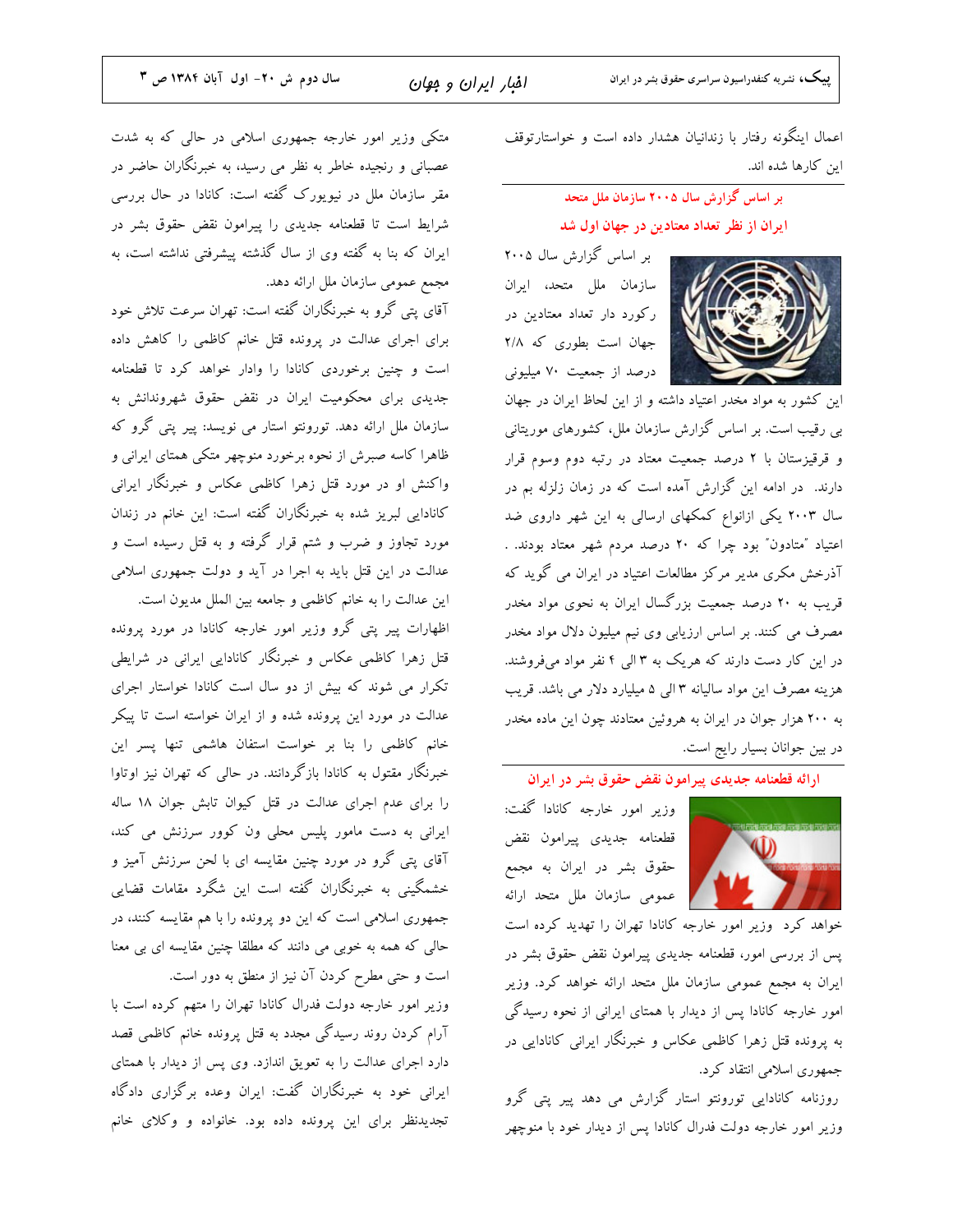**پییک،** نشریه کنفدراسیون سراسری حقوق بشر در ایران

کاظمی نیز در انتظار دادگاه تجدیدنظر هستند و من به آقای متکی گفتم کانادا انتظار دارد تا دادگاه جدیدی تشکیل شود و ایران باید به تعويق انداختن اجراي عدالت در اين پرونده را متوقف نمايد. آقای پتی گرو در دیدار خود با منوچهر متکی وزیر امور خارجه دولت محمود احمدی نژاد از وی خواسته است تا ایران درخواست وی برای بازگرداندن پیکر خانم کاظمی به کانادا را اجرا نماید، اما تورونتو استار می نویسد پتی گروی خشمگین در پاسخ به خبرنگاران گفته است آقای وزیر حرف های پیشین مقام های کشور را بار دیگر تکرار کرده است.

طی دو سال گذشته کانادا قطعنامه های پیشنهادی خود پیرامون نقض حقوق بشر، عدم رعایت آزادی بیان، وجود شکنجه و آزار و اذیت ناراضیان حکومت در ایران را به مجمع عمومی سازمان ملل ارائه داد که آخرین قطعنامه پیشنهادی در ماه دسامبر ۲۰۰۴ اکثریت آرا را از آن خود کرد. وزیر امور خارجه کانادا در سخنرانی هفته گذشته خود در مجمع عمومی سازمان ملل با انتقاد از نحوه عملکرد کمیسیون حقوق بشر این سازمان خطاب به رهبران کشورهای جهان گفت: به منظور نگاهی عمیق و موشکافانه به وضعیت نگران کننده حقوق بشر در کشورهایی همچون ایران، ما نیازمند ایجاد اصلاحات در کمیسیون حقوق بشر هستیم تا برای بهبود وضعیت این کشورها به ما یاری رسانند.

# ۔<br>تشکیل شورای حقوق بشر در سال جاری میلادی



میلادی تاسیس شود و در سال ۲۰۰۶میلادی فعالیت رسمی خود را آغاز كند. به نوشته مطبوعات روز شنبه سوييس، عنان جمعه شب در دیدارهای جداگانه با ″ساموئل اشمید″ رییس جمهوری و "میشلینه کالمی ری" وزیر امور خارجه سوییس تضمین کرد که مقر شورای حقوق بشر در شهر ژنو خواهد بود. روزنامه سوییسی تاگس انسایگر روز شنبه نوشت: عنان پس از دیدار با این دو مقام سوییسی گفت: کشورهای عضو سازمان ملل بر سر این موضوع که مقر شورای حقوق بشر در شهر ژنو باشد، توافق دارند. شورای حقوق بشر قرار است جایگزین کمیسیون حقوق بشر سازمان ملل

شود و کارکردی نزدیک به شورای امنیت در زمینه حقوق بشر كشورها خواهد داشت.

عنان با اشاره به اینکه ژنو مرکز بسیاری از مراکز انسان دوستانه است، ابراز امیدواری کرد، شورای حقوق بشر در سال جاری میلادی تاسیس شود و در سال ۲۰۰۶میلادی فعالیت رسمی خود را آغاز کند. دبیرکل سازمان ملل همچنین افزود: سوییس نه تنها نقش فعالی در مسایل حقوق بشر دارد، بلکه در خصوص اصلاحات سازمان ملل و شورای امنیت یکی از موتورهای اصلاحات محسوب مي شود.

اسرائیل و خطر سلاح اتمی



المسلم العام المسلم العام المسلمي العراضي الله عن الله عن الله عن الله عن الله عن الله عن الله عن ا به اجماع، درخواست کشورهای عرب را برای تقبیح اسرائیل بعنوان خطری

برای امنیت خاورمیانه رد کرد اما خواستار ایجاد یک خاورمیانه فارغ از سلاح های هسته ای شد. در پایان کنفرانس یک هفته ای آژانس بین المللی انرژی اتمی روز جمعه کشورهای عرب خواستار تقبیح اسرائیل شدند. درگذشته کشورهای عرب برای جذب اسرائیل به اجماع تلاش برای ایجاد یک خاورمیانه خالی از سلاح هسته ای از طرح مساله خطر سلاح هسته ای اسرائیل چشم پوشیدند. اما امسال ۱۵ کشور عربی از جمله تشکیلات خودگردان فلسطینی درنامه ای خواستار طرح این مساله در آژانس شدند. سفیر اسرائیل در این سازمان گفت اقدام کشورهای عرب انگیزه ای سیاسی دارد.

گزارشگران بدون مرز نگران اکبر گنجی اند نامه روبرت مئنار دبیر اول گزارشگران بدون مرز به وزرای امور خارجه کشورهای اروپایی در باره ی وضعیت اکبر گنجی



خانم و آقای وزیر: گزارشگران بدون مرز انجمن بین المللی دفاع از آزادی مطبوعات خواهان جلب توجه شما به وضعیت روزنامه نگار زندانی ایرانی اکبر گنجی است. این روزنامه نگار در اول شهریور ماه به اعتصاب غذای ۷۲ روزه خود پایان داد، وی در آن مدت بیش از ۲۵ کیلو وزن کم کرده بود. با این حال مقامات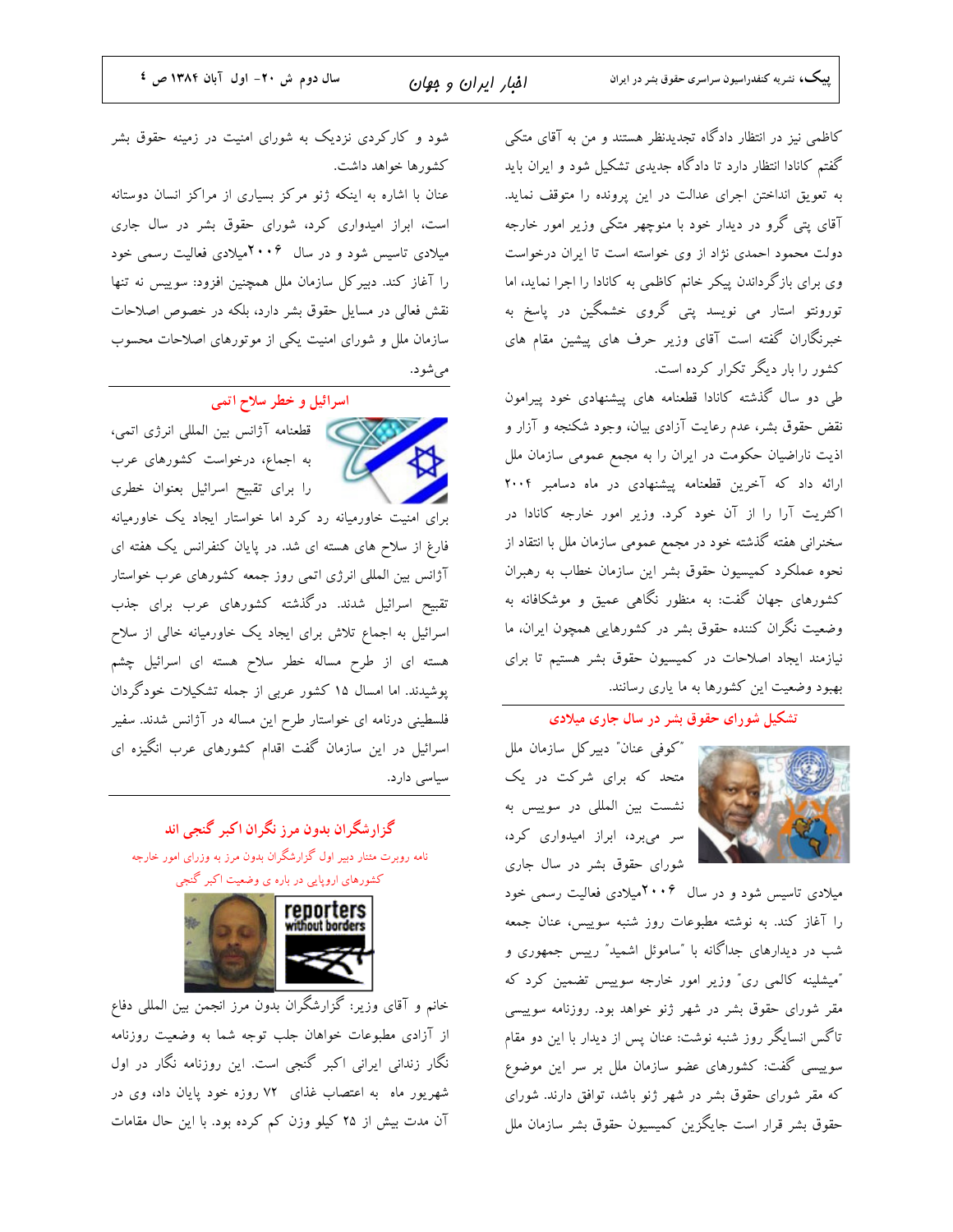خبرنگاران می گویند شمار حاضران در راهپیمایی، کمتر از تظاهرات اصلی در سال ۱۹۹۵ بوده است. پلیس و سازماندهندگان

راهپیمایی، هیچکدام برآوردی از میزان حاضران در راهییمایی ارائه ندادند.

لوئيس فراخان، رهبر جنبش "ملت اسلام" به تظاهر كنندگان

فاجعه تندباد، گناهکار است. او گفت: "من اعتقاد راسخ دارم که اگر مردمی که روی آن پشت بامها بودند، موهای بلوند و چشمان آبی و پوستی کمرنگ داشتند، کارها به موقع تر انجام می شد." لوئیس فراخان افزود: "ما آمریکا را به قصور مجرمانه متهم می کنیم." لوئیس فراخان، از چهره های بحث انگیز که در گذشته سخنرانی های ضد یهودی و ضد همجنسگرایی داشته، در این سخنرانی اظهاراتی را که اخیرا درباره توفان کاترینا مطرح کرده بود، تکرار نکرد. وی قبلا گفته بود سدهای نیواورلئان ممکن است در اثر انفجار بمب و نه در اثر توفان شکسته باشد.

جسی جکسون، از رهبران کهنه کار مبارزه با تبعیض، از دیگر سخنرانان این راهپیمایی بود و گفت آمریکاییان آفریقایی تبار باید سرخوردگی و انرژی خود را برای تغییر اجتماعات خود جهت بدهند. او گفت: "از خشونت، نژاد پرستی، یهودستیزی، عرب ستیزی و تحقیر همجنسگرایان پیروی نکنید."

وی افزود: "ما به میلیونها نفر دیگر احتیاج داریم تا ائتلافی چند فرهنگی بسازیم. ما نیاز داریم که به تنهایی با فقر و طمع و جنگ مبارزه نکنیم." این راهپیمایی یک روزه تعداد زیادی سخنران داشت که اساتید دانشگاه و هنرمندان از جمله آنها بودند.

راهپیمایی میلیونی ابتدا به منظور تشویق سیاهپوستان به بهبود بخشیدن به وضعیت خانواده و جوامع آنها برقرار شد و ۶۰۰ هزار تا یک میلیون نفر در آن شرکت می کردند.

گور دسته جمعي زندانيان سياسي مراكش



المحصول المحصول المعلم المحقوق بشر مراكش از .<br>په کشف چند گور دسته جمعی که در من از زندانیان<br>تصلیم آنها اجساد ۵۰ تن از زندانیان الله است اين کشور که در زندان<br>موضوع ای 

قضایی ایران پس از دو هفته در تاریخ ۱۲ شهریور ماه او را به زندان منتقل کردند. شنبه ۹ مهرماه سهراب سلیمانی یکی از مسئولان زندان اوین اعلام کرده است که این روزنامه نگار در "قرنطینه بسر می برد و ً وضعیتش بسیار خوب است" اما ما می دانیم که مقامات مسئول ایرانی در گذشته همواره در باره وضعیت زندانیان سیاسی اطلاعات نادرست انتشار می دهند. دادستان تهران سعید مرتضوی انتشار هر گونه خبر را در باره ی اکبر گنجی برای رسانه های داخلی ممنوع کرده است. اکبر گنجی در سلول های انفرادي "بند ويژه" زندان اوين و در تنهايي مطلق بسر مي برد. در قرنطینه قرار دادن زندانی زیر پا نهادن صریح همه میثاق های بین المللي ناظر بر حقوق بشر وحتا قوانين ايران در رابطه با حق ملاقات با وكلا و خانواده است. هدف مقامات قضايي ايران از اين اقدام شکستن پایداری اکبر گنجی است. رفتار مقامات قضایی ایرانی نسبت به این روزنامه نگار و عدم اجرای تعهدات و قول هایی که به این روزنامه نگار و خانواده ی وی مبنی بر ادامه مرخصی پزشکی اکبر گنجی در نزد خانواده اش داده بودند، شرم آور است. گزارشگران بدون مرز از مذاکراتی که به طور منطقی باید به آزادی اکبر گنجی منجر می شد حمایت کرده بود. اتحادیه اروپا در گذشته بارها خواهان آزادی اکبر گنجی شده است. ما از شما می خواهیم در این باره اقدامات ضروری را انجام داده و در اولین گام سفرای کشورهای اروپایی در تهران رسما از مقامات قضایی ایران خواهان اطلاعات دقیق و موثقی از وضعیت اکبر گنجی شوند. خواهشمندیم ما را هرچه سریعتر از اقدامات خود در این باره مطلع سازید. با امید توجه شما به درخواست ما، خانم ها و آقایان، بهترین احترامات مرا پذیرا باشید.

## نابرابری با سیاهپوستان در آمریکا



[ | | دهها هزار نفر از آمریکاییان آفریقایی تبار به مناسبت دهمین سالگرد تظاهرات موسوم به "راهپیمایی میلیونی" در واشنگتن راهپیمایی کرده اند. بسیاری از شرکت کنندگان در این تظاهرات، خشم خود را از

آنچه برخورد نابرابر با سیاهپوستان در آمریکا دانستند، ابراز کردند. سخنرانان گفتند که سرنوشت اجتماعات فقیر سیاهیوست در پی تندباد کاترینا، این نابرابری را برجسته تر کرده و بیشتر به چشم كشانده است.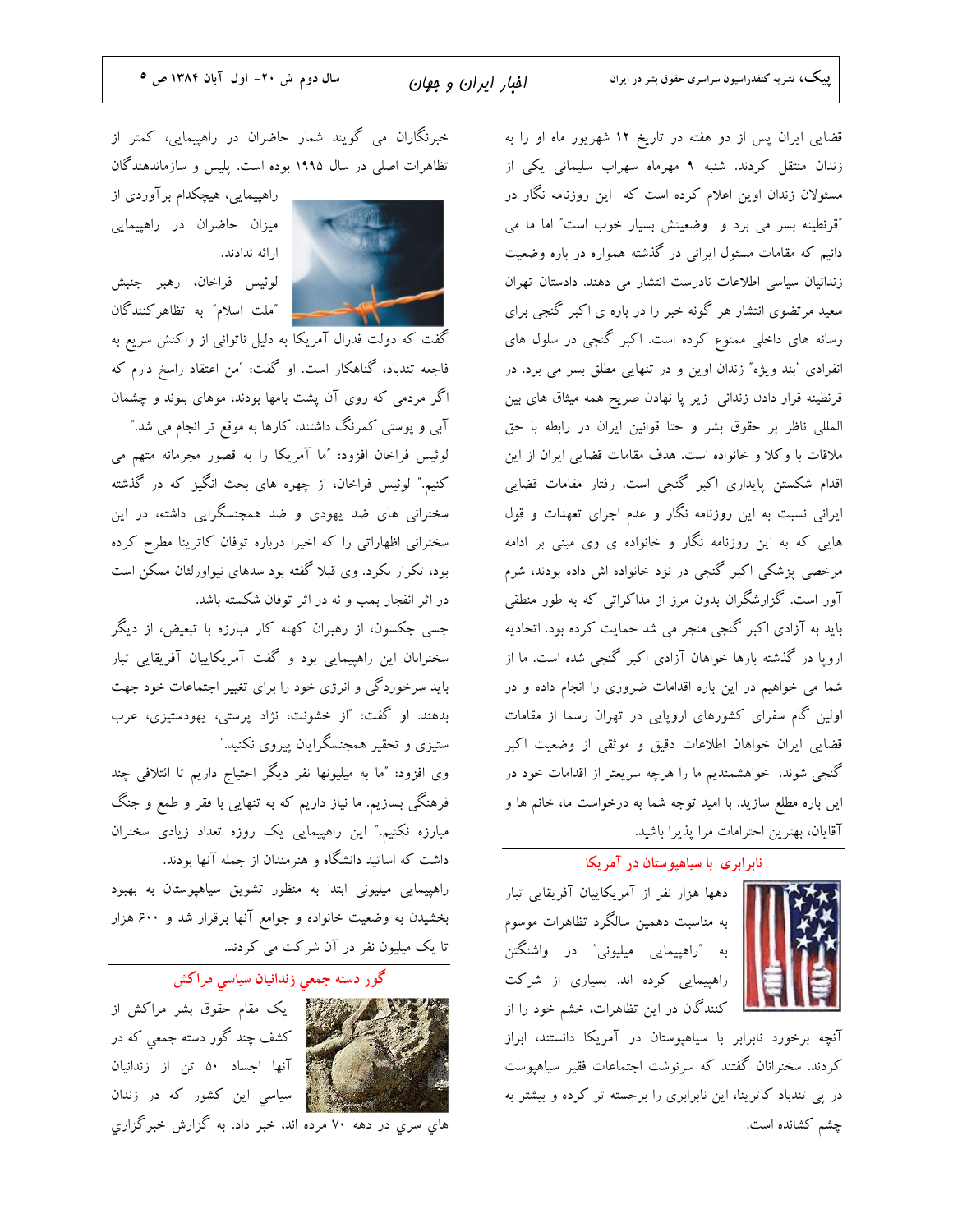رویترز کمیسیون آشتی و عدالت که به کشف آنچه که برای صد ها مراکشی دستگیر شده در دهه ۷۰ اتفاق افتاده بود، کمک کرد، اعلام کرد مقامات دولت مراکش به این کمیسیون برای یافتن گورهای مرتبط با سه زندان سابق در منطقه ای دور افتاده در جنوب کمک کردند. یک مقام عالیِ رتبه از این کمیسیون اظهار داشت: «شناسایی این گور ها گام بزرگی است که بر این خواست مقامات تاکید می کند که بدرفتار ی های پیشین مجدد تکرار نمی شود.» گروه های حقوق بشر اعلام کردند، در زمان جنگ مراکش و ادعا ها در خصوص صحراي غربي صد ها تن از مراكشي ها دستگير و تحت شکنجه نيرو هاي امنيتي قرار گرفتند.

## .<br>شکنجه در بازداشتگاههای ازبکستا**ن**



زندانیان سیاسی، بلکه متهمان عادی نیز تحت شکنجه های توانفرسا قرار می گیرند. به گفته وی، هنگام بازجویی از متهان عادی بسیاری از آنان مورد ضرب و شتم قرار می گیرند و گاه بازجویان مانع از تنفس آنان می شوند تا هرچه سریعتر اعتراف کنند. در مورد متهمان سیاسی، غالبا در جریان بازجویی به این افراد داروهایی تزریق می شود تا مقاومت آنان کاهش یابد و سپس از متهم خواسته می شود برگه اعترافات خود را امضا کند. محاکمه پانزده نفر به اتهام سازماندهی تظاهرات اندیجان ادامه دارد و متهمان همگی به جرایم خود اعتراف کرده اند اما سازمانهای مدافع حقوق بشر این محاکمه را نمایشی خوانده و گفته اند چنین اعترافهایی با شکنجه و ارعاب اخذ می شود و اعتبار ندارد اتهام کاربرد شکنجه در ازبکستان در حالی مطرح می شود که محاکمه پانزده نفر به اتهام عضویت در گروه های پیکارجوی اسلامگرا و سازمان دادن تظاهرات ضد دولتی در اندیجان در ماه مه سال جاری ادامه دارد. تمامی متهمان در دادگاه به جرایم خود اعتراف کرده و فعالیت های خود در این زمینه را به تفصیل شرح داده اند. ناظران جریان دادرسی را محاکمه نمایشی خوانده و گفته اند که اعترافات متهمان به جرایم خود که قطعا با شکنجه و ارعاب اخذ شده اعتبار

ندارد. مدافعان حقوق بشر همواره دولت ازبکستان را به شکنجه مخالفان متهم کرده و رسیدگی قضایی به پرونده آنان را مخدوش و غيرقابل قبول دانسته اند.

## اطلاعات جدید در مورد شکنجه در ابوغریب

یک سرباز آمریکایی متهم به شکنجه زندانیان عراقی طی اظهاراتی اعلام کرد وی از موارد بدتری که در زندان ابوغريب اتفاق مي

افتد، باخبر است و علاوه بر آن فرماندهان ارتش آمریکا از تمام آنچه در این زندان بدنام عراق رویِ می دهد، آگاه هستند. اظهارات « لیندی انگلند» که نخستین مصاحبه وی پس از برگزاري جلسات دادگاه وي بوده است، در تناقض با گفته هاي مقامات بلندپایه پنتاگون است که اعلام کرده بودند تعدادی سرباز خارج از کنترل آنها عامل شکنجه های زندان ابوغریب بوده اند. انگلند که به سه سال زندان محکوم شده و از مقامش در ارتش آمریکا خلع شده است، در گفت وگو با شبکه خبری ان بی سی اعلام کرد این تصاویر \_ که وي را در حال شکنجه زندانیان عراقی نشان می دهد \_ گویای تمام آنچه در سلول های این زندان اتفاق می افتد، نیست.وي با بیان اینکه می داند وقایع بسیار بدتري در اين زندان روي مي دهد، گفت: «يک شب فريادهاي وحشتناکی را از حمام یکی از بخش هاي زندان که بازپرسان یک بازداشتی عرب را به آنجا آورده بودند، شنیدم. آنها دوش را باز کرده بودند تا فریادهای او شنیده نشود، اما این کار آنها بی فایده بود.» وي در ادامه گفت: "آنها هنگام شکنجه هاي ما هيچ وقت اينگونه فرياد نمي زدند.″

## بقيه از صفحه ٢۵

محمدعلی دادخواه: با عنایت به این که اعلامیه جهانی حقوق بشر کلا نحوه عقوبت و انتقامجویی را از رفتارهای قضایی به دور داشته، باید بگوییم که اعدام در زمانه ما حربه موثری نخواهد بود و اعدام باید امروز از فهرست مجازاتها حذف شود و بیشتر کارکرد و عملکرد دستگاههای قضایی بر این موضع باشد که جامعه را اصلاح کند و به سمت و سویی سوق دهد که از متهم که دچار آسیب شده، یک انسان سالم و صحیح را بپروراند و دوباره به جامعه بازگر داند.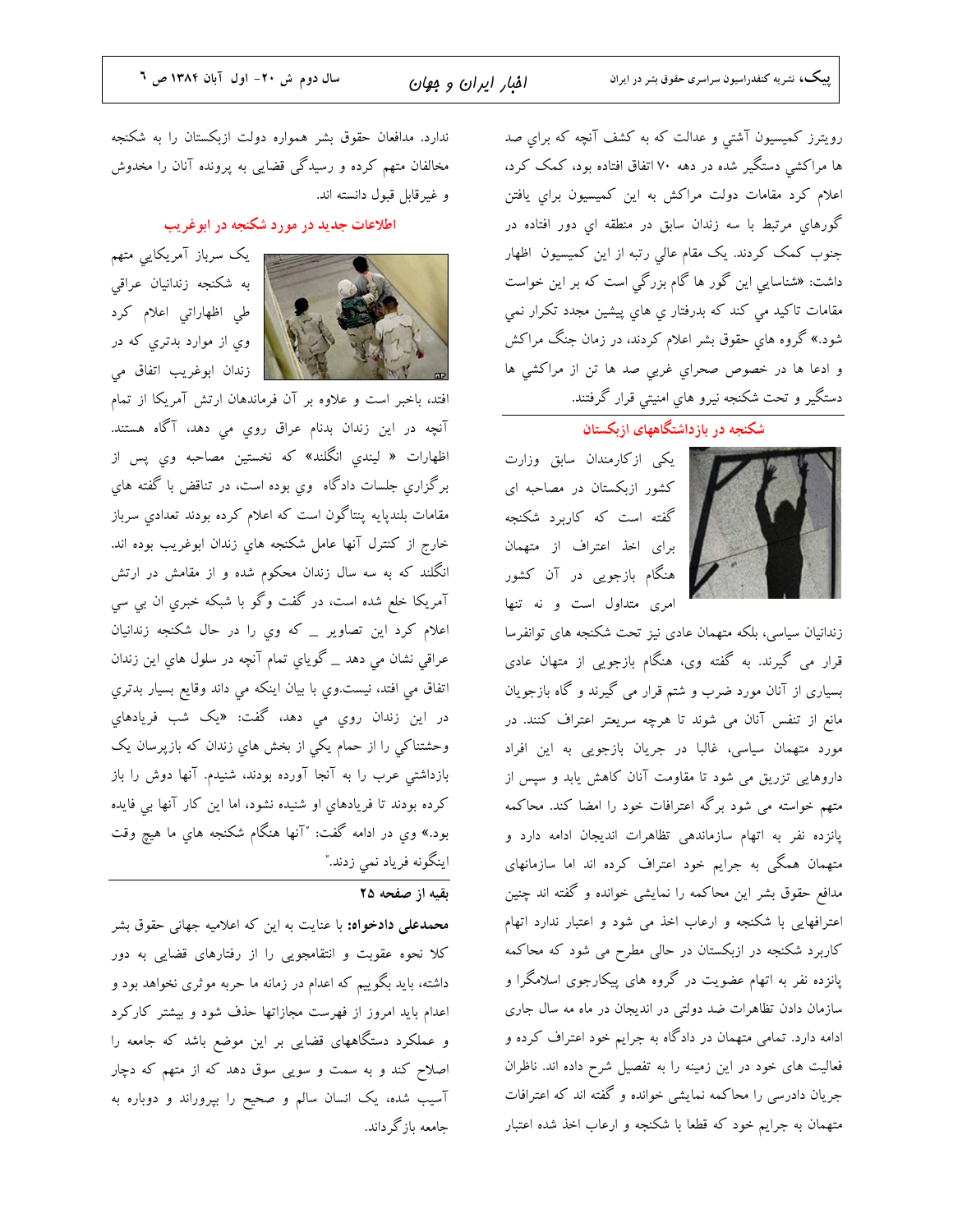#### وحيد ثابتيان

## پرونده دوم ایران در راه یک نهاد بین المللی



.<br>انتقادهای جهانی از عضویت کشورهای ناقض حقوق بشر در کمیسیون حقوق بشر سازمان ملل، این سازمان را به چاره اندیشی واداشت " شورای حقوق بشر" فعالیت رسمی خود را از سال آینده آغاز خواهد کرد. این شورا جایگزین کمیسیون حقوق بشر سازمان ملل خواهد شد تا نقش مهم تری در یی گیری نقض حقوق بشر در سراسر جهان داشته باشد. مداخله موثر و اعمال فشار بر روی دولت های ناقض حقوق بشر ، در دستور کاری این شوراست. آگاهان از همین حالا پیش بینی می کنند که پرونده جمهوری اسلامی از نخستین پرونده هائی باشد که در دستور کار این شورا قرار گیرد. به گفته آگاهان، تشکیل شورای حقوق بشر، نقش جدی تری به سازمان ملل در یی گیری خواست های خود از دولت ها می دهد. سازمان ملل به این ترتیب می تواند از اهرم های بازدارنده سازمان ملل مانند تحريم ها وحتى حمله نظامى براى متوقف کردن موارد حاد نقض حقوق بشر استفاده کند. تشکیل این شورا همچنین اخطاری جدی به کشورهایی است که به صورت مداوم از سوی سازمان ملل ونهادهای وابسته، به نقض حقوق بشر متهم شده اند و پیش از این نیز به اشکال مختلف در مجامع بین اللمللي مورد انتقاد قرار گرفته اند.

### ايران، هدف اول

به اعتقاد کارشناسان، ایران از جمله کشورهایی است که با تشکیل این شورا فشارهای جدی ای را در خصوص مواردی که به نقض حقوق بشر منجر می شود، متحمل خواهد شد. اگر بیانیه ها و گزارش های کمیسیون حقوق بشر درباره کشورهائی مانند ایران تاکنون ضمانت اجرائی نداشت و با رد آن توسط دولت ایران، موضوع در حد گزارشی به دبیرکل و یا ثبت در اسناد سازمان ملل تمام شده تلقی می شد از این پس شورای حقوق بشر همانند سازمان های تابع سازمان ملل، عمل خواهد کرد و می توان پیش

بینی کرد که از این پس علاوه بر موضوع انرژی هسته ای که هم اینک پرونده ایران را در آستانه ارسال به شورای امنیت قرار داده، موضوع حقوق بشر نيز اضافه خواهد شد، تا در صورت موارد نقض مکرر وبی توجهی دولتمردان ایرانی، تصمیمات جدی تری در عرصه بين المللي در اين خصوص گرفته شود. اين كارشناسان معقتدند علاوه بر ایران، کشورهائی مانند چین، سعودی، پاکستان، سودان، زیمبابوه، مصر، جمهوری های آسیای مرکزی که در جامعه جهانی به نقض مکرر حقوق بشر محکومند، با تشکیل شورای حقوق بشر روزهای سختتری را پیش رو خواهند داشت. برای تصمیمات جدی تر

کوفی عنان دبیرکل سازمان ملل متحد که هم اکنون برای حضور در نشستی در سوئیس به سر می برد، در دیدار با رییس جمهوری این کشور اعلام کرده است که دفتر این شورا در شهر ژنو خواهد بود. به گفته دبیر کل سازمان ملل متحد کشورهای عضو این سازمان در خصوص استفرار دفتر شورای حقوق بشر در ژنو توافق دارند. انتظار می رود نقش این شورا شبیه نقش شورای امنیت در ساختار ملل متحد باشد. در اجلاس اخیر سران در ملل متحد که در ماه سپتامبر برگزار شد، برخی کشور ها با شکل گیری چنین شورایی مخالفت کردند. اما کوفی عنان با ارائه طرحی خواستار گنجاندن چنین شورایی در ترتیبات نهادی این سازمان شده و با توجه به انتقادهائی که از جانب کشورهای مردم سالار جهان از کارکرد کمیسیون فعلی حقوق بشر سازمان ملل وجود داشت به تصویب رسید. نیمی از اعضای سازمان ملل معتقدند که کشورهای ناقض حقوق بشر عملاً می توانند به اشکال مختلف از تن دادن به الزامات بين المللي ورعايت حقوق بشر خودداري كنند. دبير كل سازمان ملل متحد در خصوص چرایی تصمیم برای ایجاد سازوکاری جدید به نام ″شورای حقوق بشر″ گفت: ″اعتماد عمومی به سازمان ملل متحد خدشه دار شده و اگر بخواهیم این اعتماد را دوباره به دست آوریم باید ساختار کمیسیون حقوق بشر را عوض کنیم." او با همین استدلال خواستار تغییرات جدی در ساختار كميسيون حقوق بشر اين سازمان شد: " اين كميسيون بايد به گروه کوچکتری که اعضایش توسط مجمع عمومی سازمان ملل انتخاب مي شود تبديل شود.″

لویئس اریور رییس کمیسیون حقوق بشر ملل متحد نیز ، در گزارشی که خرداد ماه سال جاری برای دبیر کل ارسال کرده بود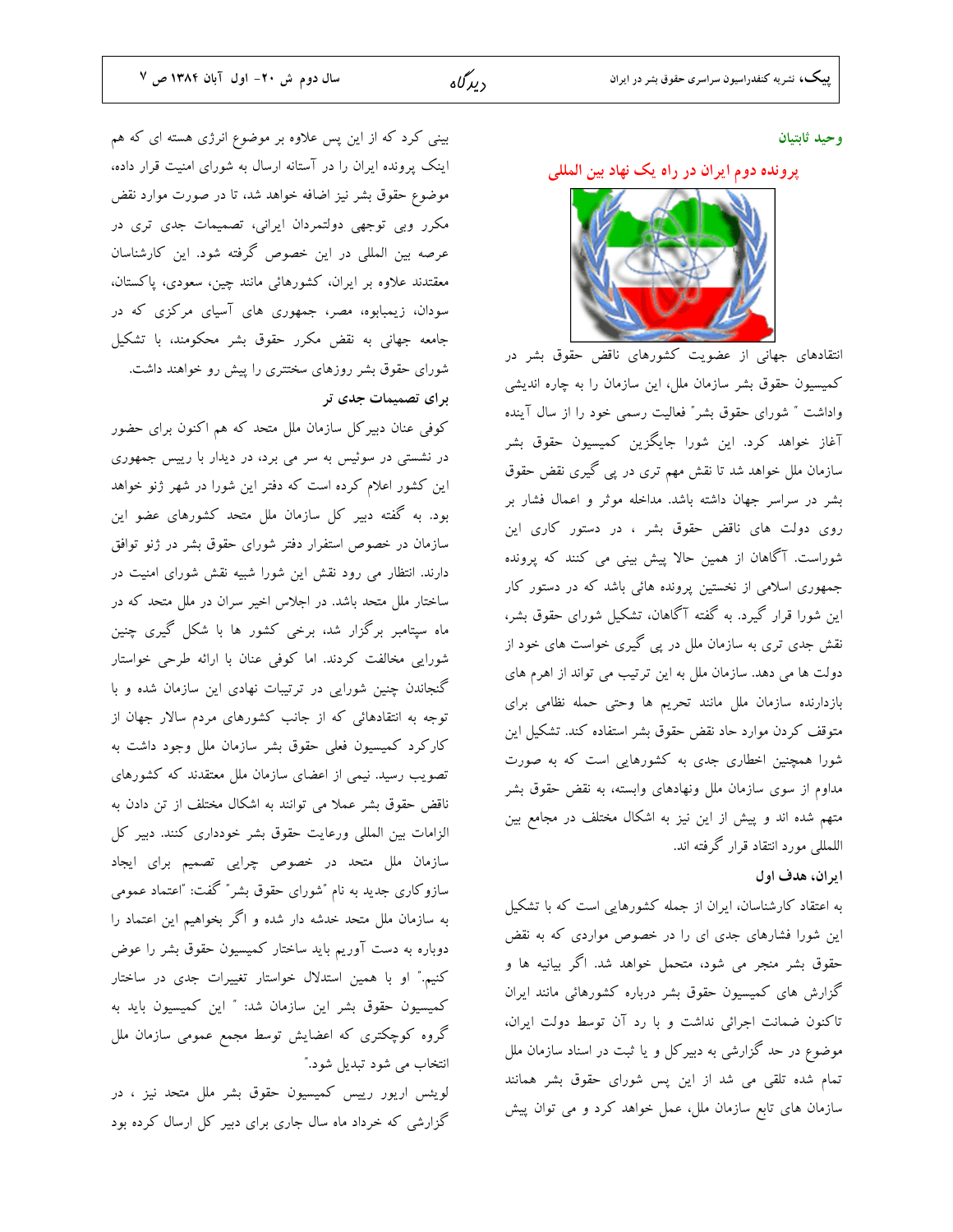کارگشا دانسته و به حضور کشورهای ناقض حقوق بشر در کمیسیون ناظر بر موارد نقض حقوق بشر در سازمان ملل متحد انتقاد کرد. به گفته شیرین عبادی درحال حاضر کشورهایی عضو کمیسیون حقوق بشر هستند که اساسا خودشان اعتقادی به حقوق بشر ندارند . وی سپس از کوفی عنان دبیر کل سازمان ملل پرسید که این گونه کشورها چگونه می توانند در مورد سرنوشت حقوق بشر در سایر کشورها تصمیم بگیرند؟ شیرین عبادی در همان سخنرانی نکته دیگری را هم بازگفت. آن جا که اشاره کرد نظارت های سازمان ملل متحد در مواردی از طریق کمیته حقوق کودک، و کمیسیون حقوق بشر اعمال می شود، اما در این مورد که آیا حکومت ها با ان جی او ها و نهادهای مردمی چگونه برخورد می کنند و تا چه میزان آزادی مردم را برای تشکیل نهادهای مردمی محترم می شمارند، ارگانی در سازمان ملل نیست و بایستی تاسیس شود. جایی که نظارت بکند که آیا حکومتی رفتارش با مردم در این زمینه مناسب است یا خیر. شیرین عبادی سپس با انتقاد از وضعیت چینش اعضای کمیسیون حقوق بشر اسلامی، ترکیب آن رامورد انتقاد قرار داد و گفت " در مورد کمیسیون حقوق بشر باید شرط گذاشت که فقط کشورهایی می توانند عضو این کمیسیون بشوند که به شش کنوانسیون اصلی حقوق بشر یعنی کنوانسیون های حقوق مدنی سیاسی، اقتصادی اجتماعی، حقوق کودک، منع شکنجه، منع تبعیض بین حقوق زن و مرد و منع تبعیض نژادی ملحق شده باشند و اگر به اینها ملحق نشده باشند حق عضویت ندارند." وی علاوه بر این پیشنهاد کرد نهادهای بین المللی شناخته شده در زمینه حقوق بشر با حق رای به عضویت کمیسیون حقوق بشر دربیایند، تا از طریق این نهادهای بین المللی صدای مردم از کشورهای مختلف به گوش کمیسیون برسد. نهادهائی مانند سازمان عفو بین الملل، فدراسیون بین المللی

## جوامع حقوق بشر و سازمان ديده بان حقوق بشر. بازهم پرونده ايران

پرونده حقوق بشر در ایران، از جمله پرونده هایی است که به صورت سیاسی قابلیت طرح و حضور در شورای حقوق بشر را با توجه به سابقه فشارهای نهادهای بین المللی، داراست. پیش از این رییس کمیسیون امنیت و همکاری اروپا در واشنگتن، اظهار داشته بود كه اوضاع حقوق بشر در ايران رو به وخامت است. اين کمیسیون که به کمیسیون "هلسینکی" مشهور است، در آستانه

برای مواردی همچون مناقشات و ناکامی کشورها در اجرای دموکراسی، از کشورها و دفاتر حقوق بشر منطقه ای کمک خواسته بود. رییس کمیسیون حقوق بشر سازمان ملل متحد، گزارش خود را جنبه عملی وظایف کمیسیونی می،داند که وظیفه آن نگاهبانی از موازین حقوق بشر است. با وجود این که برنامههای حقوق بشر سازمان ملل متحد پس از جنگ جهانی دوم پیشرفتهای چشمگیر داشته، اما با توجه به چالشهای کنونی جهان و وخامت وضعیت حقوق بشر در برخی کشورها، به نظر می رسد گسترش برنامههای کمیسیون حقوق بشر کار چندان سادهای نخواهد بود. درحال حاضر كميسيون حقوق بشر فقط ١/٨درصد کل بودجه سازمان ملل را دریافت می کند. بخش بزرگ تر بودجه این کمیسیون از منابع دیگر تامین میشود.

آربور معتقد است که برای بالا بردن کارآیی این کمیسیون، بودجه کنونی آن که بیش از <sup>۸۶</sup> میلیون دلار است باید ظرف پنج یا شش سال آینده دو برابر شود. او با طرح عنان برای ایجاد یک شورای دایمی حقوق بشر که کار آن نظارت بر اوضاع حقوق بشر در اکثر کشورهای جهان خواهد بود، موافق است.

کمیسیون حقوق بشر در حال حاضر مرکب از ۵۳ کشور عضو سازمان ملل است که به صورت ادواری به عضویت کمیسیون درمی آیند و هیچ ضابطه مشخصی در این روند تاثیر نمی گذارد، بنابراین همه ساله علاوه بر کشورهای دموکرات، از کشورهای جهان سوم هم در این کمیسیون شرکت می کنند. همین ترکیب باعث می شود کشورهایی که خودشان در مظان اتهام هستند، به عضویت کمیسیون در آیند و حتی می توانند به ریاست آن برسند. یک فعال حقوق بشر بر همین اساس می گوید کمیسیون به شکل فعلی نمی تواند به طور بی طرفانه و واقع گرایانه به مساله حقوق بشر بپردازد. به عنوان مثال علیرغم موارد نقض متعدد حقوق بشر در کشورهایی مانند سودان، چین، عربستان و پاکستان و ایران به دلیل حضور فعال نمایندگان این کشورها درکمیسیون، کارد کمیسیون از تیزی می افتد و در بسیاری از موارد قطعنامه ای علیه این کشورها صادر نمی شود.

شیرین عبادی برنده جایزه صلح نوبل سال ۲۰۰۳ ،در سخنرانی خود در نیویورک مقارن با اجلاس سران سال جاری با حمایت از طرح شورای حقوق بشر ، اعمال فشار سازمان ملل متحد بر حکومت هایی که فعالیت های نهادهای غیردولتی را محدود می کنند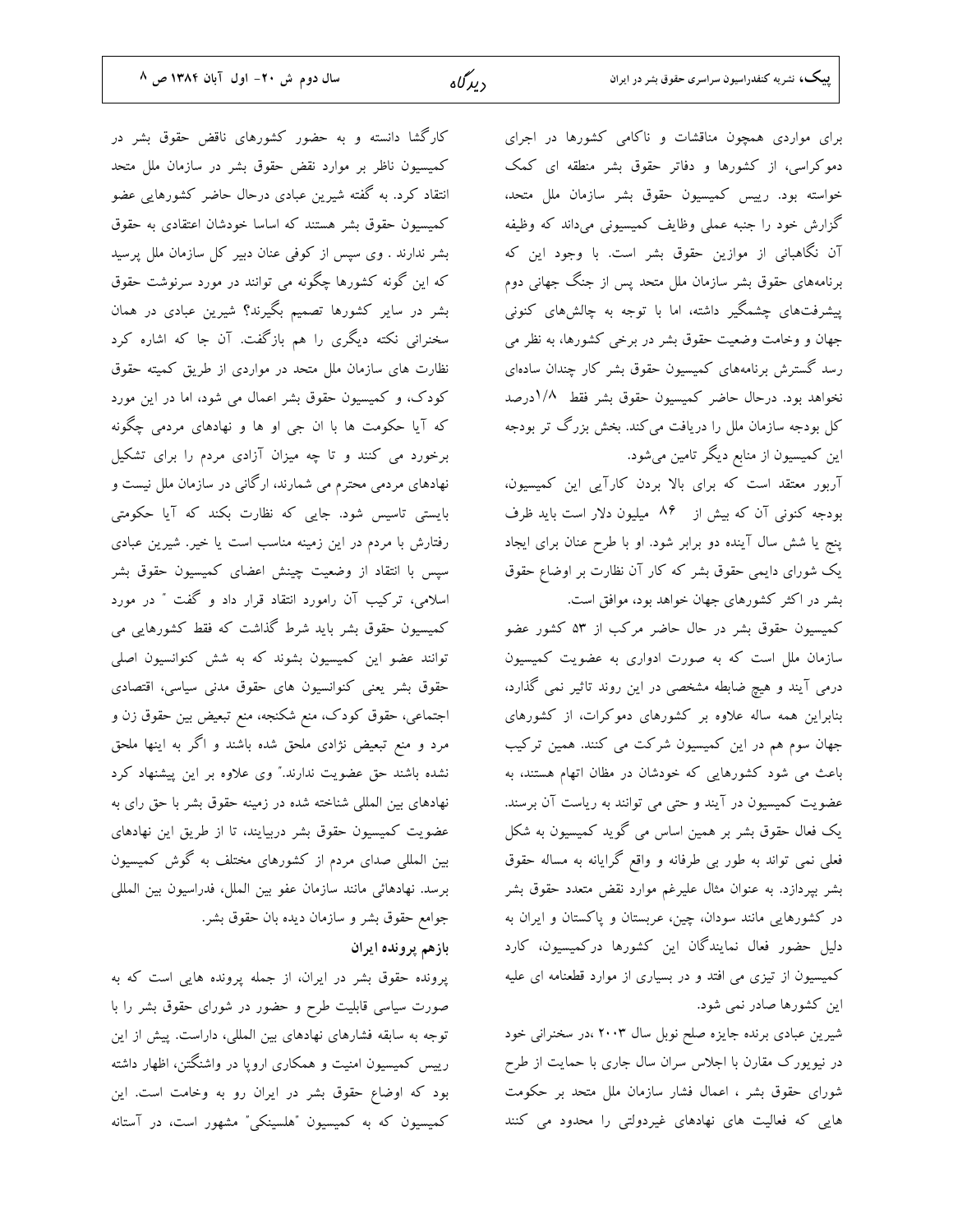دىدگاە

برگزاری نشست اخیر شورای حکام، در اولین نشست های خود به بررسی آنچه "اقلیت رژیم های خودسر وتاثیر آنها برسازمان امنیت وهمکاری در منطقه اروپا″ خوانده شده، پرداخت. سناتور سم براون بک رییس این کمیسیون گفت که لازم است آمریکا و متحدین اروپایی اش برای اعمال فشار بر تهران به منظور بهبود سابقه این کشور در زمینه حقوق بشر، استراتژی مشترکی اتخاذ کنند. و حالا به نظر می رسد با تشکیل شورای حقوق بشر ملل متحد، زمینه های اتخاذ این تصمیمات مشترک، اندک اندک

فراهم می شود. رییس کمیسیون هلسینکی در اظهاراتی مستقیم وبدون پرده گفت که سابقه بد حقوق بشری حکومت ایران واقعا رو به وخامت گذاشته است واین چیزی نیست که آمریکا و متحدین اروپایی آن بتوانند نادیده بگیرند. این سناتور پس از اشاره به آنچه "تهدیدهای فزاینده جاه طلبی های هسته ای ایران" خواند از دولت آمریکا خواست تمرکز خود را از این پس بر حقوق بشر در ایران قرار دهد. همکاری کمیته هلسینکی با شورای حقوق بشر و دیگر ساز و کارهای پیگیری فشار برای تحقق حقوق بشر، در صورت ادامه روند فعلي وضعيت حقوق بشر در ايران، باعث چالش های بزرگی برای دولت جدید خواهد شد.

بقيه از صفحه ١٠

با رای مستقیم ساکنان آنها برای دوره های چهارساله انتخاب می .<br>شوند و هر هشت ماه یکبار، به طور دوره ای ریاست شورا را در دست مي گيرند. جمهوري بوسنې حدود چهار ميليون جمعيت دارد که ۴۸ درصد آن را بوسنیایی های اکثرا مسلمان، ۳۷ درصد را صرب های اکثرا ارتدوکس، ۱۴ درصد را کروات های اکثرا کاتولیک و بقیه را سایر اقوام تشکیل می دهند.

## بقيه از صفحه ١٢

که آزادی عقیده و بیان نزد کانت، دارای ارزشی کانونی است. کانت وجدان آگاه و بیدار اجتماعی را مهم ترین نهاد کنترل قدرت به حساب می آورد. آخرین نکته ای که می توان در اندیشه های حقوق بشری کانت به آن اشاره کرد، گرایش جهانشهری اوست که نتیجه ی نگاه او به انسان به مثابه غایت به ذات است. برای کانت، موضوع حقوق بشر را نمی توان به مناسبات داخلی یک کشور محدود ساخت. چرا که حق بشری، حقی است که به هر انسانی به دلیل انسانیت او تعلق دارد. «ایده ی بشریت» در نظر

کانت، دربرگیرنده ی هر فرد انسانی است. به این اعتبار، کانت نخستین فیلسوف روشنگری اروپاست که پیگیرانه خواهان ایجاد یک «جامعه ی شهروندی جهانی» است. کانت از طریق ایجاد چنین نهادی، در پی جلوگیری از بروز منازعات نظامی و جنگهای خانمانسوز است. وى ضرورت ايجاد «قوانين بين المللي» را براي متعهد ساختن همه ی دولتها یادآور می شود و تصویب چنین قوانینی را در خدمت ایجاد «جمهوری جهانی» می داند. به نظر کانت، حقوق بشر جهانشمول و تقسیم ناپذیر است و برای کل خانواده ی بزرگ بشری اعتبار دارد.

بقيه از صفحه ١۶

دادخواه در پایان جلسه هفتگی این کانون گفت: امروز مباحث مختلفی در کانون مدافعان حقوق بشرمطرح شد ، اما نکتهای که برخی بر روی آن پای فشردند این بود که با توجه به انتخاب آقای <sup>"</sup>البرادعي» به عنوان برنده جايزه صلح نوبل و با در نظر داشتن اين که خانم ″شیرین عبادی» نیز برنده جایزه صلح نوبل شده اند چون در شرایط فعلی حفظ منافع ملی مهمترین موضوع در این مذاکرات است و منافع ملی یعنی رعایت حیثیت ، اعتبار و سود و زیان هر یک از آحاد این مرز و بوم، فارق از این که چه گرایش، روش و منشی را انتخاب کرده اند، لذا به نظر میرسد اگر خانم ″شیرین عبادی» به عنوان برنده جایزه صلح در مذاکرات هستهای داخل شوند می توانیم بهترین راه را ترسیم کنیم. باید به این نکته توجه داشته باشیم که اهداف آژانس انرژی اتمی وابسته به سازمان ملل متحد در نهایت جلوگیری از گسترش خشونت، جنگ و تجاوز است که مفهوم مخالف یعنی توسعه صلح و ایجاد امنیت است. پس منتخبان ″جایزه صلح″ در یک گفتگوی رودررو بهتر میتوانند به یک تفاهم و تفهیم مصادیق و اهداف این خواسته جهانی برسند ، لذا این پیشنهاد میتواند فضای مذاکرات را به گونهای که اعتماد طرفین را جلب کرده و منافع ملی را تضمین کند. "دادخواه"اظهارامیدواری کرد که مدیران و مسیولان ارشد با فرزانگی و خرداندیشی در این موضوع تعمل کرده و تصمیم بگير ند.

مِمعيت دفاع از مقوق بشر در ايران www.polpiran.com 5122,CDN – C.P. 49552, Montreal, QC H3T 2A5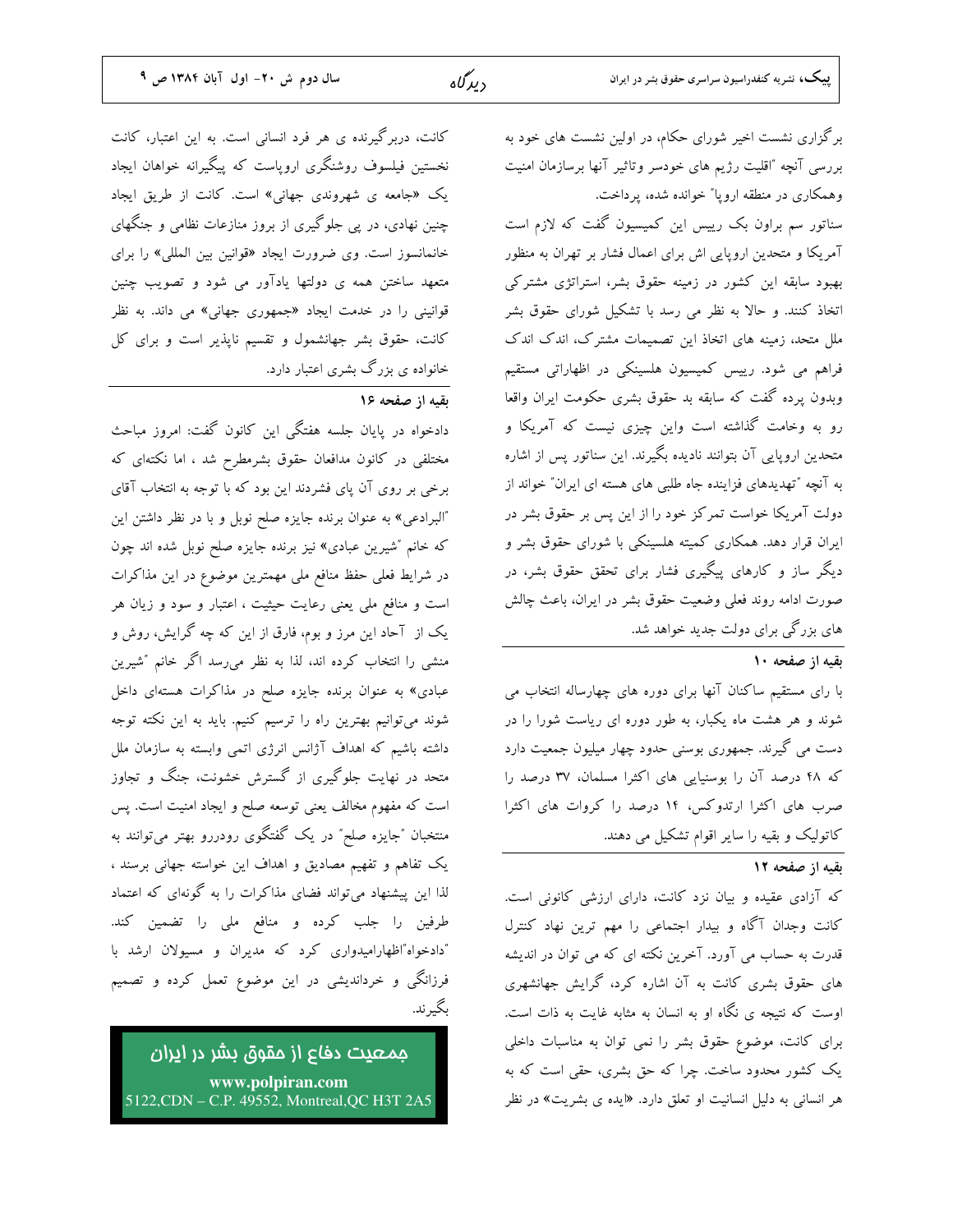كشتار فجيع

از ماجرای قتل عام هزاران مرد و نوجوان مسلمان ساکن سربرنیتسا به دست نیروهای صرب با عنوان فجیع ترین کشتار غیرنظامیان از زمان خاتمه جنگ دوم جهانی یاد شده است. این قتل عام بخشی از تاریخ تلاش مردم بوسنی برای ایجاد یک کشور مستقل است که با اعلام استقلال بوسنی در سال ۱۹۹۲ آغاز شد. تا آن زمان، بوسنی و هرزگوین، در کنار جمهوری صربستان، جمهوری کرواسی و مناطق دیگر، یکی از جمهوری های تشکیل دهند جمهوری فدرال یوگوسلاوی بود.اعلام استقلال بوسنی، که با حرکت استقلال طلبانه جمهوری کرواسی نیز همراه بود، با مخالفت دولت فدرال و عملیات نظامی ارتش مرکزی و نیروهای متشکل از صرب های ساکن بوسنی مواجه شد و چهار سال جنگ خونین داخلی را در پی آورد. دولت یوگوسلاوی، که صرب ها بر آن تسلط داشتند، با نظریه ایجاد صربستان بزرگ می کوشید بخش شرقی بوسنی را، که اکثر ساکنان آن صرب تبار بودند، به صربستان بازگرداند و به این منظور، به حمایت از نظامیان صرب پرداخت.

در سال ۱۹۹۵، با میانجیگری ایالات متحده و کشورهای اروپایی، جمهوری یوگوسلاوی با استقلال بوسنی موافقت کرد و به منظور خاتمه دادن به جنگ میان نظامیان صرب و دولت بوسنی، نیروهای بین المللی در مناطق حساس بوسنی مستقر شدند. با اینهمه، در ماه ژوئیه همان سال، در حالیکه واحدهایی متشکل از حدود ۶۰۰ سرباز هلندی با تسلیحات سبک در منطقه سربرنیتسا، ماموریت حمایت از هزاران پناهنده مسلمان و شبه نظامیان مسلمان خلع سلاح .<br>شده را برعهده داشتند، نیروهای صرب به حملاتی علیه این منطقه دست زدند. ماموران هلندی با بازگرداندن اسلحه به شبه نظامیان مسلمان مخالفت کردند و همزمان، قادر به مقاومت در برابر تهاجم نظامیان صرب نبودند. روز ۱۱ ژوئیه، راتکو ملادیج وارد سربرنیتسا شد و عملیات اخراج حدود بیست و سه هزار تن از زنان و کودکان مسلمان تحت نظر وی به جریان افتاد. دو روز بعد، برنامه کشتار جمعی هزاران تن از مردان و جوانان مسلمان توسط نیروهای صرب به اجرا گذاشته شد. جمهوری بوسنی در حال حاضر از سه جمهوری خودمختار صرب در شرق، کروات در شمال و بوسنیایی در مرکز تشکیل یافته است و رهبری کشور بر عهده شورایی متشکل از روسای جمهوری این سه منطقه است که بقيه در صفحه ۹

فهرست مرتكبين كشتار سربرنيتسا تدوين شده است

مقامات جمهوري صرب بوسنى فهرست هزاران تن از نظامیانی را تدوین کرده اند که ای از این معنی از معنای عنام است.<br>معنای این معنای معنای معنا



مسلمانان شهر سربرنیتسا در این منطقه بودند و تعدادی از آنان همچنان در مشاغل دولتی و نظامی فعالیت دارند. فهرست محرمانه ای که دولت صرب بوسنی تهیه کرده است شامل اسامی بیش از نوزده هزار نفر از کسانی است که در ژوئیه سال ۱۹۹۵ و زمان قتل عام بیش از هفت هزار تن از مردان مسلمان ساکن سربنتیسا در این منطقه خدمت می کردند.گفته می شود حدود نهصد تن از این افراد هنوز هم به عنوان کارمندان دولت و افراد ارتش و پلیس در منطقه جمهوری خودمختار صرب بوسنی به کار اشتغال دارند. تدوین این فهرست بخشی از روند همکاری دولت صرب بوسنی با تحقیقات بین المللی در مورد جنایات جنگی در جنگ داخلی بوسنی و هرزگوین است که تحت فشار جامعه جهانی به جریان افتاده است. از دولت صرب های بوسنی خواسته شده است ارتکاب جنایات جنگی توسط ماموران صرب را مورد قبول قرار دهد و در پیگیری مرتکبین آنها با مراجع بین المللی همکاری کند. به گفته منابع صرب های بوسنی، فهرست تدوین شده به این معنی نیست که تمامی افرادی که هنگام وقوع قتل عام در منطقه بودند در این ماجرا دست داشتند هرچند اسامی تعدادی از کسانی که قبلا نیز به عنوان مسئولین صدور دستور قتل عام شناسایی شده بودند در این فهرست دیده می شود. مقامات صرب بوسنی متعهد شده اند که به پرونده ۸۹۲ نفری که هنوز در مشاغل دولتی خدمت می کنند رسیدگی کنند. این فهرست در عین حال به ماموران رسیدگی به جنایات جنگی در بوسنی امکان آن را می دهد تا تصویر کاملتری از واقعه سربرنیتسا به دست آورند. تا کنون راتکو ملادیج، فرمانده ارتش صرب بوسنی در زمان قتل عام سربرنیتسا، و رادوان کارادیج، رهبر تشکیلات دولتی در آن زمان رسما به ارتکاب جنایات جنگی متهم شده اند. در همانحال، هنوز هم تعدادی از کسانی که به عنوان متهمین این واقعه تحت تعقیب قرار دارند دستگیر نشده اند و گفته می شود در بوسنی یا جمهوری صربستان و مونته نگرو مخفی هستند.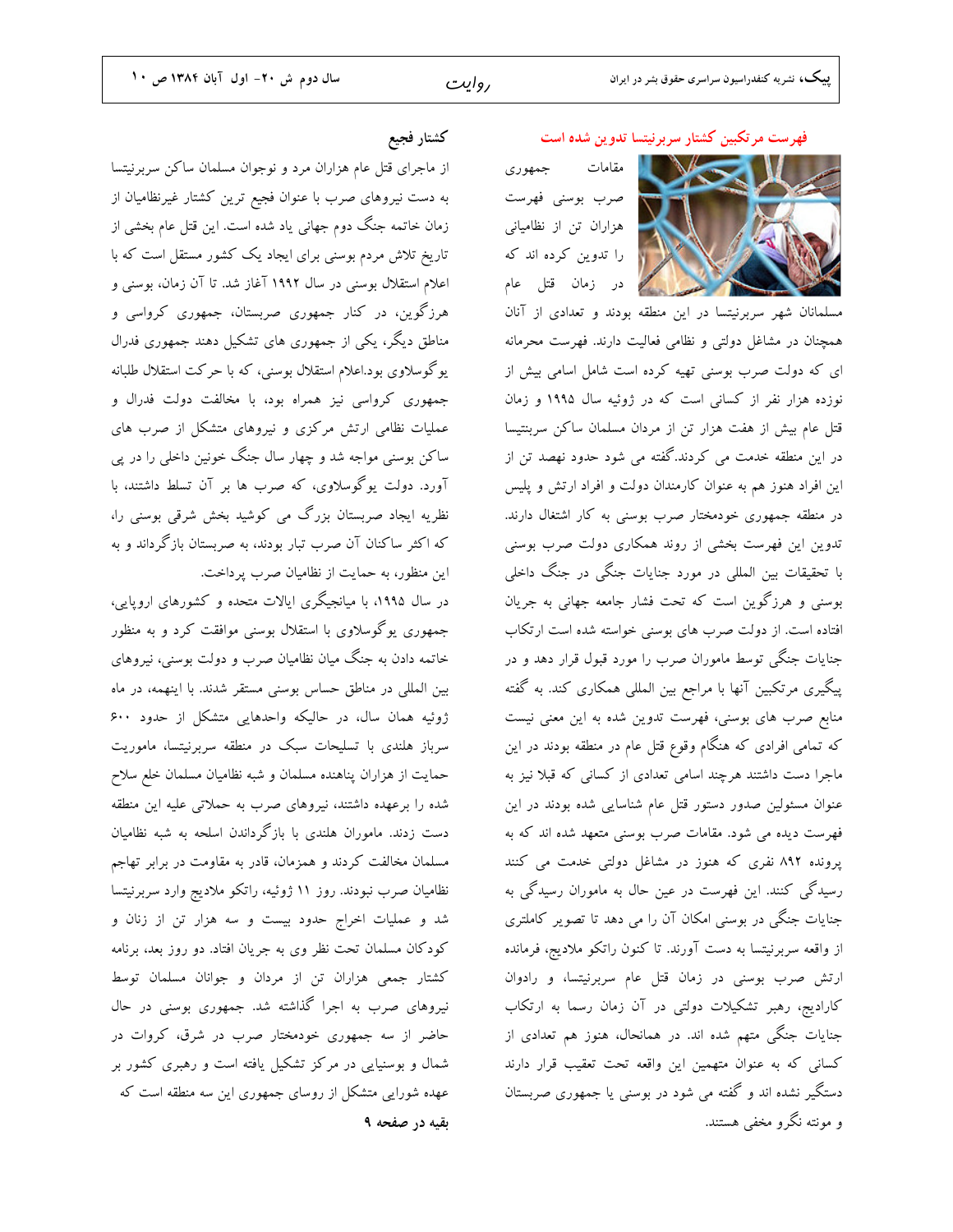#### فلسفهي حقوق بشر (گفتار نهم) بهرام محبى ایمانوئل کانت و حقوق بشر



در بررسی دیدگاه های متفکران دوره روشنگری در مورد حقوق بشر، به ایمانوئل کانت (Immanuel Kant) فیلسوف بزرگ آلمانی میرسیم. وی در سالهای پایانی سدهی هجدهم، یکی از آثار پر اهمیت خود را در این زمینه تحت عنوان «مابعدالطبیعهی اخلاق» منتشر ساخت. كانت در اين اثر، آزادي انسان را حقى فطری و همزاد او و به عنوان حقی بشری به رسمیت میشناسد. آزادی به مفهوم کانتی آن، مادامی که با آزادی هر فرد دیگر، بتواند در چارچوب یک قانون عمومی برقرار باشد، تنها حق اولیه ای است که به هر انسانی به دلیل انسان بودنش تعلق دارد.

کانت همهی دیگر اصلهای حقوق بشری مانند برابری و استقلال انسان را از همین اصل بنیادین آزادی مشتق می کند. به این ترتیب، این کانت است که در فلسفهی سیاسی خود، نه تنها آخرین پیوندهای میان اندیشهی سیاسی دوران جدید و دورانهای پیش از آن را بطور قطعی میگسلد، بلکه فراتر از آن، مفهوم «حق طبیعی» عصر روشنگری را به گونه ای پیگیر رادیکالیزه می کند.

نگاه کانت به انسان ژرفکاوانه است. به نظر وی، اگر بتوان چیزی را فرض کرد که وجود آن در نفس خود ارزشی مطلق داشته باشد، یعنی غایت به ذات باشد، می توان آن چیز را سرچشمه ی قوانین قطعی دانست و «بایسته ی قطعی» یا قانون عملی را از منشاء آن استخراج کرد. کانت انسان را دارای چنین خصوصیاتی می داند و تصریح می کند که هر ذات خردمند، تنها چیزی است که به منزله ی غایتی فی نفسه وجود دارد و نه به مثابه وسیله ای که این یا آن اراده بتواند او را بطور خودکامانه در خدمت گیرد. بنابراین، انسان در همه ی فعالیتهای خویش، چه به او مربوط باشد و چه نباشد، همیشه باید در آن واحد در مقام غایت در نظر گرفته شود. از همین رو به نظر کانت، همه ی اشیاء دارای قیمت هستند و این تنها انسان است كه داراى حرمت و منزلت است. اين اصل را

کانت به مثابه آغازه ای برای «بایسته ی قطعی»، بصورت گزاره ی زیر فرمولبندی می کند: «چنان رفتار کن که بشریت را چه در شخص خود و چه در شخص هر کس دیگر، همواره همزمان به مثابه غایتی به شمار آوری، و نه هرگز فقط به مثابه وسیله ای». گفتیم که کانت پرتویی تازه بر اندیشه ی «حق طبیعی» دوره ی روشنگری می افکند. نزد او، حق طبیعی نه کارکردی توصیفی یا تشریحی، بلکه کارکردی هنجاری دارد و نمی تواند از طبیعت جسمی و روانی انسان مشتق شود، برای کانت روشن است که چنین حقی، فقط باید حقی بنیانگذار یا تأسیسی از طرف انسان و به عبارت روشن تر «حق خرد» باشد. به نظر کانت، حق طبیعی، مبتنی بر اصلهای پیشینی یا آزاد از تجربه (آپریوری) است. کانت میان حق طبیعی آزاد از تجربه که همان حق خرد است و حق موضوعه یعنی حق وضع شده از طرف قانونگذار، پیگیرانه تفاوت قائل می شود. اگر حق موضوعه، از منظر سیاسی و تاریخی چیزی نسبی است، این امر در مورد حق طبیعی پیشینی صادق نیست. به این اعتبار، حق طبیعی پیشینی، مستقل از شرایط فرهنگی، تاریخی، اجتماعی و دینی است و می بایست به مثابه حقی نامحدود و جهانشمول برای همه ی انسانها اعتبار داشته باشد. بنابراین این حق، حقی بشری است. همانگونه که گفتیم، برای کانت این حق بشری، به معنی حق برخورداری از آزادی است.

اگر چه کانت در نکته ی یاد شده، با روسو هم نظر است، اما تعریف ویژه ی خود را از آزادی ارائه می دهد. وی مرزهای آزادی را از هر دو سو تعیین می کند. آزادی فردی هر کس، حدود خود را در آزادی همه ی افراد دیگر می یابد. بنابراین آزادیهای مورد ادعای انسانها، متقابلا" یکدیگر را محدود می سازند. به این ترتیب، کانت در ژرف اندیشی خود، به مفهوم ویژه ای از حق می رسد و آن را جامعیت شرایطی تعریف می کند که تحت آن، اختیار این فرد با اختیار فرد دیگر، بتواند بر پایه ی یک قانون عمومی آزادی با هم تلفیق گردد. وی از این تعریف، قانون عمومی حق را استنتاج و آن را بصورت این گزاره فرمولبندی می کند: «چنان رفتار کن که کاربرد آزاد اختیار تو بتواند با آزادی هر کس دیگر، بر پایه ی یک قانون عمومی پا بر جا باشد». نتیجه گیری فوق بسیار پر اهمیت است، چرا که معیار، قانون عمومی فرموله شده ای است که بالقوه می تواند به واسطه ی بصیرت انسانی، از طرف جمع مورد پذیرش قرار گیرد. اما این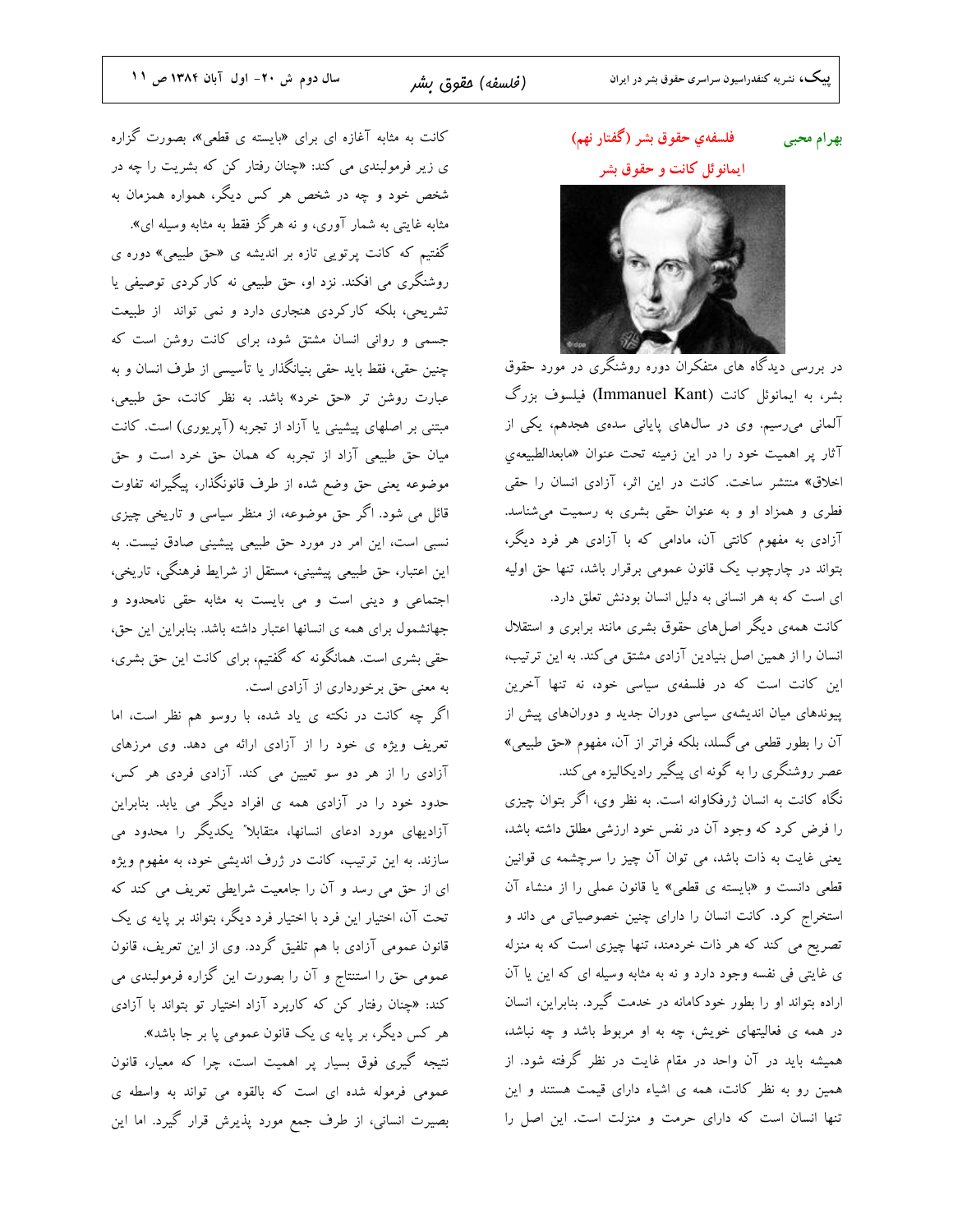**پییک،** نشریه کنفدراسیون سراسری حقوق بشر در ایران

قانون عمومی فرموله شده، نه یک قانون موضوعه، بلکه یک هنجار قانونی بنیادین با اعتبار ًهمگانی و متعهد کننده ی جمع برای همه ی قوانین موضوعه محسوب می گردد. همین خصلت غیرموضوعه بودن این قانون به مثابه یک هنجار بنیادین است که پیش شرط لازم را برای تأسیس یک دولت برحق و مشروع فراهم می آورد. تمام هنجارهای دیگر و نیز قوانین موضوعه، می توانند بر شالوده ی این هنجار بنیادین استوار گردند و بدینسان هنجار بنیادین حقوق بشری، همواره اعتبار خود را حفظ می کند.

سایر اصل هایی را که کانت در کنار اصل آزادی به عنوان اصل های برتر نام می برد ــ مانند برابری و استقلال ــ قوانینی نیستند که دولت وضع کرده باشد، بلکه اصل هایی هستند که مطابق اصلهای ناب خرد ناشی از حق بشری، اصولاً" تأسیس هر دولتی را ممکن می سازند. به عبارت دیگر، هیچ دولتی نمی تواند قوانین بنیادی یا هنجارهای حقوقی یاد شده را وضع و یا اعطا کند، بلکه بر عکس، هر دولتی اگر بخواهد دولت بر حق و مشروع باشد، باید اساسا" مطابق آنها ایجاد شده باشد، وگرنه دولتی مستبد یا جبار است. به این ترتیب، این کانت است که روشن می سازد که دولت چنانچه بخواهد دولت قانونی و مشروع باشد، اجازه ندارد اصل حقوق بشر را خدشه دار سازد، چرا که این اصل، شرط امکان وجود خود دولت است. می توان گفت که مسیر استدلال، از طرف کانت چرخش می یابد: این دولت نیست که باید آزادی و حقوق شهروندی را رعایت کند، بلکه بر عکس، آزادی و حفظ حقوق تک تک افراد و همه ی شهروندان است که تنها پایه ی حقانیت هرگونه دولت قانونی و مشروع را می سازد.

این استدلال کانت، پیامدهای گسترده ای برای اندیشه ی دوران جدید دارد: پاسداری از حقوق بشر و آزادی، به معیار و سنجیدار حقانیت هر دولتی که بخواهد دولت قانون باشد تبدیل می گردد. این تکانه ی فکری، ما را لااقل در قلمرو نظریه های فلسفی درباره ی حقوق بشر، تا دوره ی کنونی به پیش می راند. اندیشه ی بشری به یاری کانت، در حوزه ی فلسفه ی حقوق بشر، صاحب هنجاری حقوقی و نیز هنجاری بنیادین برای بنیانگذاری دولت می شود که همزمان معیاری برای حقانیت دولت محسوب می گردد. به این ترتیب، گزافه گویی نیست اگر ادعا کنیم که کانت مباحث نظری حقوق بشر را به سطحی ارتقاء می دهد که حتا امروزه نیز میزانی برای بسیاری از اندیشه پردازان فلسفه ی حقوق بشر به حساب می

آید. آزادی به مثابه حق بنیادین بشری در اندیشه ی کانت، دربر گیرنده ی نکات زیر است: ١. هر انسانی مختار است نیکبختی خود را از راهی که مناسب تشخیص می دهد جستجو کند، مادامی که حق آزادی دیگران را که در جستجوی نیکبختی خویشند، خدشه دار نسازد. به عبارت دیگر، انسان اجازه ندارد آن قانون عمومی را که آزادی تک تک افراد تنها در چارچوب آن می تواند پابرجا باشد، نقض کند.

۲. برابری انسان ها یک اصل بنیادین است و امتیازات موروثی یا اجتماعی در توجیه نابرابری قانونی معنا ندارد. به این مفهوم، همه ی شهروندان مستقل از جایگاه اجتماعی خود، در مقابل قانون بر ابر ند.

۳. هر شهروندی حق مشارکت در امور سیاسی و قانونگذاری را از طريق حق رأى خود داراست.

در جمع بست این ملاحظات می توان گفت که نظریه ی «قرارداد دولتی» که در ژرف اندیشی های توماس هابس مطرح شده بود، نزد کانت به پیش شرط اجتناب ناپذیر یک قانون اساسی حقوقی و شهروندی تبدیل می گردد. به این ترتیب، کانت نیز استوار بر زمین سنت روشنگری در مورد نظریه ی قرارداد ایستاده است. اما برای کانت بیش از رهروان فکری پیشین آشکار است که تصور یک قرارداد دولتی، هرگز به معنی یک واقعیت تاریخی نیست که زمانی در جایی رخ داده یا باید رخ دهد. برای کانت، «قرارداد دولتی» صرفا″ یک «ایده ی خرد» است و کارکردی تنظیمی دارد. این ایده از یک طرف دارای این کارکرد است که قانونگذار را متعهد می سازد تا قوانین را چنان وضع کند که گویی از اراده ی متحد تمام مردم برخاسته است. و از طرف دیگر، دارای این کارکرد است که هر شهروندی را آنگونه بنگرد که گویی به اراده ی متحد تمام مردم رأی مثبت داده است.

بنابراین طبق نظر کانت، دولت باید همواره چنان رفتار کند که مردم بتوانند حقانیت و مشروعیت آن را مورد تأیید قرار دهند. مادامی که دولت چنین رفتار می کند، محملی حقوقی برای مقاومت قهرآمیز علیه آن نیز وجود ندارد. وظیفه ی اپوزیسیون و مقاومت، در چارچوب «آزادی قلم» محدود می ماند. به عبارت دیگر، هر شهروندی مجاز است نظریات انتقادی خود را در معرض داوری افکار عمومی قرار دهد. به این ترتیب می توان تشخیص داد بقیه در صفحه ۹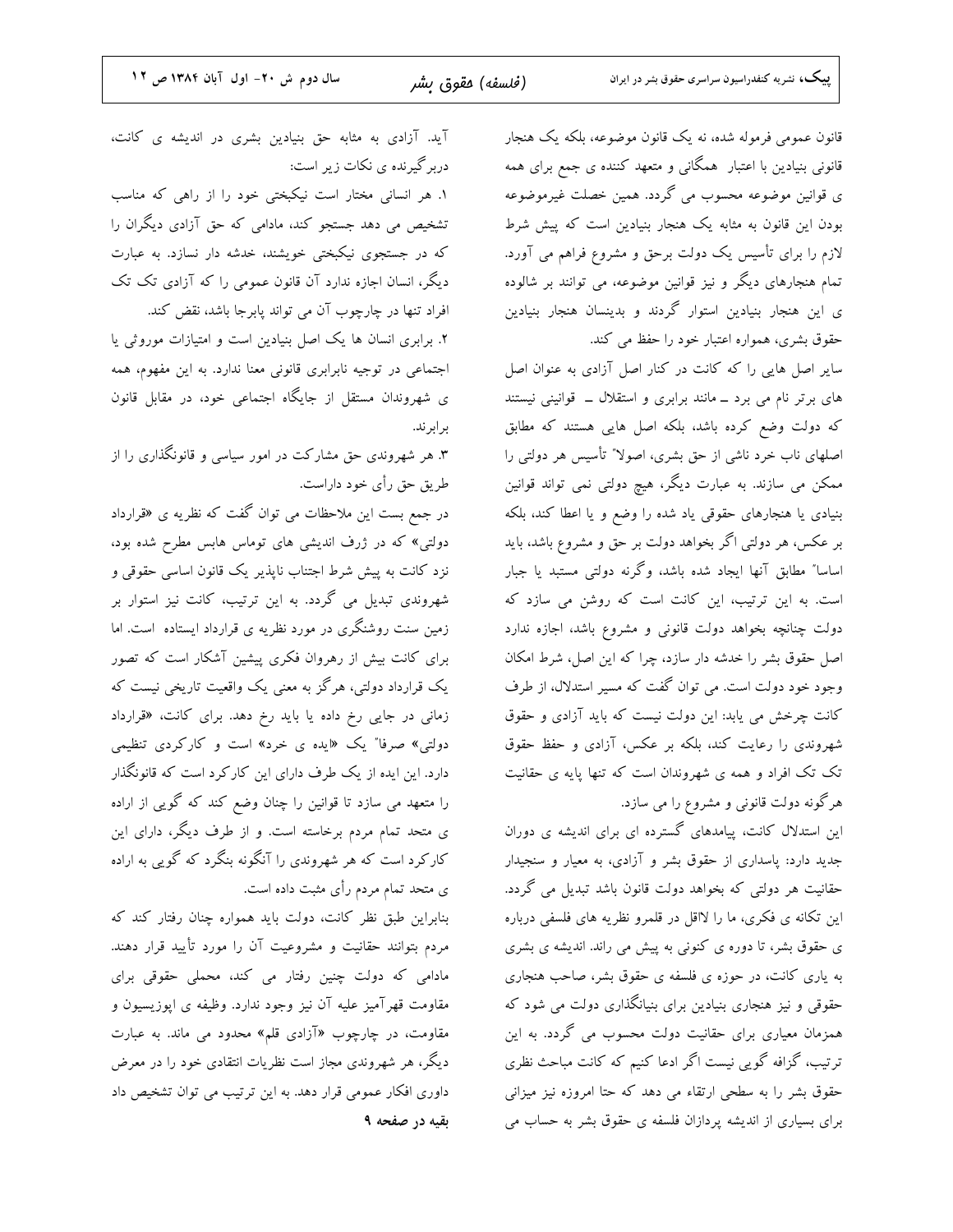## و . ثابتیان گزارشی از شکنجه و آزار زندانیان در ایران شکنجه سفید به جای شکنجه سنتی



بنا دارم، وجود هرگونه آزار و اذيت فيزيکي در وزارت اطلاعات را به طور کلی برچینم و بر همین اساس به قسمت فن آوری الکترونیک وزارتخانه گفتیم که درصدد خرید دستگاههای دروغ سنج باشد." محسنی اژه ای وزیر اطلاعات به این ترتیب عملا بر وجود آزار ،اذیت وشکنجه در دستگاه

های اطلاعاتی صحه می گذارد.

محسنی اژه ای در حالی شکنجه در زندان ها را تایید می کند که به اعتقاد کارشناسان احتمال میرود دور تازه از رقابت های عناصر اطلاعاتی به منظور تصفیه حساب های گروهی و جناحی آغاز شود. محسنی اژه ای به نوشته سایت نزدیک به محافظه کاران البرز،می گوید قصد دارند با خرید دروغ سنج عملا از آزار واذیت زندانیان پرهیز کنند: "براساس همین ابلاغ، کار به سرعت در حال پیش روی است و احتمالاً در روزهای آتی، بهترین و آخرین مدل از دستگاههای دروغ سنج را وارد می کنیم." وی اضافه کرده است: من وقتی فیلم برخی بازجویی ها از جمله بازجـــــویی از همسر سعید امامی را دیدم لرزیدم و تا روزها، حـــــال درستی نداشتم." وزیر اطلاعات بدون اشاره به دیگر مستنداتی که درباره شکنجه و آزار دگراندیشان در زندان های کشور افشا شده است با اشاره به فیلم شکنجه های فهمیه گورانی همسر معاون پیشین وزارت اطلاعات که توسط گروه دیگری از بازجویان سازمان قضائی نیروهای مسلح انجام شد و فیلم آن در سراسر جهان توزیع شد و همین به آزادی متهمان به شرکت در قتل های زنجیره ای انجامید استفاده دستگاه های اطلاعاتی از روش های اعتراف گیری فیزیکی را به طور ضمنی مورد تایید قرار داده است.

وزیر اطلاعات گفته : "من در حال حاضر براعتراف گیری به روش سفید کار می کنم." به نظرم می رسد وزیر تازه وارد به دستگاه اطلاعاتی به "مفهوم اعتراف گیری سفید" اشراف چندانی ندارد. اعتراف گیری سفید یا همان "شکنجه سفید" طی سالهای گذشته به شدت از سوی فعالان حقوق بشر، روزنامه نگاران ومجامع داخلی و خارجی محکوم شده است. دراین نوع روش اعتراف گیری، با آزار و اذیت روانی، قراردادن زندانی در خلاء

کامل وی را مورد شدید ترین آزارها قرار می دهند که به گفته کارشناسان آزار آن گاه به مراتب بدتر از شکنجه های فیزیکی است. شیوه ای که در نهایت به فروپاشی روانی او منجر می شود، در حالی که نشانی از آزار بر بدن وی باقی نیست و اعمال شکنجه نیز در دادگاه قابل اثبات نیست.

سابقه وضعیت حقوق بشر در کشور و اشاره مقامات به آن پیش از انقلاب به دورانی بر می گردد که اشرف پهلوی که از سوی حکومت یادشاهی نمایندگی افتخاری ایران را در کمیسیون حقوق بشر سازمان ملل به عهده داشت در مصاحبه ای وقتی زیر فشار خبرنگار لوموند قرار گرفت ضمن تکذیب وجود شکنجه در زندان های ایران گفت امروز چنان روش های مدرنی برای اعتراف گیری از خرابکاران در دنیا پیدا شده که کسی به حرکات وحشیانه مانند آویزان کرد و داغ کردن و مانند این ها نیازی ندارد.

این جمله در سال های پنجاه پنج و شش توسط شاه سابق ایران هم در جواب خبرنگاران خارجی تکرار شد، اما در دوران انقلاب که زندانیان سیاسی از زندان ها به در آمدند و زبان ها باز شد صدها شهادت درباره شکنجه به ویژه در زندان کمیته ضد خرابکاری [ توحید بعدی] گزارش گردید.

دو سال بعد از انقلاب با آغاز دستگیری ها و سرکوب گروه های سیاسی در کشور که به اعدام های پرشمار سال های شصت منجر شد، بار دیگر گزارش هائی در سراسر جهان پخش گردید و بسیاری از جان به در برده ها کتاب هائی نوشتند و رکوردهائی در نهادهای حقوق بشری جهان ثبت گردید که هنوز پاسخ دقیقی به آن ها داده نشده و ایران را از جمله کشورهای ناقص حقوق بشر که انواع شکنجه ها در زندان های آن رایج است در دنیا ثبت كرده است.

## تائيد وجود شكنجه

از جمله مهم ترین افشاگری ها درباره وجود آزار و شکنجه در زندان های ایران آیت الله منتظری نایب وقت رهبری جمهوری اسلامی است که گرچه دوبار موفق به تغییر اسدالله لاجوردی دادستان و رییس کل زندان های وقت شد و گروهی از بازرسان خود را برای نظارت فرستاد و موفق به آزاد کردن عده ای از زندانیان شد، اما سرانجام با اصرار بر اعتراض درباره وجود شکنجه و اعدام مجبور به کناره گیری از سمت خود شد. در آخرین نامه ای که به همکاری آیت الله منتظری دارنده عنوان "فقیه عالی قدر"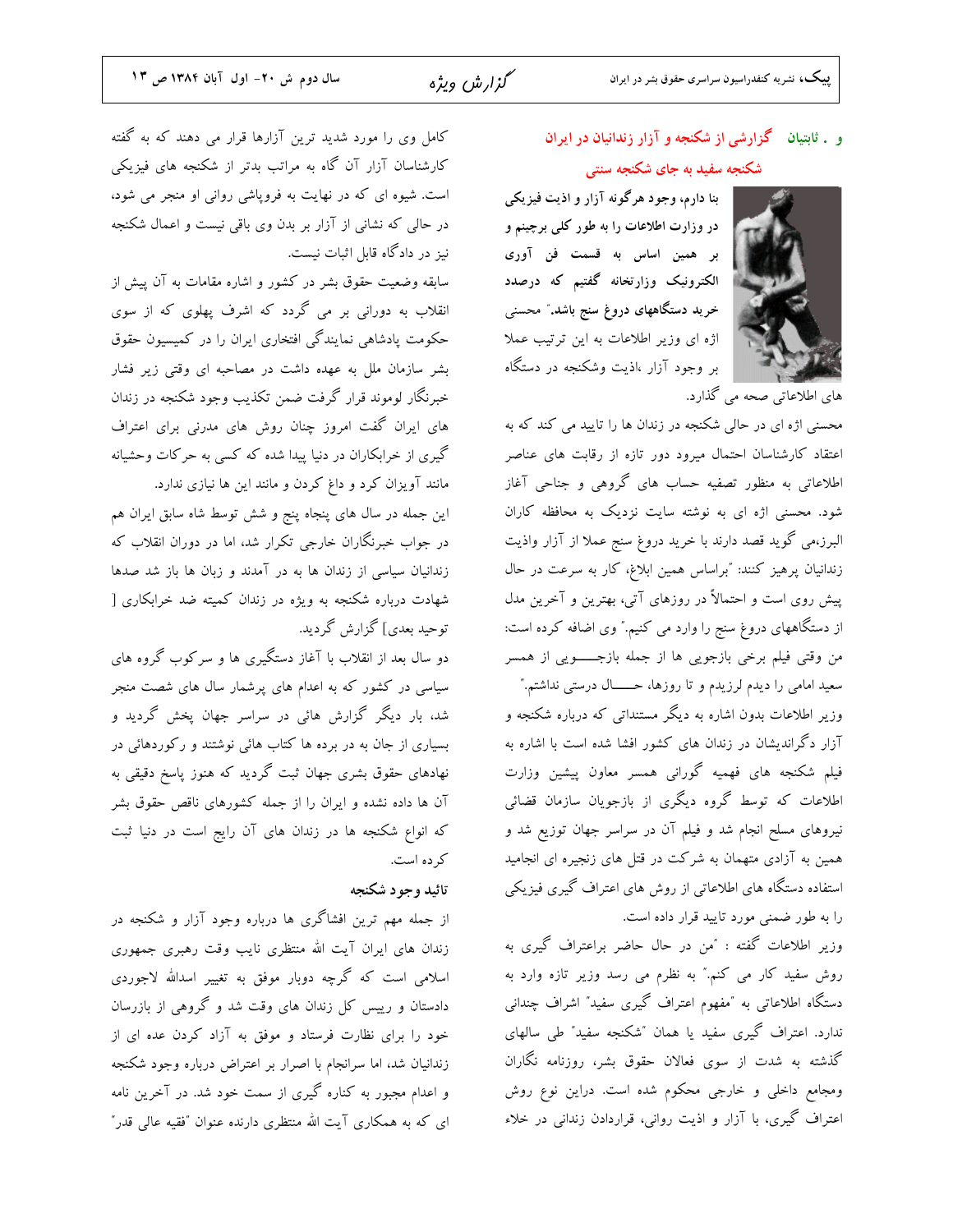یایان داد وی خود از قدیمی ترین زندانیان دوران شاه بود که در چهارم آبان سال ۵۷ از زندان آزاد شد، تاکید کرده بود که زندان های جمهوری اسلامی به مراتب بدتر از زندان های شاه است. سخنی که بسیاری از کسانی که در هر دوره زندان بوده و جان به در برده اند آن را تائید کردند.

در اولین سال بعد از روی کار آمدن محمد خاتمی با وقوع قتل های زنجیره ای فرصتی اتفاق افتاد تا بار دیگر از شکنجه ها و اتفاقاتی که در هشت سال وزارت فلاحیان در زندان های وزارت اطلاعات رخ داده است پرده هائی برداشته شود. کاری که عملا با تعطیل صدنشریه اصلاح طلب متوقف ماند و بار دیگر داستان شکنجه ها و رفتار با زندانیان در پرده رفت. گرچه دیگر هرگز از دستور نهادهای بین المللی مدافع حقوق بشر خارج نشد و مدام هم بر برگ های افزوده گردید.

در سال های اخیر تایید وجود آزار و اذیت فیزیکی در زندان ها به طور رسمی پس از آنکه آیت الله شاهرودی اردیبهشت ماه گذشته از رفتار با زندانیان در بازداشتگاه های نیروی انتظامی خبر داد به صفحات روزنامه ها کشیده شد. به دنبال آن گفته شد که استفاده از شکنجه – آزار واذیت فیزیکی- به منظور اعتراف گیری در مجموعه دستگاه های امنیتی نظام مورد استفاده گسترده داشته است. آیت الله شاهرودی با انتقاد بی سابقه از وضعیت دادسراها و بازداشتگاه های نیروهای انتظامی گفت : " برای استنطاق و بازجویی مجوزی می گیرند، می برند در بازداشتگاههای خصوصی بدون حضور دادیار و قاضی بازجویی انجام می دهند، بعد آن را به سازمان زندان ها ربط می دهند." وی سپس با انتقاد از کیفیت رفتار با زندانیان می گوید: " آیا تا به حال دیده اید چگونه افراد را سوار ماشین می کنند؟ در برخی مواقع مشاهده می شود کارهایی که در این زمینه انجام می شود، شبیه کارهایی است که آمریکاییها در زندان ابوغریب در برخورد با تروریستها انجام می دهند ..."

این سخنان چندی پس از دیدار متهمان یکی از جنجالی ترین پرونده های سال گذشته موسوم به پرونده سایت های اینترنتی و وب لاگ نویسان با آیت الله شاهرودی گفته شد. یکی از نزدیکان آقای شاهرودی، بعدها فاش کرد که اطلاع از این مسئله رئیس قوه قضاییه را به شدت خشمگین کرده بود. پیش از این تلویزیون دولتی ایران، با نشان دادن تصاویر متعددی از زندان ابوغریب و جنایات آمریکا تلاش کرده بود تصویر زنده ای از این اتفاقات

ناگوار نشان بدهد. به همین جهت برای افکار عمومی تصویر سازی اینکه در این بازداشتگاه ها چه می گذرد چندان دشوار نبود. آیت الله شاهرودي تلويحا نيروي انتظامى را به عنوان ضابطان قوه قضائيه به شکنجه افراد و حرمت شکنی متهم کرد. البته سردار عبداللهی سرپرست وقت نیروی انتظامی جمهوری اسلامی در نامه خود گفت:" موردی از این دست در نیروی انتظامی وجود نداشته و اگر شما موردی را ملاحظه کردید اعلام کنید تا برخورد قاطع صورت گیرد".مجموعه آنچه هاشمی شاهرودی به ان اشاره می کرد طی زمان حضور قالیباف در نیروهای انتظامی انجام شده بود. گزارش علیزاده

آیت الله شاهرودی پس از آنکه تلاش کرد آیین نامه های حقوق شهروندی را در قوه قضاییه جاری کند، علیزاد رییس دادگستری تهران را مامور کرد تا گزارشی در خصوص موارد نقض حقوق شهروندی تهیه کند. گزارش علیزاده آنچنان تکان دهنده بود که واکنش های بسیاری را در سطح جهان برانگیخت. استفاده از چشمېند، ضرب و شتم متهمان، تعيين تكليف نشدن متهمان، و طولانی شدن مدت تحقیقات، از موارد بارز نقض حقوق شهروندی بود که هیات تحت نظارت علیزاده طی چند ماه بازرسی خود از بازداشتگاهها آن را گزارش کرد. زندانی شدن در بدترین بازداشتگاهها برای یک جوان ۱۳ ساله به خاطر دزدیدن یک مرغ ، .<br>نگهداری پیرزنی هفتادساله در زندان به خاطرناتوانی مالی، دستگیری زنی به جای شوهر متهمش و بلاتکلیف بودن ۱۴۰۰ زندانی در رجائیشهر و بسیاری از موارد دیگر از بخش های مختلف این گزارش تکان دهنده بود.گزارش تهیهشده از سوی هیات نظارت و بازرسی حفظ حقوق شهروندی، گزارشی از بازرسی از بازداشتگاه های گوناگون از جمله بازداشتگاه آگاهی تهران، بازداشتگاه اماکن، بازداشتگاه حفاظت اطلاعات وزارت دفاع موسوم به ۶۴، بازداشتگاه حفاظت اطلاعات نیروی انتظامی، زندان رجاییشهر، بازداشتگاه سازمان حفاظت اطلاعات ارتش، بازداشتگاه حفاظت اطلاعات سیاه، بازداشتگاه اطلاعات سیاه و غیره بود که در آنها وجود موارد بارز نقض حقوق شهروندی محرز اعلام شده بود. گزارش علیزاده مناقشات زیادی برانگیخت، تا آنجا که کریمی راد سخنگویی قوه قضاییه در مصاحبه ای آن را کذب محض خواند. به اين وجود ظاهرا روغن ريخته شده بود والبته تنها واقعيت هايي كه دائما از سوی افکارعمومی مورد پرسش بود، علنی شد.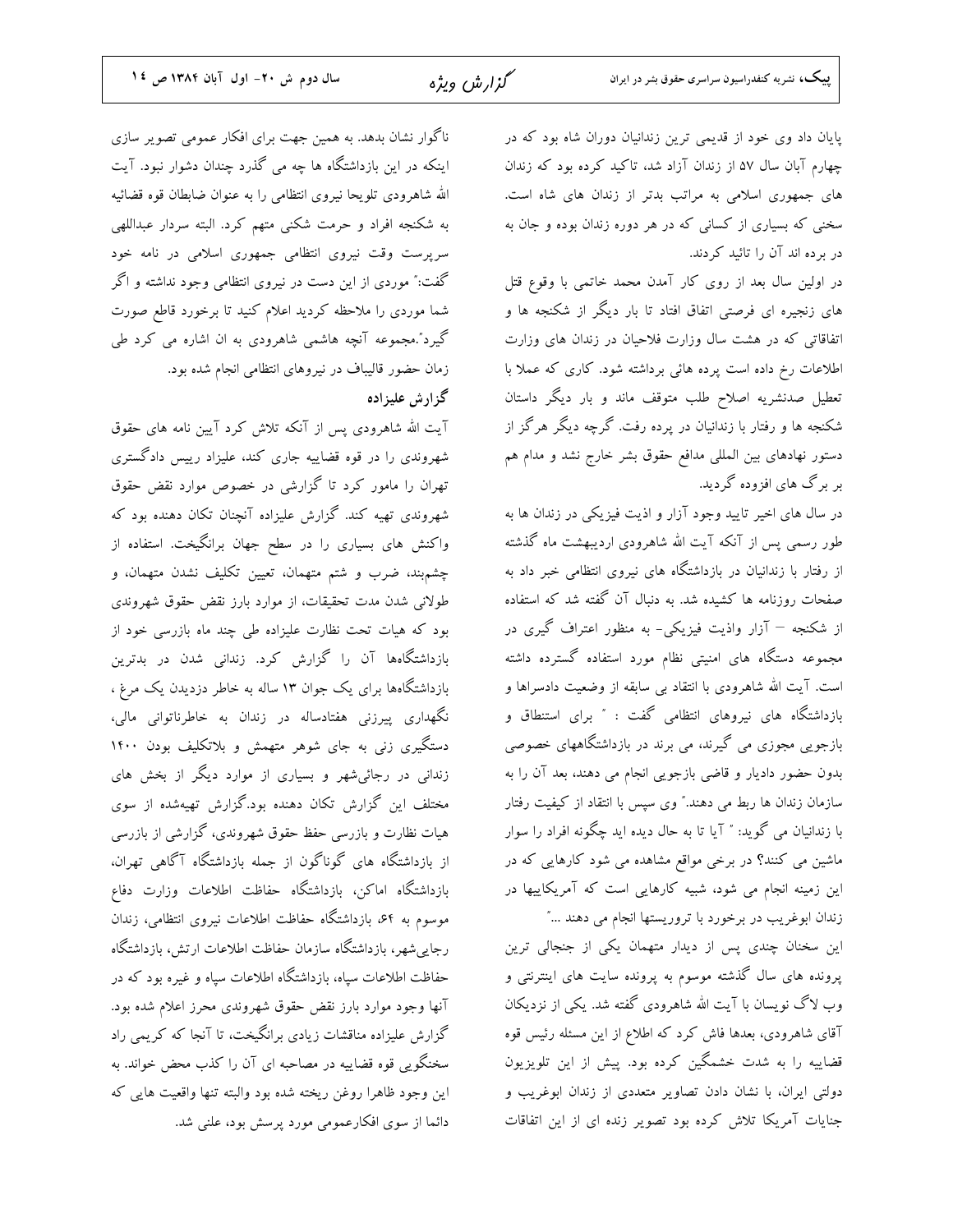### شكنجه سفيد

اعتراف گیری سفید شامل اعمالی مانند تهدید فرد و خانواده و دوستان، استفاده از چشم بند، ارعاب، اعتراف گیری بر علیه خود و دیگران، نگهداشتن به مدت طولانی در سلول انفرادی، روشن نگهداشتن چراغ به مدت هفته ها و به هم زدن ساعت های غذایی، استفاده ازصدای اعضای خانواده به منظور مرعوب کردن، حمام گرفتن جلوی دوربین، سوء استفاده از ماجراهای زندگی شخصی، بازجویی های طولانی، ناسزا، توبه نامه نویسی، دعوت به همکاری اجباری، عدم دسترسی و برخورداری از وکیل و نظایر آن است. گنجي و قاضيان

درکنار پرونده های دیگری که شامل موارد اشاره ریاست قوه قضاییه می شدند، پرونده مشهور به نظرسنجی هم مطرح شد. حسین | قاضیان یکی از متهمان این پرونده، در اردیبهشت سال جاری در نامه به رئیس

۔<br>سابق جمهوری اسلامی به نحوه رسیدگی به اتهام خود اعتراض کرد و موارد نقض قانون اساسی را برشمرد. مواردی مانند تجسس، استراق سمع، بازداشت، تفتیش عقاید و شکنجه ، هتک حرمت، انتشار اخبار محاکمه و اتهام پیش از صدور حکم، غیرمستند و غیرمستدل بودن احکام، توقیف مدارک و اموال شخصی و اداری، و محبوس بودن در بند ۳۲۵ زندان اوین. هیات پیگیری و نظارت بر قانون اساسی همان زمان تذکر داد وجود زندانی خارج از فهرست رسمي سازمان زندانها توجيه قانوني ندارد.

اکبر گنجی نویسنده و روشنفکری که نزدیک به شش سال است در زندان به سر می برد، در نوشته موسوم به مانیفست جمهوریخواهی دفتر دوم در همین ارتباط می نویسد "در زندان اوین بازداشتگاه های اختصاصی مدرنی تدارک دیده شده است. بند دو (الف) بازداشتگاه حفاظت اطلاعات سیاه یاسداران انقلاب اسلامی. طبقه اول بند ۲۴۰ بازداشتگاه حفاظت اطلاعات قوه قضائیه و بخش دیگری از بند ۲۴۰ که بعدا در اختیار حفاظت اطلاعات نیروی انتظامی قرار می گیرد.″ وی در باره آنچه در این بازداشتگاه ها می گذرد می نویسد:"در سلول های انفرادی این بازداشتگاه ها از انواع و اقسام شکنجه های جسمی و روحی برای توبه نامه نویسی استفاده می شوند. پرونده وبلاگ نویسان، پرونده زهرا کاظمی و پرونده نظرسنجی چند نمونه از به کار گیری این روشها هستند".

پیش از آن هیات تحقیق و تفحص رئیس جمهوری که متشکل از چهره های اصلاح طلب بود در گزارش خود اعلام کرده بود که خانم کاظمی بر اثر برخورد جسمی سخت، دچار شکستگی جمجمه و خونریزی مغزی شده و علاوه بر این نشانه های شکنجه بر بدنش وجود داشته است. پیر پتی گرو، وزیر امور خارجه کانادا بارها در مجامع بین المللی تاکید کرد زهرا کاظمی در زندان اوین کشته شده است. پرونده ای که هنوز حقایق آن مکشوف نشده است. به این ترتیب با سخنان وزیر اطلاعات مبنی بر برچیدن دستگاه آزار واذیت فیزیکی، انتظار می رود گزارشی از کسانی که به این وسیله مجبور به اعتراف شده اند و تحت شرایطی دشوار، زندگی شان به خطر افتاده است نیز منتشر ومعلوم شود هزینه های چنین رفتار هایی، عملا توسط چه کسانی پرداخت شده است. شاید در آن صورت، افرادی که به این اعمال غیرقانونی دست زدند، نیز به قانون سپرده شوند،هرچند در هیچ یک از پرونده های یاد شده وپس از صحبت های تکان دهنده آقای شاهرودی وعلیزاده، گزارشی در خصوص برخورد با عواملی که چنین شرایطی را به

وجود آورده اند وجود ندارد، يا حداقل منتشر نشده است. با وجودی که بیان این مسائل توسط وزیر جدید اطلاعات مثبت تلقی می شود، اما کم نیستند فعالان سیاسی و اجتماعی که چنین موضع گیری هایی را بیش از آنکه ناشی از تغییر رویکرد مسئولان قضایی و اطلاعاتی بدانند، آن را به بازی های سیاسی ربط می دهند. اما به هر حال و به هر دلیل، حتی تایید چنین رفتارهایی در زندان ها و توسط سربازان گمنام، خود گامی به پیش به شمار می رود و امیدواری هایی را موجب می شود. آن چه می تواند به بدگمانی ها دامن بزند، گوینده این سخن، یعنی محسنی اژه ای که هم شکنجه و آزاران شهرداران تهران – که توسط حفاظت اطلاعات نیروی انتظامی به فرماندهی سردار نقدی صورت گرفته بود – و هم آزار روزنامه نگاران و وب لاگ نویسان همه در واحدهای تابع وی صورت گرفته است. با این همه ناظران سیاسی معتقدند كه با توجه به وضعيت بين المللي ايران و يكدستي حکومت بعید نیست که حکومت و دولت تازه در صدد باشند رکورد نقص حقوق بشر در کشور را بهبود بخشند.

ر کس حق آزادی عقیده و بیان دارد ماده ۱۹ اعلاميه جهاني حقوق بشر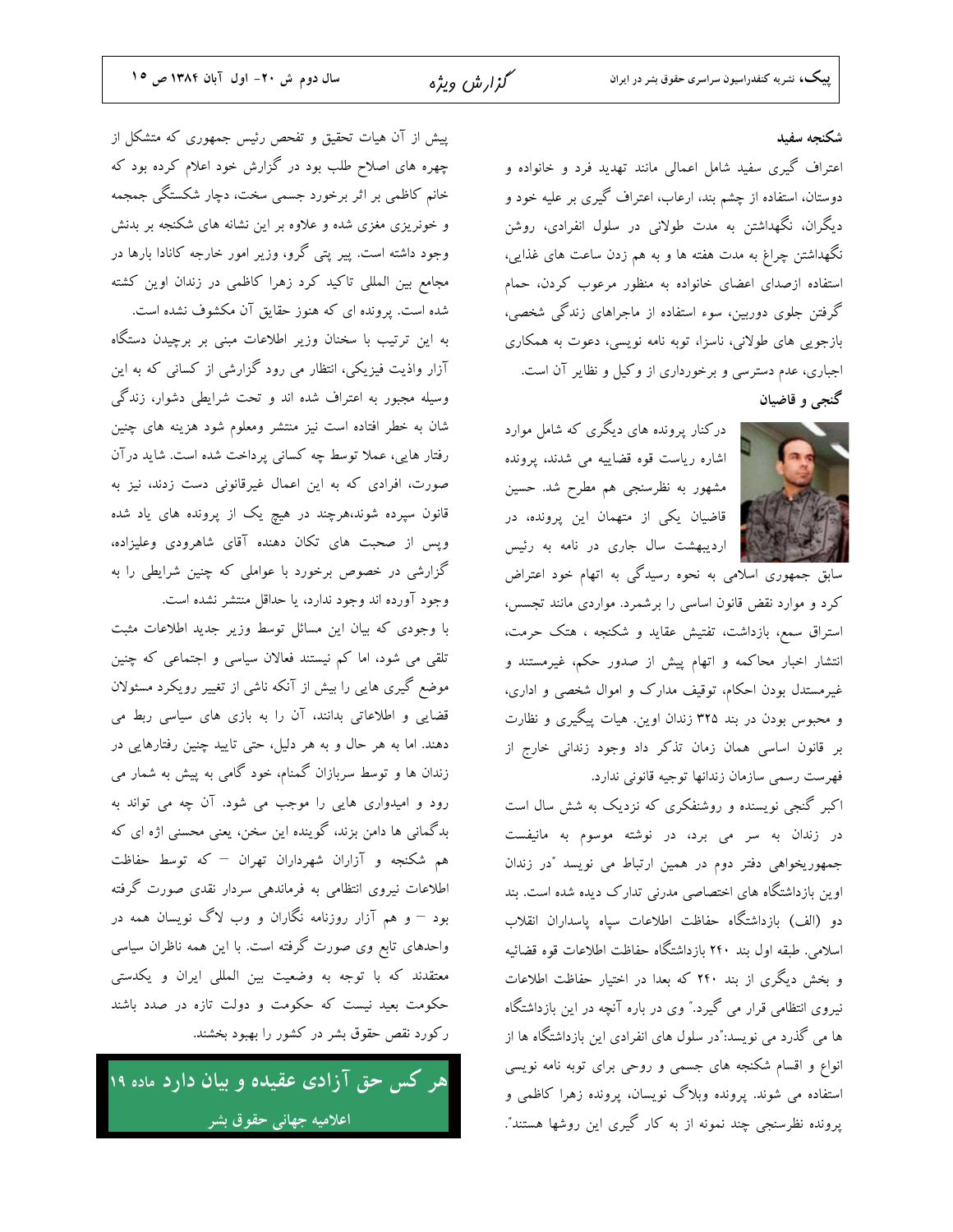#### بقيه از صفحه ١

جان خویش مجاز به حمل اسلحه بوده و به آنان اجازه شلیک نیز داده شده است. کانون مدافعان حقوق بشر ضمن محکومیت ترور قضات نامبرده هر نوع عمل خشنی را محکوم کرده و معتقد است که در این شرایط حساس, کشور ما به امنیت و آرامش نیازمند است اما برقراری آرامش از وظایف دستگاههای امنیتی و انتظامی است، دوران عکسالعملهای فردی سپری شده است بنابراین توجه مقامات مسوول قوه قضاييه را به لزوم خلع سلاح قضات جلب مي نمايد.

۷– انرژی هستهای: کانون مدافعان حقوق بشر در ادامه گزارش آورده است: در زمینه انرژی هستهای، کانون مدافعان حقوق بشر بر این اعتقاد است که حکومت ایران برای جلب اعتماد بین المللی باید با آژانس بین المللی انرژی اتمی همکاری کند و از این طریق حقوق حقه ملت ایران را استیفا کرده و اجازه ندهد که کشورهای بیگانه به بهانههای عدم همکاری با آژانس بین|لمللی منافع ملی و امنیت کشور را به خطر اندازند.

**۸**– قانون تشکیل هیات منصفه: در ادامه این گزارش امده است: از رخدادهای اخیر مهم قضایی میتوان از قانون تشکیل هیات منصفه جدید یاد کرد که متاسفانه ترکیب اعضای منتخب هیات منصفه مزبور مخالفت صريح روح اين نهاد حافظ حقوق مردم و مغاير باقانون اساسی و اعلامیه حقوق بشر میباشد، هیات منصفه بازتاب وجدان عمومی جامعه بوده است، بنابراین عوامل حکومتی را نباید در هیات منصفه جای داد. ترکیب انتخاب کنندگان هیات منصفه مزبور نیز همه از مامورین حکومتی بوده این امر به شدت ارکان مردمی بودن هیات منصفه را مخدوش میسازد.

۹- محاکمات متهمان سیاسی: این گزارش میافزاید: محاکمات متهمان سیاسی کماکان بدون حضور هیات منصفه در پشت درهای بسته برگزار می گردد که این امر خود ناقض صریح اصل ۱۶۸ .<br>قانون اساسی جمهوری اسلامی ایران است، در این ارتباط به محاکمه آقایان علی افشاری , مجتبی سمیع نژاد , افشین زارع , امید شیخوان و… می توان اشاره کرد. در ادامه این گزارش امده است : روند بلاتکلیف گذاشتن متهمان سیاسی از طریق بازداشت و صدور قرار تامین و عدم برگزاری محاکمه یا برگزاری محاکمه و تاخیر .<br>چند ساله در صدور حکم بدوی و تاخیر در رسیدگی تجدیدنظر مدت مدیدی است که تبدیل به امری عادی شده است.

۱۰- حمله به اتحادیه کارگران: این گزارش می افزاید: حمله به اتحادیه کارگران شرکت واحد اتوبوسرانی که منجر به زخمی شدن چند نفر گردید، نشان از محدودیت فعالیت های تشکلهای قانونی کارگری دارد، این امر مغایر با تعهدات بین المللی ایران ناشی از عضویت در سازمان بین المللی کار است.

کانون مدافعان حقوق بشر در پایان این گزارش خود آورده است: اعمال محدودیت آزادی بیان از طریق توقیف نشریت مستقل و عدم صداور مجوز برای درخواست های جدید همچنان ادامه دارد، از جمله میتوان به عدم پاسخ به درخواست های مکرر دبیرکل جبهه مشارکت برای انتشار روزنامه و دهها تقاضای دیگر که بی جواب مانده اشاره کرد.

## دفاع از متهم همسان اتهام نیست



رئيس كانون مدافعان حقوق بشر با اشاره به اتهام منتسب به عبدالفتاح سلطاني گفت: متاسفانه بخشی از قوه قضائیه دفاع از متهم را همسان اتهام می داند، مگر وقتي يک وکيل از قاتلي دفاع مي کند

شریک در قتل محسوب می شود.«شیرین عبادی» شنبه شب در مراسم جشن مهرگان که در موسسه حقوق راد برگزار شد ، گفت: متاسفانه زماني كه سلطاني بازداشت شد، عنوان اتهامي اش جاسوسی بازگو شد، اما این ادعا با اظهارات بازپرس پرونده وی که منکر اتهام جاسوسی سلطانی بود، مغایرت دارد. وي تاکید کرد که تا جرمی اثبات نشود، نمی توان اتهام را افشا کرد.عبادیِ با اشاره به ناصر زرافشان گفت: این وکیل دادگستري با تنی بیمار، سه سال است که به خاطر دفاع از خانواده یک مقتول قتل هاي زنجیره ای (پوینده) در زندان به سر می برد، آیا با چنین وضعی رغبتي براي وكالت پرونده هاي سياسي باقي مي ماند؟

> پیشنهاد کانون مدافعان حقوق بشر ایران شیرین عبادی و البرادعی وارد مذاکرات اتمی شوند



"محمد على دادخواه" از بنيانگذاران كانون دفاع از حقوق بشر درایران، ضمن گفتگوی کوتاهی با خبرنگار تبریز نیوز پیشنهاد کرد شیرین عبادی وارد مذاکرات اتمی ایران شود. ......

بقیه در صفحه ۹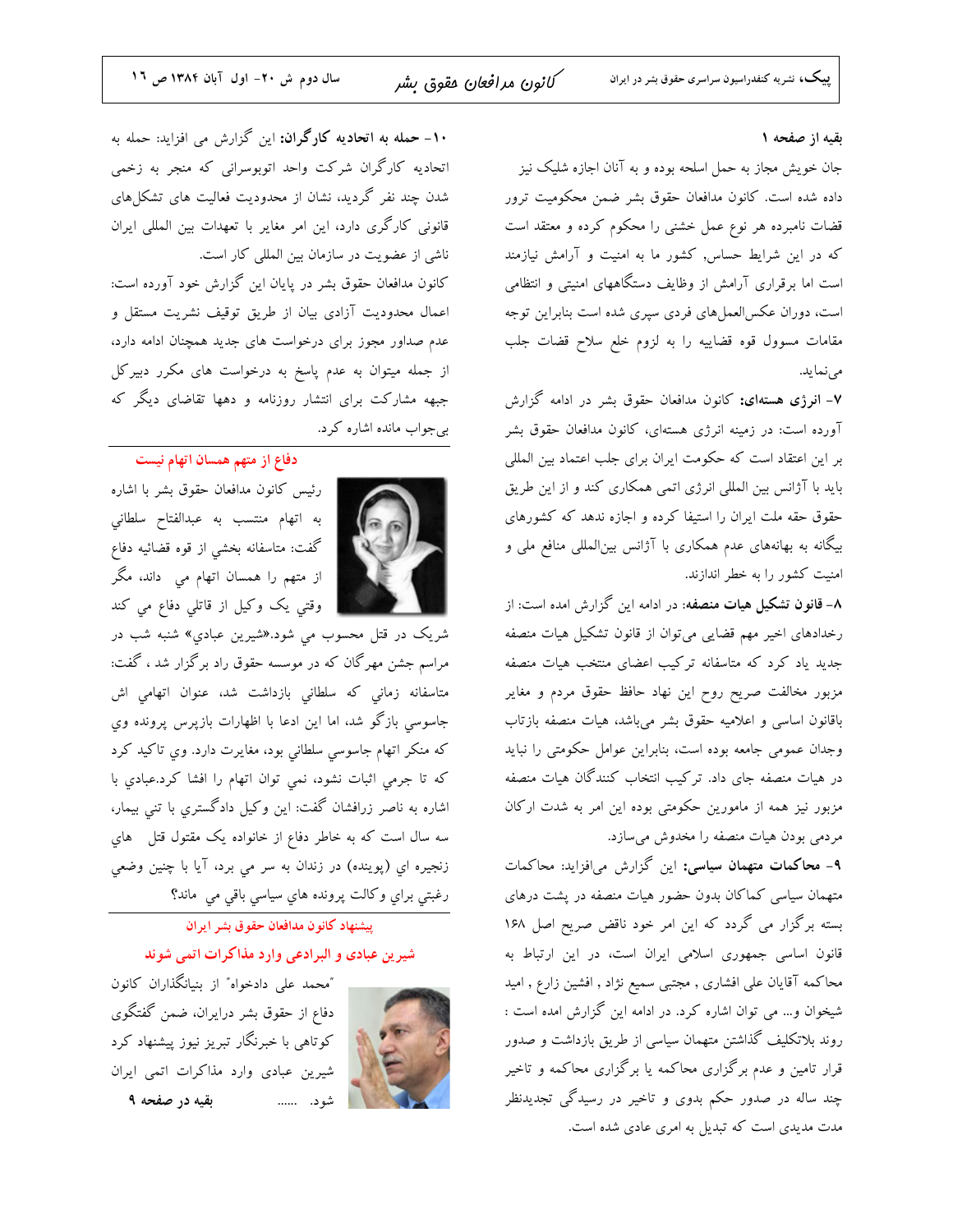

ستم زنانه حتى وقتى زنان كارگرند سوء استفاده از نیروی کار زنان در بازار سایهای و زیر زمینی از اشکال جدید استثمار زنان است. به نظر می رسد در اوضاع اقتصادی و سیاسی کنونی ایران و جهان و با توجه به

انباشت اندیشهها و تجارب سلبی و ایجابی در برابر سرمایه داری جهانی , بیش از هر زمان دیگری موقعیتهای مناسبی به دست آمده تا کارگران انواع دیگری از کار و تولید آزاد را در خارج از چهارچوب قوانین سرمایهداری به وجود آورند. تجربه جنبش تعاونیهای آزاد و تولید مشارکتی در جهان و تجربه کارگران ایران در سال@ای ۵۸ و ۵۹, نشان می،دهد که کارگران هم امکان کنترل و اداره تولید را در واحدهای تولیدی بحران زده و ورشکسته دولتی و خصوصی دارند و هم خلق راه و کارهایی برای تولید بدیل, خرید یا مصادره کارخانهها و بنگاههای ورشکسته و اداره تمام مراحل تولید مواد اولیه تا تولید اصلی و فروش محصولات به کمک آگاهیها و تجارب نوین محلی , منطقهای و جهانی در شبکههای ارتباطی و تولیدی متفاوت دارا هستند. آنها در جهت ساختن روندهای نوین اقتصاد و زندگی بدیل که گام به گام طراحی میشود, نقش میپذیرند و دگرگون میشوند و از این طريق، شعار جنبش مخالفان جهاني سازي در جهت ممكن ساختن جهانی دیگر متحقق میشود . در این میان موقعیت زنان کارگر که در انواع کار تولیدی , خدماتی , رایانهای , مراقبتی و غیره نقش دارند، در جنبشهای احیای زندگی و تولید و کار جایگزین و روز به روز اهمیت بیشتری می،یابد. زنان کارگر در ایران گرفتار عرصههای مختلفی هستند که شامل اجتماع بزرگ , جامعه کارگری و خانه و خانواده میشود , عرصههایی که در آن سرمایهداری و مردم سالاری مدرن دو روی سکهاند.

جهانی سازی سرمایهداری و پدیده زنانه شدن فقر , به اشکال بردهداری مدرن و استعمار و استثمار زنان و کودکان انجامیده است و اینها همه علاوه بر مسائل اخلاقی برای زنان در محیطهای کار و آزارهای جنسی و سوء استفادههای جنسی از آنان است. سرمایه داری همواره زنان را به عنوان نیروی اصلی ارتش ذخیره کار هم محسوب کرده است . در دوران رونق, اولویت برای استخدام مردان , زنان را از بازار کار اصلی اخراج می کند و در دوران رکود

کارهای موقت و یاره وقت در کارگاههای زیر زمینی و غیر قانونی برای زنان و کودکان آنها , نا امنی شغلی و کار در مشاغل سیاه و سخت، محیط غیر انسانی را به وجود آورده است . سوء استفاده از نیروی کار زنان در بازار سایهای و زیر زمینی از اشکال جديد استثمار زنان است.

سلسله مراتب جنسی درون جامعه کارگری و اقتدار مردان کارگر در محیطهای کار و تشکلهای کارگری سبب میشود مشاغل اصلی و تخصصی و مستند در بالای هرم شغلی خاص مردان و حضور زنان در پایین این سلسله, مراتب کارهای غیر تخصصی و کم در آمدتر را به زنان تحمیل کند . در شوراها و سندیکاها و اتحادیههای کارگری نیز موقعیتهای کلیدی در دست مردان است و زنان نقش موثری ندارند , بطوریکه در میان زنان کارگر ایران و جهان بحث ایجاد تشکلهای خاص زنان کارگر در محیطهای کار مطرح شده است که سیاستها و تصمیم گیریهای آنان به نفع زنان و توسط خود آنان انجام شود.

تعریف سرمایه داری از نیروی کار که صرفا اقتصاد کالایی و مبادلهای را مد نظر دارد، سبب میشود نیروی کار زنان در اقتصاد معیشتی ( کشاورزی سنتی ) و کار خانه داری زنان جزو کار محسوب نشوند و جامعه برای آن ارزشی در نظر نگیرد.

خانواده هستهای و تشدید استثمار زنان در این نوع خانواده مدرن و موقعیت زنان کارگر مشابه زنان دیگر و گاه بدتر از زنان طبقات بالاتر , شیفت دوم کار زنان کارگر در خانهها که سبب فرسایش جسمی و روحی زودتر از موعد آنها میشود ,خشونت بیشتر علیه زنان کارگر در خانوادههای کارگری به شکل فیزیکی و غیر فیزیکی و تحقیر روانی , مساله اصلاح در خانوادههای کارگری و بدیلهای دیگر را برای زندگی شخص زنان کارگر مطرح کرده است. در خصوص کار زنان بد نیست به تجربه شیوههای آزاد کار و تولید و زندگی شخصی متاثر از اندیشههای "سن سیمون" و "فوریه" در قرن ۱۹ میلادی و ادامه آن تا کنون , توجه داشته باشیم. عدم وجود ساختار مالکیت و کار رقابتی و عدم وجود ساختار هرمی شکل خانواده و انواع جدیدی از نگهداری بچهها را در این تجربهها می توان یافت.

> جمعيت دفاع از مقوق بشر در ايران Society of Human Rights in Iran WWW.POLPIRAN.COM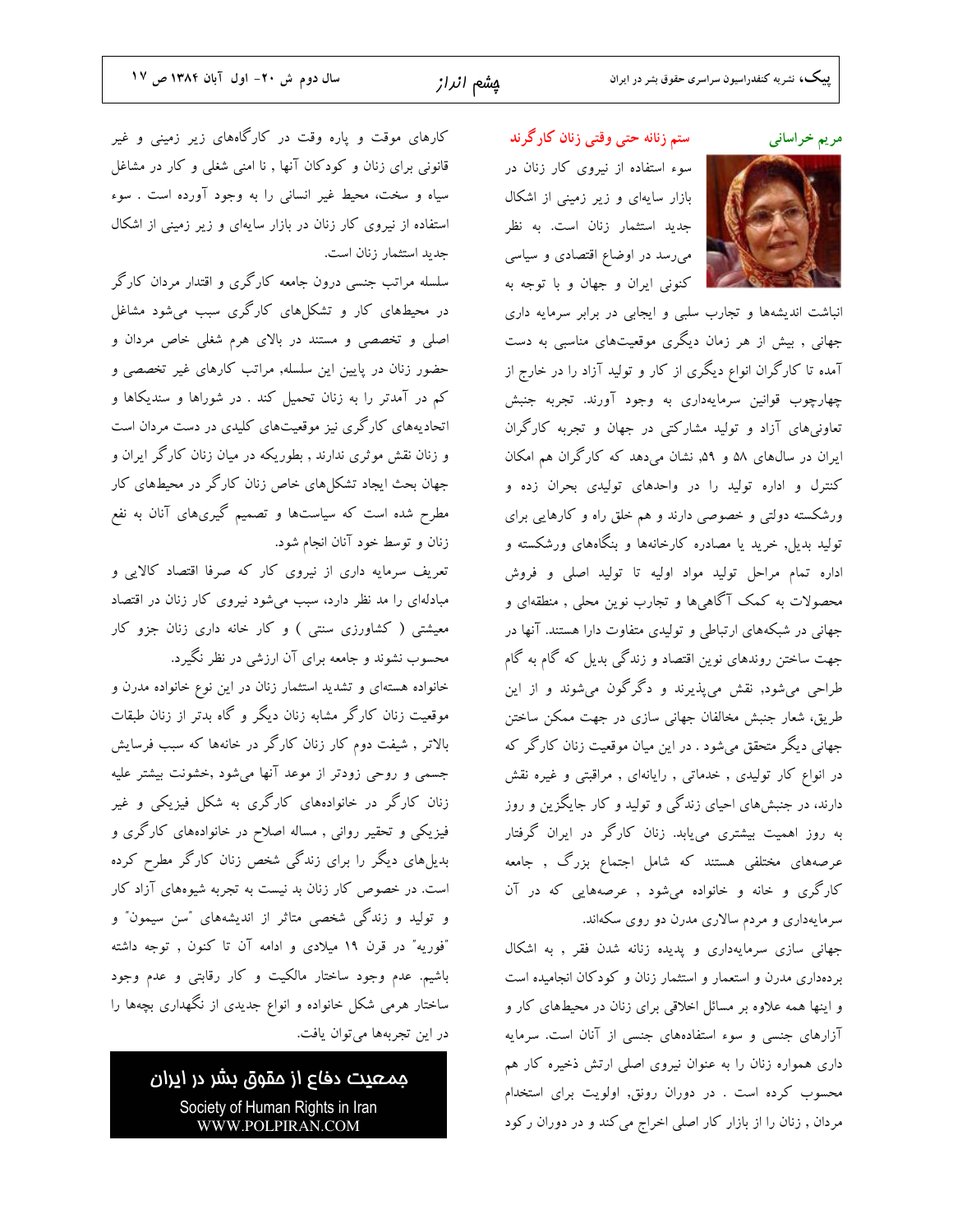بررسی انتخابات نهم ریاست جمهوری اسلامی گفتگوی روزنامه ی آلمانی «یونگه ولت» با ناصر زرافشان



اشاره: روزنامه ی آلمانی یونگه ولت، اخیرا مصاحبه ای با دکتر ناصر زرافشان وکیل زندانی قتل های زنجیره ای صورت داده است که متن فارسی آن را در زیر می خوانید:

سه سال پیش شما زندانی شدید، دو هفته پیش به علت بیماری شما را رها کردند. چه زمانی و چرا شما باید دوباره به زندان برگر دید؟

در واقع من دو هفته پیش آزاد نشده یا به مرخصی نیامده ام، بلکه برای ادامه معالجاتم به مدت دو هفته در اختیار بیمارستان قرار گرفته ام. سه هفته پیش و به دنبال اعتصاب غذا، تحت عمل سنگ شکنی کلیه قرار گرفتم. دوازده روز پس از آن به توصیه متخصصانی که عمل سنگ شکنی را انجام داده بودند، مرا برای ويزيت مجددا تحت الحفظ به بيمارستان بردند. سونوگرافي نشان داد که از سنگ قبلی هنوز یک قطعه ۶ میلیمتری در کلیه چپ باقی مانده و در کلیه راست نیز دو قطعه سنگ وجود دارد. بیمارستان به مراجع قضائی اعلام کرد که باید برای ادامه معالجات و سنگ شکنی مجدد، به مدت یک هفته در اختیار بیمارستان باشم که این مدت ده روز دیگر هم برای ادامه کار تمدید شد و در حال حاضر پس از سه روز سنگ شکنی به زندان برگشتم.

وضع سلامتی شما در حال حاضر چگونه است و مشکلات جسمی تان چیست؟ معنای برگشتن به زندان چیست؟

از سومین عمل سنگ شکنی چند روز گذشته است، مسئولین با اعتصاب غذای من و فشار از بیرون، تن به انجام معاینات دادند و هنوز حاضر نیستند حتی تا پایان قطعی معالجه و پیگیری های مربوط به آن هم به ماندن من در بیمارستان تن دهند. در ایران و سراسر جهان تعرضی برای آزادی بی قید و شرط شما جریان دارد. با انتخاب رئیس جمهور جدید، محمود احمدی نژاد، امکان آزادی

شما تا چه حد وجود دارد؟ تصور نمی کنم موضوع آزاد شدن یا نشدن من و سایر زندانیان سیاسی مستقل، چندان ارتباطی به این داشته باشد که چه کسی به عنوان رئیس جمهور انتخاب شده است. جایگزینی محمود احمدی نژاد به جای محمد خاتمی به عنوان رئیس جمهور، در ایران همان معنا و همان تاثیرات گسترده ای را ندارد که انتخاب یک رئیس جمهور جدید در یک کشور اروپائی دارد. در اینجا دستگاه واقعی قدرت، برتر از رئیس جمهور است و مستقل از آن عمل می کند. رئیس جمهور جزء کوچک و فاقد قدرتی از این مجموعه و یک مهره رسمی و نمایشی است و با انتخاب رئیس جمهور جدید در دستگاه واقعی قدرت تغییری رخ نداده است. همانی است که قبلا بوده. تنها اتفاقی که افتاده این است که یک مهره آن یعنی رئیس جمهور قبلی که هیچگاه صاحب قدرت واقعی نبود و عملکرد او و هوادرانش آن بود که بستری را درون ساختار قدرت به وجود آورند تا نارضائی ها و اعتراضات مردم به سوی آن بستر (خودی) هدایت شود و شکل جنبش های مستقلی را به خود نگیرد که نظام از آن غافل بماند، اکنون به اقتضای شرایط از مجموعه کنار گذاشته شده، و فردی با مشخصات دیگری جای او را گرفته است. اما این نظامی نیست که در آن رئیس جمهور بتواند خود تصمیمی بگیرد یا چیزی را تغییر دهد. اما در مورد من و تعدادی از زندانیان سیاسی دیگر، از پیش، زیر تاثیر فشارهای داخلی و خارجی، در دستگاه بحث ها و کشمکش هائی مطرح بوده است که تاکنون به نتیجه ای نرسیده و در مورد نتیجه آن ها نمی توان اظهار نظر کرد. اما من در حال حاضر بر روی آزادی خود به خاطر انتخابات ریاست جمهوری و نتايج آن حساب نمي كنم.

چرا درخواست آزادی مشروط نمی کنید؟

آزادی مشروط، دنباله طبیعی تمکین به حکم صادره و امکانی است که قانون به محکومی می دهد که نیمی از مدت زندان خود را گذرانده باشد و تلویحا به معنای این است که کسی از آزادی مشروط برخوردار می شود، متعهد می گردد که از تکرار آن چه کرده و به خاطر آن زندانی شده، خودداری کند. من از حقوق موکلین خود دفاع و بر اجرای قانون و عدالت پافشاری کرده ام. آیا می توانم تعهد دهم که دیگر این کار را نخواهم کرد؟ اگر چنین موضعی داشتم می توانستم از همان ابتدا به زندان نیایم. تحمل و مقاومت من، نماد تحمل و مقاومت مردم ما است و من حق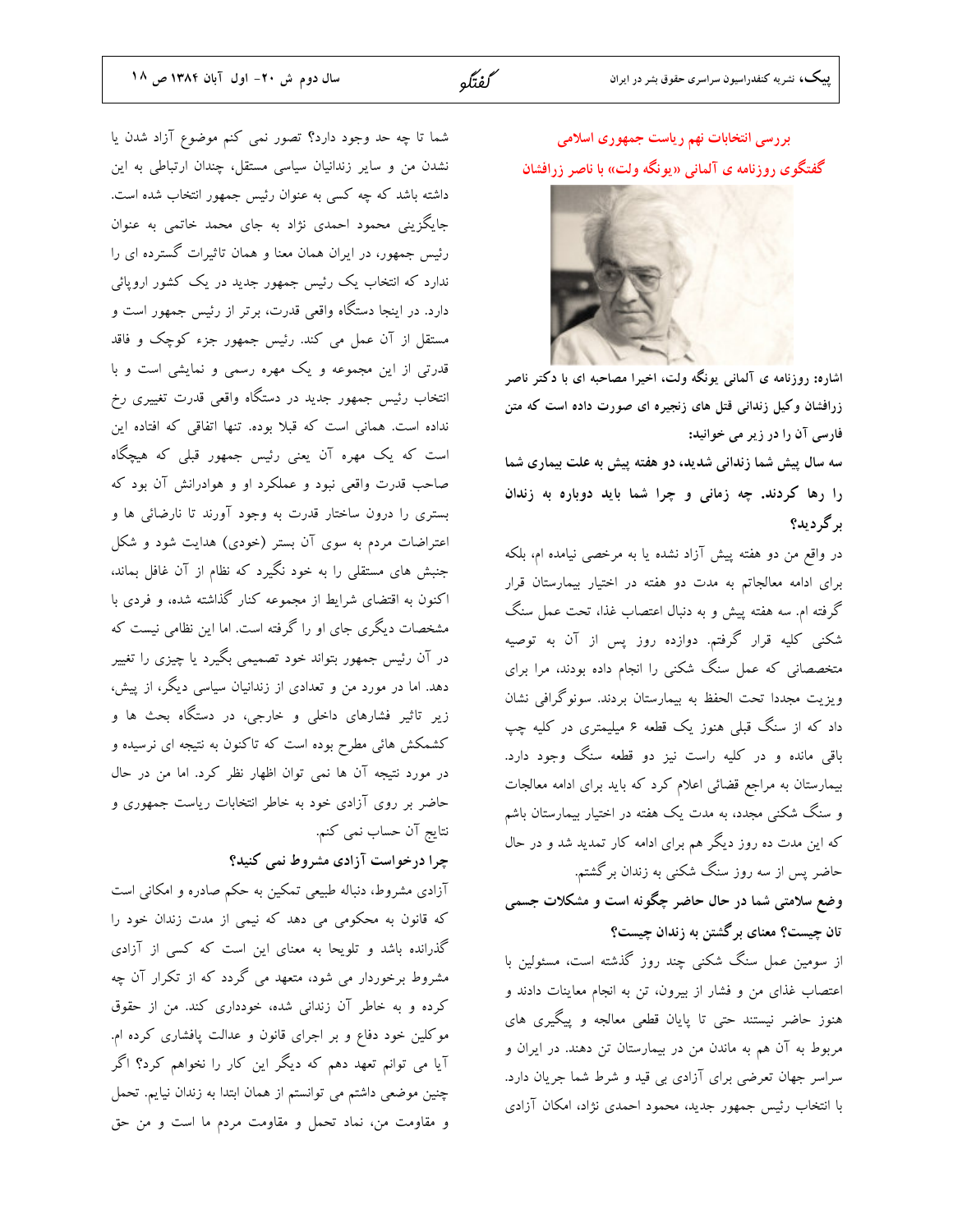زاهدان برای بلوچ ها، و سایر مناطق همواره تعداد قابل توجهی از فعالان اجتماعی و فرهنگی که در راه تامین حقوق ملی آن گروه های قومی، فرهنگی یا مذهبی فعالیت می کنند، وجود دارند که جسته و گریخته ممکن است نامی از برخی از آن ها به صورت یک خبر کوچک گاهی در روزنامه ای درج شود. علاوه بر این ها وزارت اطلاعات و مجموعه ی دیگری متشکل از اطلاعات سپاه و حراست قوه قضائیه که به صورت یک دستگاه اطلاعاتی موازی با وزارت اطلاعات کار می کنند، همچنین اطلاعات ناجا (نیروی انتظامی) و دستگاه های دیگر هم هر یک برای خود بازداشت گاه و زندان های دیگری دارند که به صورت خودمختار و مستقل از سازمان زندان ها عمل می کنند. مثلا در خود اوین، بخش ۲۰۹ زندان وزارت اطلاعات است و ۳۲۵ زندان سیاه و حراست قوه قضائیه که مستقل عمل می کنند. در سایر نقاط نیز چنین زندان ها و بازداشت گاه هایی وجود دارد. موضوع دیگری که به دست آوردن رقم دقیق زندانیان سیاسی را با مشکل روبرو می کند، این است که همواره تعدادی از زندانیان بعد از مدت ها در بازداشت گاه ها بلاتکلیف نگهداری می شوند، آزاد می شوند و تعداد دیگری هم هر روزه به مناسبت های مختلف بازداشت می شوند. از این رو با توضیحاتی که داده شد، به دست آوردن آمار دقیق زندانیان سیاسی و مطبوعاتی به دقت مقدور نیست و تنها در بند ۳۵۰ زندان اوین و زندان رجایی شهر، هر یک حدود ۵۰ نفر از زندانیان سیاسی نگهداری می شوند.

انتظار دارید جامعه به چه سمتی برود؟ آیا در دوره احمدی نژاد زندانیان سیاسی بیشتر و سرکوب فعالان سیاسی شدیدتر و فضای جامعه بسته تر خواهد شد؟

محموعه سرکوبگر است و اکنون یک دست و بدون ماسک اصلاح طلبی به میدان آمده است. اما وضع منطقه و شرایط خارج ایران هم پیچیده است و هنوز نمی توان در مورد نوع خط مشی و سیاستی که رژیم تصمیم گرفته است در دوره جدید دنبال کند، بطور قطعی اظهار نظر کرد.

آیا می توانید توضیح دهید که چرا این همه از ایرانیان به احمدی نژاد رای دادند که در رسانه های غربی از او به عنوان «تندرو»، «بنیادگرا» یا حتی «قاتل» نام می برند؟ در انتخابات مسلما تقلب و سوءاستفاده از بسیج و سپاه هم وجود داشته است، مثل همه

ندارم آن را در هم بشکنم. پرونده قتل های سیاسی ایران که به قتل های زنجیره ای موسوم شد، یک پرونده ملی است، یعنی وارث و متولى آن، مردم ايران اند. من فقط وكيل آن ها هستم، نه صاحب حق. و بنابر این نمی توانم بر سر این حقوق به میل خود مصالحه و معامله کننم. در این ماجرا اگر تنبه و تعهدی هم در کار باشد، این آمران و عاملان قتل های سیاسی هستند که باید متنبه بشوند و در پیشگاه مردم متعهد گردند که این جنایات را دیگر تکرار نکنند. این که مردم چنین پوزش خواهی و تعهدی را بپذیرند یا نپذیرند، مساله دیگری است.

چند زندانی سیاسی در جمهوری اسلامی ایران وجود دارد؟ (به طور تقریبی)

رژیم جمهوری اسلامی هیچ فعالیتی را فعالیت سیاسی و هیچ زندانی را زندانی سیاسی نمی داند و کسانی را هم که به خاطر عقائدشان و به اتهام اقدام علیه امنیت داخلی و خارج کشور، تبلیغ علیه نظام، تشویق اذهان عمومی، توهین به مسئولین نظام، نشر اکاذیب و مانند این ها به زندان می اندازد، همه را زندانی عادی تلقی می کند و آن ها را در میان زندانیان عادی نگهداری می کند تا گم و ناییدا باشند و نتوان از آن ها آمار درست و دقیقی تهیه کرد و ضمنا در محیط زندان های عادی که محیطی است غیرقابل پیش بینی و روابط حاکم در آن معمولا خارج از اصول اخلافی و انسانی است و عوامل پلیس در میان خود زندانیان فراوانند، فشار و آزار بیشتری به زندانیان سیاسی وارد شود. فقط در اوین، و تا حدودی رجایی شهر کرج است که برخی از زندانیان سیاسی در محل هایی جدا از زندانیان عادی نگاه داری می شوند. گرچه در اوین هم تمامی زندانیان سیاسی با هم یک جا نیستند. اما در ادامه سنت و روش گذشته و به خاطر مراقبت بیشتر، برخی از بندها و قسمت ها هنوز عملا مخصوص زندانیان سیاسی <sup>—</sup> یا به قول پلیس مخصوص زندانیان ضد امنیتی –است. حال آن که در همه مراکز استان ها و شهرهای بزرگ <sup>—</sup> مخصوصا شهرهای<sub>ی</sub> که دانشکده و دانشگاه و مراکز آموزش عالی دارند – بخشی از زندانی ها را دانشجویان، خبرنگاران و روزنامه نگاران محلی، فعالان اجتماعی محلی، وبلاگ نویس ها و امثال آن ها تشکیل می دهند که از آن کمتر بحثی به میان می آید.به علاوه در زندان های مراکز استان هآیی که محل زندگی و اسکان خلق ها یا گروه های قومی است مانند زندان های مهاباد و سنندج در مورد کردها، زندان اهواز برای عرب ها، زندان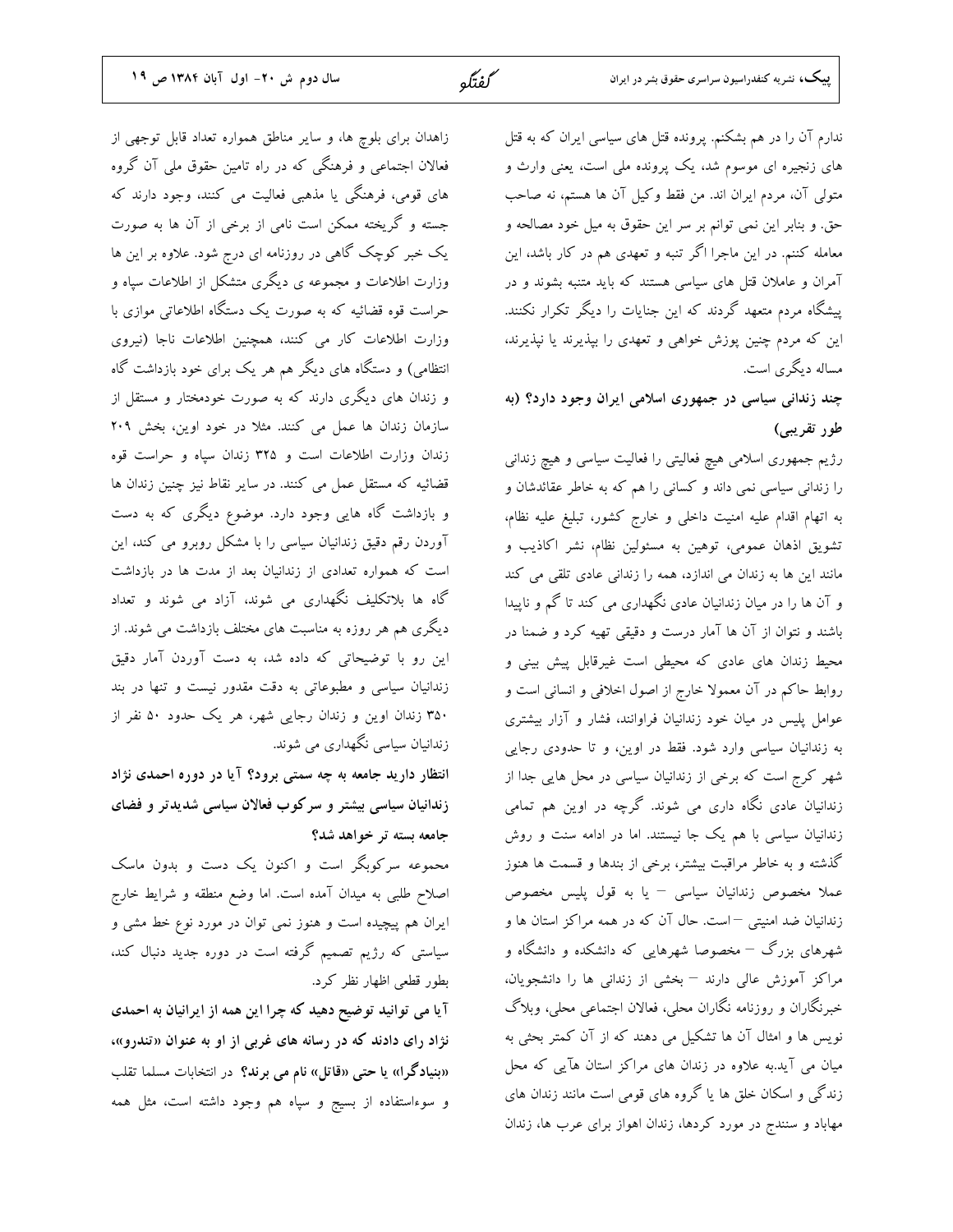كفتكه

(دو خردادی ها) و شرکای آنان در تامین خواسته ها و جلب نظر مردم، و نشانه بی اعتنایی مردم به مواضع و مواعظ آنان و شرکایشان بود که در آخرین لحظه به یاری هاشمی رفسنجانی آمدند. به این ترتیب، کسانی که هنوز به تغییر جمهوری اسلامی به طور جدی فکر نکرده اند، در چارچوب موجود هم به سیاست های دوران هاشمی رفسنجانی و خاتمی رای منفی دادند. خصوصی سازی همراه با فساد مالی گسترده، حذف یارانه های دولتی مربوط به مصارف عمومی توده های پائین جامعه و تعقیب سیاست بازار آزاد، خصوصی کردن آموزش و پرورش، بهداشت و درمان، و سایر خدمات عمومی و گرانی هر روز بیشتر این خدمات و در نتیجه تشدید محرومیت قشرهای هر روز وسیع تری در این زمینه ها، تحریک تورمی صادرات بدون هیچ نتیجه، کاهش مصرف کالاهای اساسی، افزایش بیکاری، گرانی سرسام آور و فقر و فحشا و اعتیاد... دستاوردهای چند دوره ریاست جمهوری هاشمی رفسنجانی و خاتمی بوده است. مردم به خصوص پس از دوم خرداد ۷۶ به خاتمی امیدهایی بسته بودند که پس از مدتی با خراب تر شدن شرایط اقتصادی و اجتماعی آن ها، ابتدا این امیدها به یاس تبدیل شد و بعد طی دوره دوم ریاست جمهوری او همه به روشنی دریافتند که دچار توهم بوده اند و آن ها را فریب داده اند. بیرون آمدن از هر توهمی با تلخی و درد همراه است. نتیجه درک این واقعیت از سوی مردم که فریب خورده اند، رویگردان شدن آن ها از «دو خردادی» ها بود، و رنجی که مردم برای بیرون آمدن از توهم اصلاحات تحمل كردند، تمايل به تلافى را در آنان برانگیخت. در چنین شرایطی رفسنجانی به میدان آمد. او علاوه بر این که میراث دو دوره ریاست جمهوری خود را یدک می کشید، وارث میراث خاتمی هم شد. زیرا در دور دوم انتخابات هواداران خاتمی هم از او حمایت می کردند و در توده مردم نیز این تمایل وجود داشت که بر هر شکل ممکن در برابر آن غارت ها و بخوربخورها و نيز در برابر فريب هشت ساله دوران خاتمى واکنش نشان دهند. هیچ گزینه اجتماعی جدی و معقول دیگری هم از ناحیه مدعیان دروغین و توخالی که در بیرون از ساختار قدرت همان «یاوه» های دو خردادی ها، همان افاضات نئولیبرالی را در شکل خیلی خام و دست و پا شکسته ی آن نشخوار می كردند، به جامعه ارائه نشد. آنان بي خبر از اين تغييرات عميق اقتصادی و اجتماعی، بدون هیچ گونه فعالیت واقعی اجتماعی در

انتخابات ها در این گونه کشورها. اما دامنه این تقلبات در حدی نیست که نتیجه این انتخابات را تغییر دهد و عامل تعیین کننده چیزی غیر از آن ها بوده است. نقش سپاه و بسیج به عنوان سازمان های سراسری که شاخه های آن ها را در سراسر کشور و در میان توده مردم گسترده اند، بیش از این که تقلب در انتخابات بوده باشد، تشویق توده عادی مردم به رای دادن به احمدی نژاد بوده است زیرا اعضای آن ها مثل شاخه های یک درخت در سراسر کشور و در جوار مردم حضور دارند و می توانند چنین کاری را در میان توده ساده دل و سهل الوصول مردم انجام دهند. یک چنین شبکه سراسری چیزی است که حضرات لیبرال ها، از هر رنگ و با هر تابلو، فاقد آن هستند، زیرا بنا به نوع نگاه خود، قدرت سیاسی را همیشه در بالا و در زد و بندهای جاری در بالاترین سطح قدرت و نیز نگاه توقع آلود به خارج جستجو می کنند. آنان بنا به نوع نگرش خود اهل کار جدی در میان توده مردم نیستند و آنقدر افسون موهومات و شیوه های لیبرالی در زمینه قدرت سیاسی و تحول اجتماعی هستند که حتی یک چنین «شوک» های قدرتمندی هم نمی تواند آن ها از از خواب بیرون آورد.

انتخابات اخیر هم مثل بیشتر حرکات سیاسی اخیر جامعه ایران، دارای یک جنبه سلبی نیرومند بود. یعتی در جریان آن مردم بیشتر تحت تاثیر این انگیزه بودند که بگویند چه را و که را نمی خواهند، و حاوي نوعي عكس العمل در بخش وسيعي از مردم در برابر سیاست های نولیبرال و نمایندگان وطنی آن ها بود، و این چندین بار است که جامعه در برابر این جماعت و این سیاست ها واکنش منفی نشان می دهد. (انتخابات شوراهای شهر و روستا، انتخابات مجلس هفتم و…) اما این واکنش سلبی جامعه، یک واکنش کور بود و مثل گذشته در قالبی و زیر پرچمی بیان شد که نه تنها مشکلات موجود را حل نمی کند، بلکه بر شدت این بحران هم می افزاید. علت هم آن بود که طی سال های گذشته به مردم الگوی مناسبی ارائه نشده بود تا واکنش خود را در آن مجرا به جریان اندازند. تنها گزینه دیگری که به شکل ناقص و نایخته آن در برابر وضع موجود مطرح شده بود، سیاست های نولیبرالی بود و این انتخاب به یک معنا، «نه» گفتن به آن سیاست ها بود که در ایران ثمره ای جز فساد مالی، گسترش اختلافات طبقاتی، تشدید محرومیت طبقات پائین جامعه و متلاشی کردن نهادهای اجتماعی به بار نیاورده است. این سیر قهقرائی نتیجه مستقیم شکست الگوی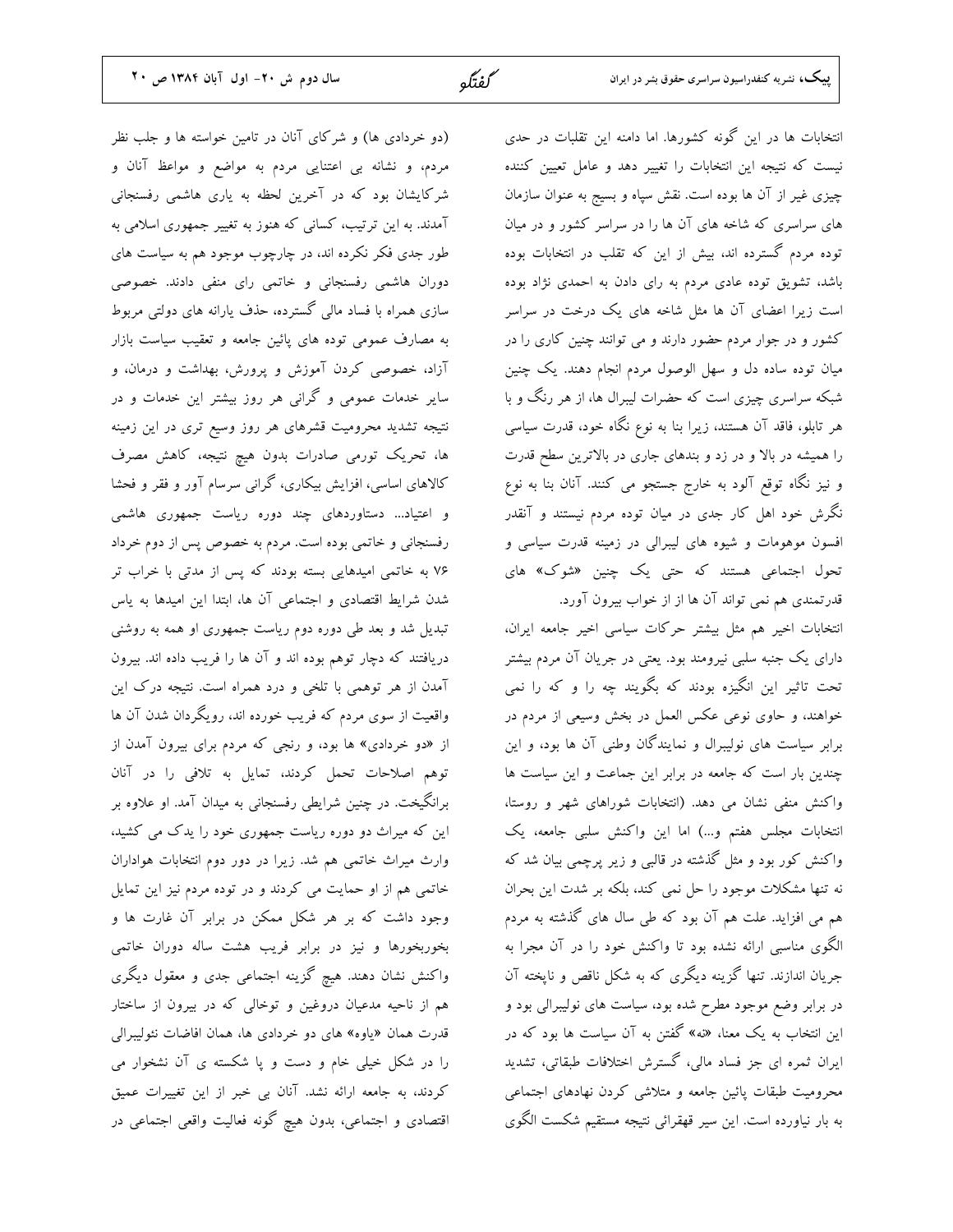استقبال کرده بودند. اما این بار از «اصلاح طلبان» روی برگردانند. پس طی این هشت سال چرخش و تغییر جهتی در آراء آنان پدید آمده است. اما چون این چرخش و تغییر جهت هر چه هست طی هشت ساله گذشته تحقق یافته، پس باید نتیجه و اثر عوامل و تجاربی باشد که در این هشت ساله وجود و عینیت داشته اند، نه حاصل و نتیجه عواملی که هنوز وجود و عینیت نداشته اند. به عبارت دیگر نتیچه زندگی و تجارب آنان طی این هشت ساله گذشته است. نه نتیجه جاذبه آینده ای که در زمان رای دادن هیچ گونه شناخت عملی و تجربی از آن نداشته و هنوز هم ندارند. مردم عادی از روی شرآیط عینی و مادی زندگی شان تصمیم می گیرند. نه مانند تحصیل کرده ها و روشنفکران از روی ذهنیات شان، از این رو، این ۱۷ میلیون رای را بیشتر باید به حساب مخالفت با کارنامه رفسنجانی و خاتمی گذارد تا حمایت از احمدی نژاد. اکثریت مردم عادی نه تنها درباره آن چه احمدی نژآد در آینده قرار است انجام دهد، هیچ گونه تصور روشنی نداشتند و ندارند، حتی خود او هم تا یک ماه پیش از آن که به او رای دهند، نمی شناختند. این موضوع را نظرسنجی های پیش از انتخابات به خوبی نشان می داد. این برخورد سلبی متاسفانه طی چند دهه اخیر به شکل غالب حرکات سیاسی توده مردم تبدیل شده است. جامعه ای که مانع پا گرفتن تشکل های سیاسی جدی و مردمی در آن شده اند، راه تاریخی خود را با این واکنش های کور می پیمایند. با این وصف، همین جامعه بر توهم کنونی نیز غلبه خواهد کرد. مردم طی سه ده گذشته به همین شیوه سلبی – که متاسفانه با صرف زمان و هزینه سنگین همراه است — بر توهمات بسیاری فائق شده اند که آخرین آن ها تا این زمان توهم «اصلاحات از درون» بوده است. اما همه آن چه که گفته شد به یک روی سکه و به بخشی از جامعه مربوط می شود که در چارچوب رژیم موجود حرکت و رفتار کرده و هنوز به طور جدی به تغییر جمهوری اسلامی فکر نکرده اند. روی دیگر سکه را بخش وسیع دیگری تشکیل می دهند که آگاهانه واکنش نشان داده و با وقوف به این که در ساختار موجود از هیچ کس که به عنوان رئیس جمهور انتخاب شود، کاری ساخته نیست. انتخابات را تحریم و از ورود به این بازی بی حاصل خودداری کرد. رفتار و واکنش این بخش جامعه از حساسیت و اهمیت بیشتری برخوردار است. زیرا این بخش حامل نطفه تغییر است. این که چنین بخش وسیع از دارندگان حق

میان مردم، دون کیشوت وار خود را با مصاحبه های تکراری با این یا آن رادیوی برون مرزی، هفته ای یکی دوبار، دلخوش نگاه داشته بودند. در چنین شرایطی رقیب، زیر عنوان عدالت اجتماعی و با استفاده از تشکیلات و امکانات دولتی فراوانی که در اختیار داشت به میدان آمد و بر موج سوار شد.

وقتی حکومت های خودکامه راست، مردم را در قالب های شبه فاشیستی بسیج می کنند، فقط کار توده ای در میان مردم می تواند با آن مقابله کند و شیوه های آبکی و نمایشی اما توخالی لیبرال ها توانائی مقابله با آن را ندارد. چهره سازی های کاذب با جنجال های توخالی و بدون پایگاه اجتماعی که فقط به وسیله رسانه های جمعی، با چند روزنامه یا چند تریبون دانشگاهی یا رادیو تلویزیون های برون مرزی صورت می گیرد، تراشیدن «گروه های مرجع» توخالی بدون کار واقعی در میان توده مردم و سایر شیوه های لیبرالی قادر به مقابله به چنین شرایطی نیست. لیبرال ها به حکم سرشت ایدئولوژی خود نمی توانند از این روش ها فراتر روند. اما این انتخابات و شوک آن برای آن دسته از نیروهای چپ و دموکراتیک که طی سال های گذشته جذب یا تسلیم موهومات لیبرالی شده اند، حاوی درس های بزرگی است. بسیاری کارها است که در جامعه تا انجام نشوند، «انجام ناشده» باقی خواهند ماند و انجام آن ها هم طولانی و دشوار است، اما برای تحول جدی به هر حال ضروري است.

به این ترتیب در انتخابات اخیر واکنش آن بخش وسیع مردم که به آن ها اشاره شد، اگر چه حرکتی کور بود، اما حرکت بود و به هر حال از تکاپوی درونی جامعه خبر می داد. معنای این ۱۷ میلیون رای در واقع مخالفت با سیاست هایی است که در دوره رفسنجانی و خاتمی دنبال شده است. نه تایید سیاست های هنوز ناشناخته ای که قرار است پس از این در دوره ریاست جمهوری احمدی نژاد اجرا شود. زیرا مردم سیاست های دوران رفسنجانی و خاتمی را طی شانزده سال گذشته عملا تجربه کرده و شناخته اند و نتیجه آن ها وضعی است که پیش روی خود دارند، بنابر این چیز مشخصی را مد نظر دارند تا با آن مخالفت کنند. اما در مورد انچه احمدی نژاد قرار است در آینده انجام دهد، هنوز نتیجه تجربی و ملموسی نداشتند تا با آن مخالفت یا موافقت کنند. این «اکثریت رای دهندگان» که امروز به احمدی نژاد رای داده اند در دو دوره قبل <sup>—</sup> با درصدی حتی بالاتر <sup>—</sup> به خاتمی رای داده بودند و از او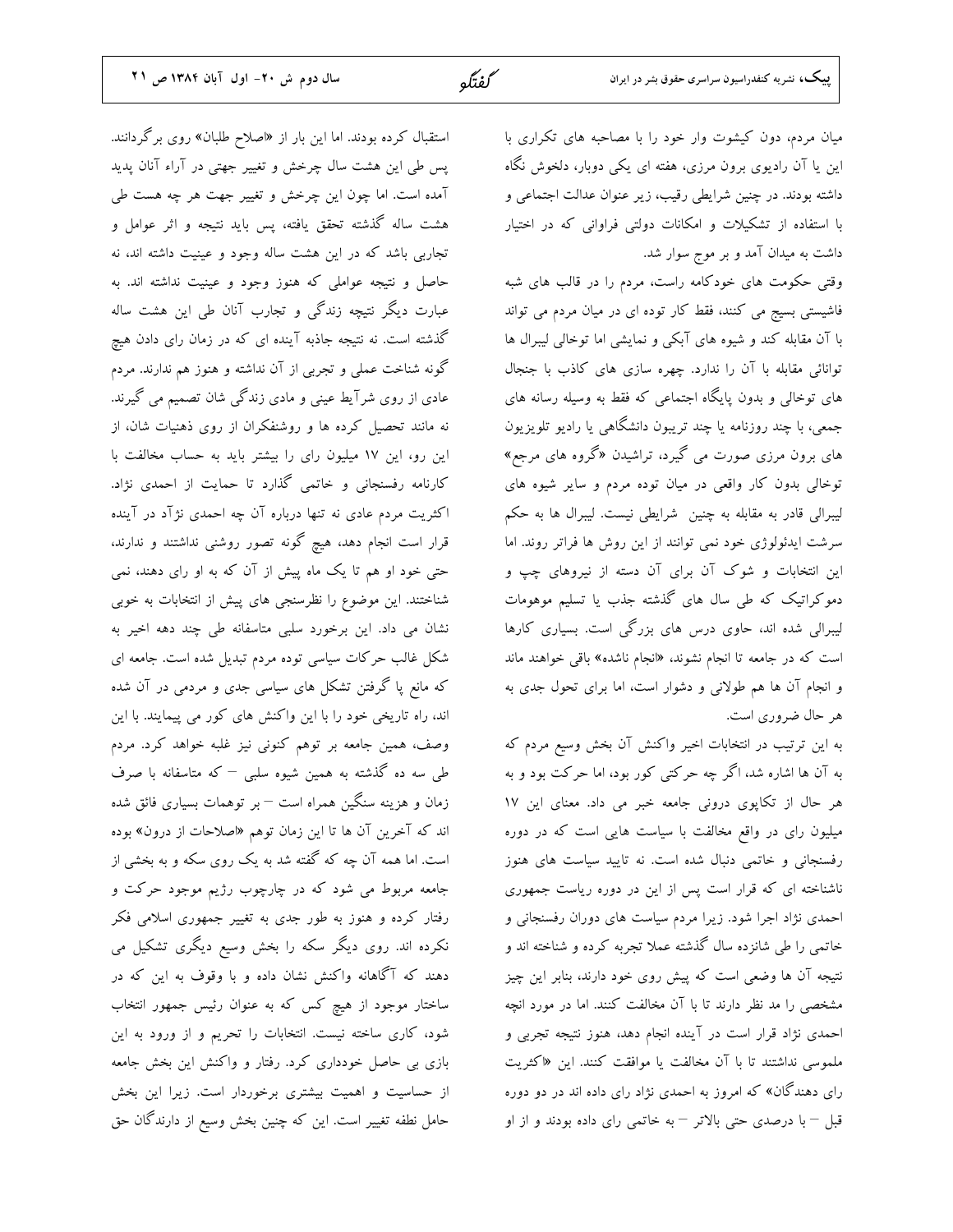اخبار و اطلاعات و تحولات بين المللي انس و ارتباط دارند و اين لایه ها به ندرت در میان کسانی که به احمدی نژاد رای دادند، یافت می شوند. توده عادی زحمتکشان شهری مخصوصا در شهرهای کوچک تر که تعداد آن ها خیلی بیشتر از شهرهای بزرگ است و روستائیان که این دو بر روی هم بدنه اصلی جمعیت ایران را تشکیل می دهند، در جریان عادی زندگی روزمره خود نه مجال و امکانی برای پرداختن به این گونه مسائل دارند و نه انگیزه ای و تعرض غرب علیه جمهوری اسلامی هم هنوز در مرحله ی تبلیغاتی است و آثار عملی بر زندگی این توده وسیع ندارد که در آن ها واکنشی برانگیزد. حتی بحث هایی هم که «دو خردادی ها» هشت سال بود در زمینه دموکراسی و حقوق بشر به راه می انداختند یا سرنوشت چند روزنامه نگار یا وبلاگ نویس که این همه پیرامون آن ها هیاهو می کردند هم برای مردم عادی جاذبه و معنای چندانی نداشت و انگیزه ای در آن ها به وجود نمی اورد. این بحث ها بیشتر برای حل مسائل و اختلافاتی که در درون ساختار قدرت و بین خود جناح های حاکم بروز می کرد، کاربرد داشت. ذهن جریان لیبرالی این مساله را درک نمی کند، کمااینکه شوک این انتخابات و نتایج آن هم آن ها را به خود نیاورده و هنوز هم به همین شیوه ها عمل می کنند و می کوشند با دامن زدن به همین گونه هیاهوهای گذرا و بی اثر، موج سواری کنند.

اما شرایط واقعی زندگی اقتصادی و اجتماعی، بیکاری، گرانی، محرومیت از خدمات آموزشی و بهداشتی، فحشاء، اعتیاد، جرم و جنایت، و در همان حال آگاهی این توده مردم عادی از دامنه چپاول «آقازاده ها» و تحقیری که مردم از نو کیسه ها تحمل می کنند، پدیده هایی است عینی و روزمره، که مردم عادی چه بخواهند چه نخواهند با آن سر و کار دارند و بر آن ها اثر می گذارد. و خیلی بیش از بحث های ذهنی مربوط به احتمال تعرض غرب و رفتار واشنگتن نسبت به ایران، در جهت گیری های آنان موثر است. البته همه كانديداها و جريان هايي كه در انتخابات دخالت و فعالیت داشتند – هر یک از دیدگاه خود و با نتیجه گیری خاص خود – در کنار سایر مسائل به تهدیدات خارجی پرونده هسته ای ایران هم اشاراتی می کردند، اما آرائی که توده عادی مردم به صندوق ها می ریزند اولا بدان حد سنجیده و مبتنی بر مطالعه و محاسبه همه جواب داخلی و خارجی کار نیست که این مسائل سهم قابل توجهی در آن ها داشته باشند، و ثانیا در

رای اصولا از دادن رای خودداری کنند، فقط در جامعه ای اتفاق می افتد که آزادی انتخاب وجود نداشته باشد. جامعه ای که در آن ابتدا حاکمیت در میان عناصر مطلوب خود انتخاباتی صورت داده و آن گاه چند نفر «انتخاب شدگان» خود را برای اجرای نمایش «انتخابات» به مردم معرفی می کند. به هر حال، حتی اگر آمار رسمی را هم مبنی قرار دهیم، وقتی ۱۷/۳ میلیون رای را که سی و شش درصد کل دارندگان حق رای را تشکیل می دهند آن قدر اهمیت دارد که هم رئیس جمهور را تعیین کند و هم دلیل مشروعیت نظام حاکم تلقی شود، به طریق اولی ۲۰ میلیون رای که حدود ۴۲ درصد کل دارندگان حق رای را تشکیل می دهد – و خودداری آنان هم از دادن رای به دنبال تحریم انتخابات صورت گرفته باشد – می تواند دلیل بطلان و عدم مشروعیت کل وضع موجود تلقی شود. به ویژه که وزن و اهمیت این بیست میلیون رای فقط از لحاظ کمی بیش از ۱۷ میلیون قبلی نیست، بلکه از لحاظ کیفی هم این بیست میلیون، رای کسانی است که نمی توان آن ها را کورکورانه و دسته دسته به پای صندوق های رای برد. رای کسانی است که سنجیده و با تامل رای داده اند. زیرا حرکت کردن در چارچوب قدرت حاکم و همرنگ شدن با جماعت ساده تر و راحت تر از شنا کردن برخلاف جریان آب است. رای گروه نخست رای کسانی است که در هر حال تابع وضع موجود بودند و دست کم بخشی از آن را هم باید رای اعضای حزب باد به شمار آورد که از بین دو گزینه ای که نظام مقرر داشته به یکی رای داده اند، اما رای گروه دوم رای کسانی است که دریافته اند تغییر ساختار موجود و تامین شرایطی که در آن حق مردم در تعیین سرنوشت خویش به رسمیت شناخته شده و اراده ی مردم به عنوان منشاء حاكميت پذيرفته شده باشد، بر انتخاب رياست جمهوري منطقات تقدم دارد و بدون تامین چنین شرایطی بحث بر سر ریاست جمهوری این یا آن فرد نیست.

آیا احمدی نژاد از تعرضی که در غرب، به ویژه به وسیله ی تهدیدهای کاخ سفید واشنگتن علیه جمهوری اسلامی جریان دارد، بهره برداری کرد؟

بحث تعرض غرب نسبت به خاورمیانه و به ویژه تهدیدات کاخ سفید و دیدگاه ها و اظهارنظرهای متفاوتی که پیرامون آن ابراز می شود، بیشتر بحثی است روشنفکرانه و ذهنی که غالبا در میان لایه های تحصیل کرده جامعه مطرح است که با رسانه ها و جریان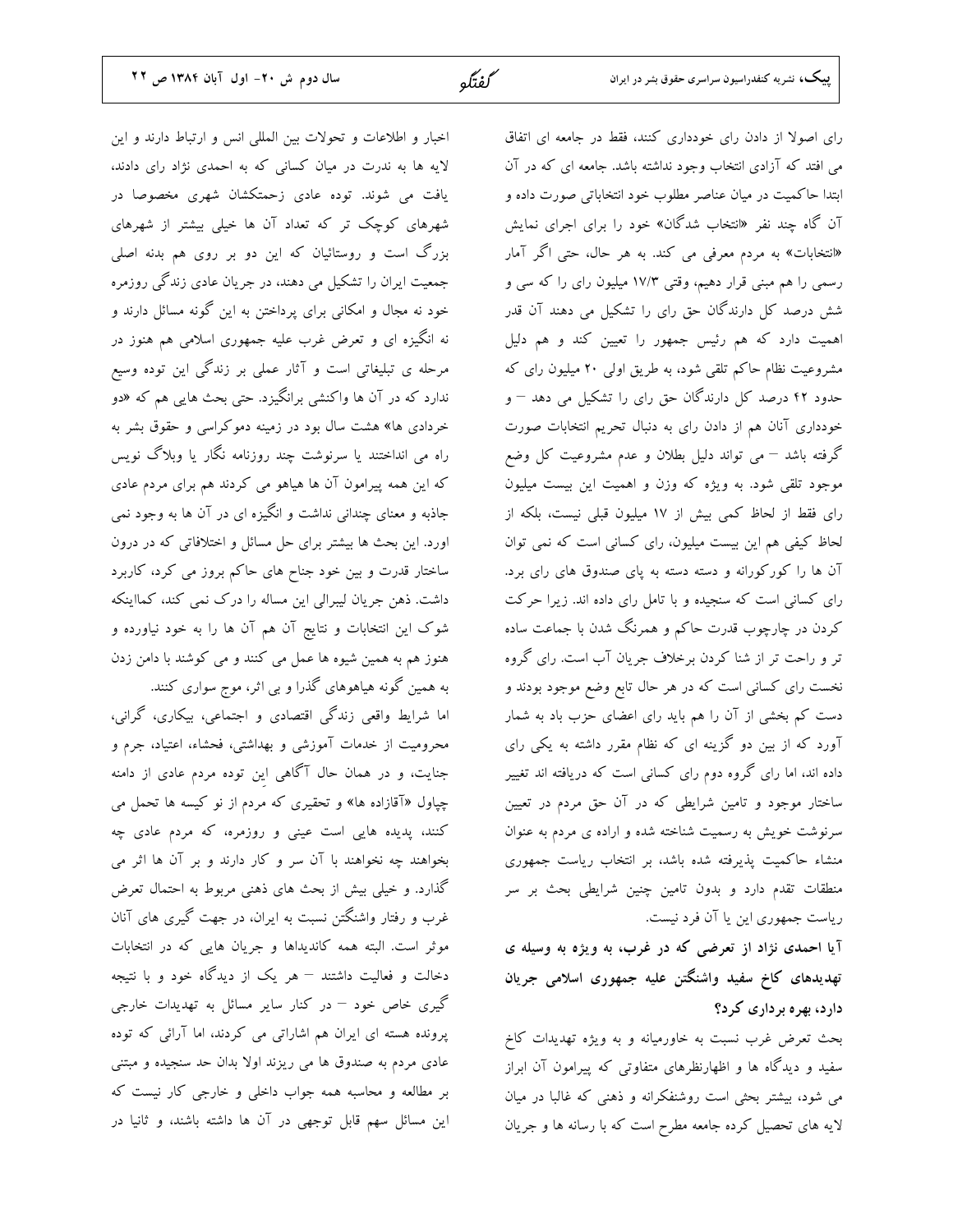كفتكه

برگردیم و تحولاتی را که منجر به شکل گیری وضع حاضر شده خیلی خلاصه مرور کنیم. کشتارهای دهه شصت که آخرین و گسترده ترین موج آن قتل عام زندانیان سیاسی در سال ۶۷ بود، به نام دین و زیر لوای مذهب و به بهانه ضدیت با نظام اسلامی صورت گرفت. اما واقعیت آن ها، سرکوب و کشتار نیروهای مردمی، دموکرات و چپ، به دست نمایندگان سرمایه های تجاری ماقبل سرمایه داری – بازار – و روحانیتی بود که نماینده و متکی به آن ها بود. نمایندگان سیاسی بازار و سرمایه های تجاری سنتی که در این دوره آشکارا و با نام و تابلوی خود، «دادستانی انقلاب» و «دادگاه های انقلاب» را قبضه کرده بودند، جائی برای هیچ گونه ابهام و تردید در این باره باقی نمی گذاردند.

در اساس و کنه قضیه، نه طراحات و مجریان این کشتارها و سرکوب ها غم و غصه دین را داشتند و نه قربانیان آن دهه، به خاطر بی دینی کشتار و سرکوب شدند. شمار وسیع اعضا و هواداران مجاهدین که همه مسلمان بودند و در این سال ها کشتار و سرکوب و همراه نیروهای چپ اهدام شدند، دلیل روشن این واقعیت است که نزاع بر سر کفر و دین نبود، بلکه موضوع سرکوب و کشتار نیروهای اجتماعی دموکرات و چپ، به دست ارتجاع متکی به بازار بود.

اما چون ساختار اقتصادی و اجتماعی جامعه، و نیازها و اقتضائات عینی رشد آن، رشد سرمایه داری پیرامونی را ایجاب می کرد، در نظامی که پس از آن، بر بستر سرکوب نیروهای دموکراتیک و در غیاب این نیروها رشد کرد، یک جناح لیبرال نیم بند و جبون هم درون ساختار قدرت پا گرفت و همراه با شرکای خود در خارج از ساختار قدرت، از سال های دهه هفتاد به بعد، به طور آشکارتری ایفای نقش یک اپوزیسیون قانونی و نمایشی را به عهده گرفت. به همین دلیل طی دهه گذشته، لیبرال ها شرایطی داشتند که با پایگاه اجتماعی خود رابطه نزدیک تری نسبت به نیروهای چپ و دموکرات ایجاد کنند. و باز در نتیجه این وضع جو غالب، به طور طبیعی در این اپوزیسیون قانونی و مجاز سال های اخیر جامعه هم یک جو لیبرالی بود، که اکنون پس از متجاوز از یک دهه، سیاست ها و مانورهای آن دچار چنین شکست سنگین و آشکاری شده است. اکنون مردم به سینه ی لیبرال ها دست رد زده اند، اما چون گزینه دیگری در کار نبوده، احمدی نژآد پیروز این میدان شده است.

جهت گیری های ساده این مردم سهل الوصول هم عوامل عینی و ملموسی که در زندگی روزمره خود با آن سر و کار دارند بیشتر نقش دارد تا این نوع ملاحظات نظری.

اگر دلایل پیروزی احمدی نژاد تنها دلایل داخلی است، آیا جنبش های مترقی یا سازمان های چپ کاملا از میان رفته اند که مردم به یک فرد «محافظه کار» رای می دهند؟

جنبش های مترقی و سازمان های چپ پس از سرکوب های سنگین و کشتارهای وسیع دهه شصت و زیر تاثیر حوادثی که طی این دو دهه در صحنه های داخلی و بین المللی روی داده است، نتوانسته اند خود را به کیفیتی بازسازی کنند که آلترناتیو دموکراتیک و مستقلی را به جامعه ارائه کنند و هنوز چنان تاثیر گسترده ای بر روی آرای توده مردم ندارند که بتوانند از پیروزی کاندیدای «محافظه کاران» که منتخب خود حاکمیت و دستگاه قدرت است، جلوگیری کنند. این خلاء مخصوصا در شرایط حاضر که نمایندگان لیبرالیسم، چه در داخل ساختار قدرت و چه بیرون از آن چنین مفتضح شده اند، و تضادها و واقعیات عینی جامعه همه شعارها، مانورها و سیاست های آنان را بی اثر ساخته است، بیشتر جای تاسف دارد. البته وقتی از کل ۴۷ میلیون نفری که حق رای دارند ۲۰ میلیون نفر آنان انتخابات را تحریم و از شرکت در آن خودداری می ورزند، این رقم که بخش قابل توجهی از آن را عناصر دموکراتیک و مردمی تشکیل می دهند، وسعت زمینه بالقوه اجتماعی مقاومت مردمی را نشان می دهد. اما به دلیل آن که آلترناتیو چپ و مترقی نتوانسته است در صحنه ی مبارزات اجتماعی ایران به صورت مستقل در این سال ها مطرح شود، علیرغم این که مردم دست رد به سینه ی لیبرال و سیاست های ان ها زدند، محافظه کاران مذهبی توانستند با جلب حدود ۱۷ میلیون رای که بخش عمده آن آراء توده عادی مردم است، برنده این انتخابات شوند. این امر دو علت دارد: یکی ضعف و تشت در میان .<br>خود نیروها و جریان های مترقی و دموکراتیک که حت<sub>ی</sub> منجر به تسلیم و دنباله روی بخش هایی از آن ها از جریان های لیبرال شده و تاکنون مانع وحدت و تشکل و ارتباط آن ها با پایگاه اجتماعی طبیعی شان بوده است، و دیگری ماهیت و ساختار سیاسی و حقوقی نظام حاکم که اجازه حرکت مستقل و مطرح شدن گزینه دموکراتیک و مردمی را نمی دهد. اما برای این که درک کنیم چگونه جامعه ما به این وضعیت رسیده است، باید مدت<sub>ی</sub> به عقب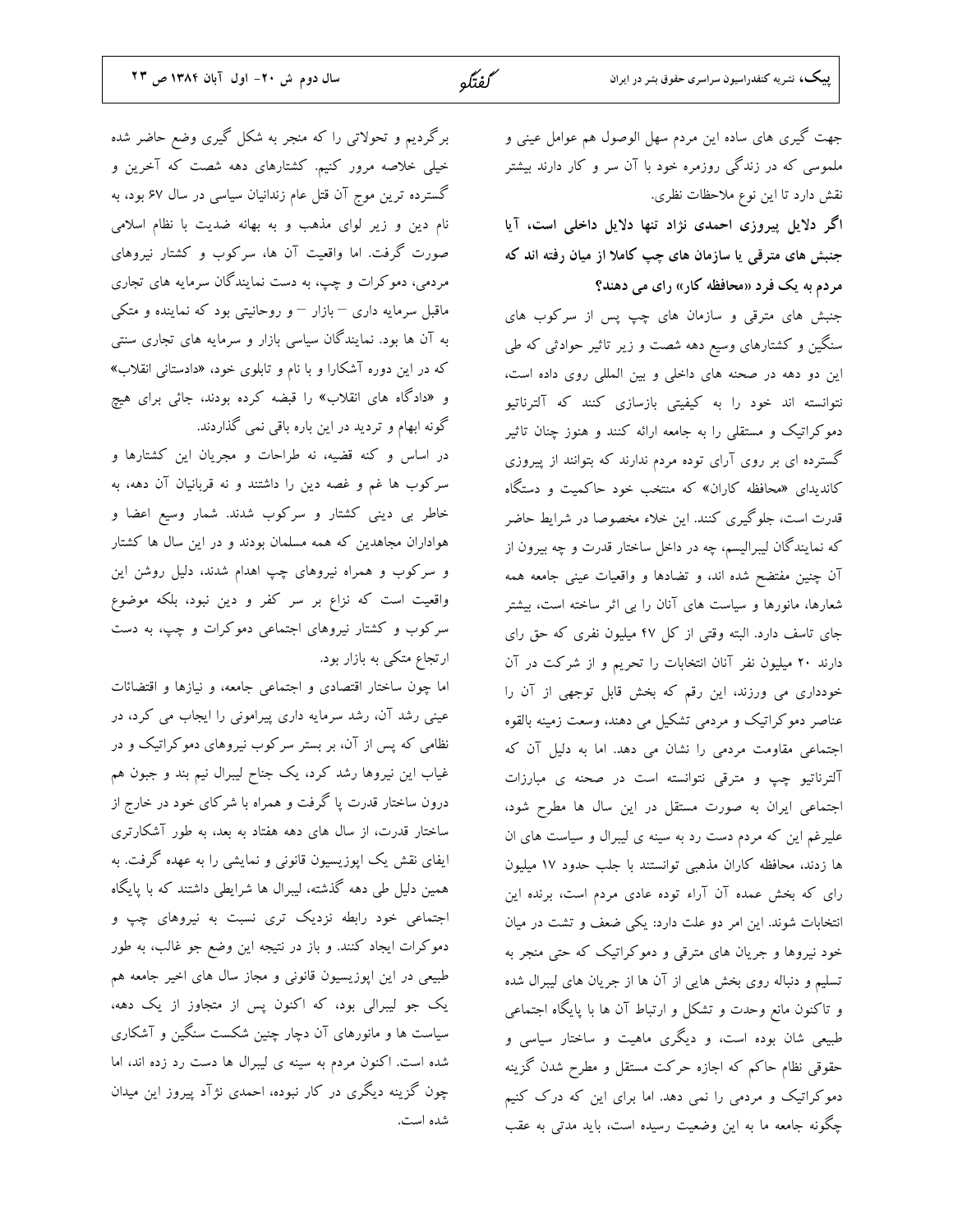در این میان آن چه از نظر خود ما مهم و در خور تاسف است، آلودگی برخی جریان های بازمانده از چپ به توهمات لیبرالی و مسخ شدگی و تقلید آن ها از مانورها، فرصت طلبی ها و نظرات لیبرال ها است. انتخابات اخیر و نتیجه نهائی آن برای بسیاری تعجب آور و غیرمنتظره بود و در جستجوی دلائل آن هستند. اگر یک دلیل نتیجه غیرمنتظره این انتخابات، حضور هاشمی رفسنجانی به عنوان نماد خصوصی سازی و روش های سرمایه داری و لیبرالی بود که دافعه ای نیرومند به سود حریف ایجاد کرد، دلیل دیگر آن، عدم حضور آلترناتيو چپ و مردمی در صحنه مبارزات اجتماع ابران است.

دولت آلمان در مورد وضعیت شما چه کاری باید یا می تواند انجام دهد؟

در این سوال دوباره به موضوع خود من برگشته اید. ما در جهانی و در شرایطی زندگی می کنیم که در درجه اول باید اصل اتکاء به نیروی خود را تقویت کنیم. امروزه دولت ها در روابط بین خود بسیار مصلحت گرایانه و بی اصول عمل می کنند. در درجه بعد انتظار ما از دولت های دیگر به ویژه دولت هائی مانند آلمان که روابط گسترده ای در زمینه های مختلف با ایران دارند این است که بین تعقیب منافع خود و رعایت منافع و سرنوشت مردم ایران، توازنی را رعایت کنند، و اگر بده بستان های سیاسی، مصلحت کاری های روزمره و محظورات دیپلماتیک برای آن ها مجالی باقی گذارد، در روابط خود، به تعهداتی که اصول اعلام شده سیاسی خود آن ها به عهده شان می گذارد، عمل کنند، یعنی برای رعایت حقوق دموکراتیک مردم ما، بدون توجه به تعلقات سیاسی آن ها، بدون تبعیض سیاسی بر ایران فشار آورند. این چیزی است که در چارچوب جاری و پذیرفته شده روابط بین دولت ها، یک دولت می تواند آن را از دولت دیگری مطالبه کند. آن هم نه منحصرا در مورد من یا مثلا اکبر گنجی، ده ها زندانی سیاسی دیگر وجود دارند که اکنون دهه دوم عمر خود را در زندان می گذرانند. کسان دیگری با احکام اعدام روبرو هستند و شرایط هیچ یک از آن هم بهتر از شرایط من و گنجی نیست. اگر موازین حقوق بين المللي، ميثاق ها و مقاوله نامه هاى بين المللي مانند اعلامیه جهانی حقوق بشر و اسناد دیگر از همین قبیل که دولت ایران نیز همه آن ها را امضا کرده است، رعایت و اجرا شود،

دیگر موجبی برای رفتن من و امثال من به زندان، یا ماندن من و امثال من در زندان، باقی نخواهد ماند.

برلین در برابر احمدی نژاد چه موضعی باید اتخاذ کند؟ درک نمی کنم که چرا من در این باره باید اظهار نظر کنم. طبیعی است که برلین می خواهد در روابطش با دولت ایران منافع آلمان را حفظ کند و چنین چیزی قابل درک هم هست. اما اگر قرار باشد من نظر و تمایلم را بیان کنم، باز هم طبیعی است که آن چه را که با توجه به منافع و مصالح مردم ایران اصلح می دانم بیان خواهم کرد، و این دو، ممکن است با یک دیگر سازگار نباشند. دست کم می توان از دولت های دیگر خواست، در تلاش برای تامین منافع خود، سرنوشت مردم ایران و منافع تاریخی آن ها را نادیده نگیرند. اما اگر بخواهم صرفا از دیدگاه طرف آلمانی به موضوع نگاه و نظرم را بیان کنم؛، باید بگویم جمهوری اسلامی ویترین خاتمی و «اصلاح طلبان» را جمع کرده و ملاحظاتی را که از سوی وزارت خارجه خاتمی رعایت می شد، کنار گذارده و اکنون یک دست و روباز به میدان آمده است. اگر سیاست های دو پهلوی گذشته اروپا در گذشته هم حاصلی برای اروپائیان داشته است، این سیاست، دیگر اکنون حاصلی نخواهد داشت. **TCFTU** International Confederation of Free Trade Unions

ایران کشوری خطرناک برای اتحادیه های کارگری اعلام شد این کنفدراسیون که در بروکسل، پایتخت بلژیک استقرار دارد ایران را از لحاظ میزان امنیت اتحادیه های کارگری در ردیف کشورهای کلمبیا، بلاروس، برمه، کامبوج، چین، دومینیکن، هائی تی، نیجریه، فیلیپین، ترکیه، ونزوئلا و زیمبابوه قرار داده و فعالیت در اتحادیه های کارگری را در این کشورها خطرناک دانسته است. کنفدراسیون بین المللی اتحادیه های آزاد کارگری که از سال ۱۹۴۹ میلادی سابقه فعالیت دارد از ۲۳۴ اتحادیه کارگری از ۱۵۴ کشور جهان تشکیل شده که در مجموع ۱۴۵میلیون عضو دارند. گزارش سالیانه این کنفدراسیون نشان می دهد که فعالیت در اتحادیه های کارگری نسبت به قبل خطرناکتر شده است، تا آنجا که طی سال ۲۰۰۴ میلادی ۱۴۵ فعال کارگری در سراسر جهان به قتل رسيده اند، حدود يانصد نفر از آنها تهديد به قتل شده و بیش از هفتصد تن دیگر مورد حمله قرار گرفته اند. این .<br>آمار از لحاظ تعداد کشته شدگان، شانزده مورد نسبت به سال پیش از آن افزایش نشان می دهد. بقیه در صفحه ۳۰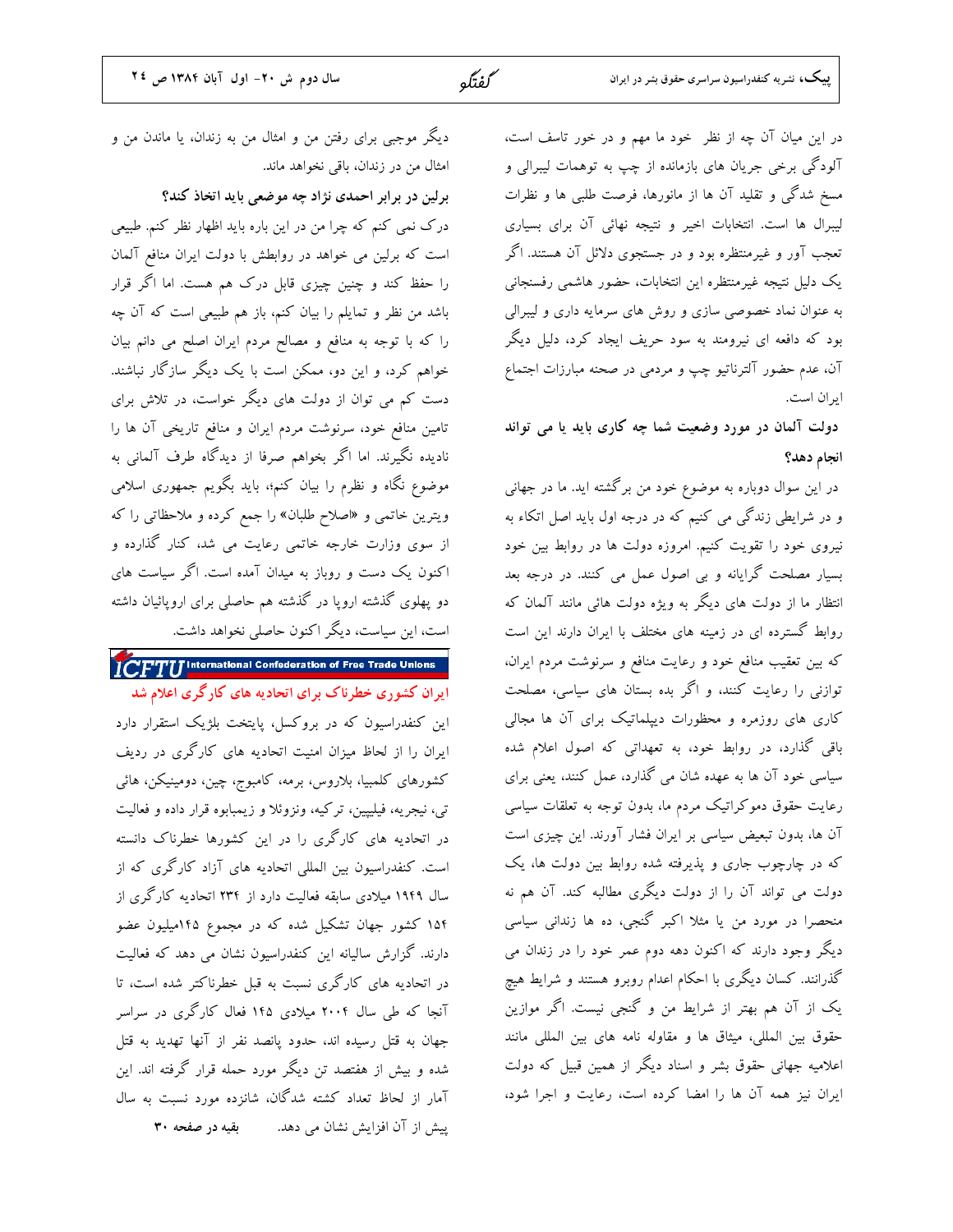## چین، عربستان، ایران و ۹۷ درصد اعدامهای جهان



دوشنبه ۱۸ مهرماه روز جهانی مبارزه برای لغو اعدام بود. در حال حاضر در بیش از نیمی از کشورهای جهان مجازات اعدام لغو شده است. اما كشورهايي مانند چين، ايران، عربستان سعودي از کشورهایی هستند که بالاترین شمار اعدام در سال جاری در آنها انجام گرفته است. آمریکا نیز بمانند بعضی از کشورهای مستبد هنوز مجازات اعدام از قوانین این کشور حذف نشده است. در کشورهای عضو اتحادیه اروپا، حتی ترکیه که قرار است به آن بپیوندد، مجازات اعدام لغو شده است. شیرین فامیلی در گزارشی نظر عبدالكريم لاهيجي نايب رئيس جامعه هاي دفاع از حقوق بشر و محمد علی دادخواه وکیل دادگستری و سخنگوی کانون مدافعان حقوق بشر در ایران را جویا شده است.

شیرین فامیلی: بر اساس گزارش سازمانها و مجامع مدافع حقوق بشر، هم اکنون مجازات اعدام در بیش از نیمی از کشورهای جهان لغو شده است. آخرین گزارش سازمان عفو بینالملل حاکیست که ۷۵ کشور مجازات اعدام را برای هر نوع جرمی لغو کرده اند. به گفته دکتر عبدالکریم لاهیجی نایب رئیس جامعههای دفاع از حقوق بشر، وضعیت اعدام در قاره آسیا تاسفانگیز است.

عبدالکریم لاهیجی: متاسفانه باید بگویم قاره آسیا بدترین قاره است در رابطه با مجازات اعدام. در لیست کشورها که در آنها اعدام به طور راسخ و مکرر هر سال تکرار می شود، سه کشور در صدر این لیست هستند، ایران، چین و عربستان سعودی. هر چند که ایران عضو عهدنامه بین المللی حقوق کودک است، ولی متاسفانه موارد بسیاری است که کودکان کمتر از ۱۸ سال در ایران اعدام شدهاند و اعدام می شوند. هر چند که الان در اثر تلاشها و کوششهایی که سازمانهای دفاع از حقوق بشر با اتحادیه اروپا صورت داده اند، جمهوری اسلامی می گوید که دیگر کسی کمتر از ۱۸ سال اعدام نمی شود.

ش . ف: در آخرین گزارش فعالان حقوق بشر در ایران آمده است که در شهریورماه گذشته چهار نفر بین ۱۷ تا ۲۲ ساله به ۔<br>حکم دادگستری بندرعباس و تایید دیوان عالی کشور به دار

آویخته شدهاند. دکتر عبدالکریم لاهیجی می گوید با وجود اقدامات چنینی، مسئولان قوه قضائیه اعدام افراد زیر ۱۸ سال را رد می کنند.

عبدالکریم لاهیجی: تقلبی که مقامات جمهوری اسلامی انجام می دهند، این است که اجرای مجازات اعدام را میگذارند وقتی که محکوم به ۱۸ سال رسید او را اعدام می کنند، می دانید که این اواخر دو نوجوان را در مشهد اعدام کردند به اتهام عمل جنسی توام با تجاوز، آنچه که در عالم حقوق بهش میگویند عنف و اطلاعاتی که به ما رسیده بود نشان می داد که اینها هر دو کمتر از ۱۸ سال داشتند. بعد سخنگوی قوه قضائیه گفت که نه اینها در هنگام حکم اعدام بیشتر از ۱۸ سال داشتند.

ش . ف: هم اکنون دادگاههای ویژه کودکان در ایران وجود ندارد. محمد علی دادخواه وکیل دادگستری و سخنگوی کانون مدافعان حقوق بشر در ایران، از نقص عمده قانون مدنی ایران مي گو يد.

محمد على دادخواه: عليرغم اين كه ما در ۴۰ سال پيش دادگاههای ویژه کودکان داشتیم، الان دادگاههای کودکان منحل شده و نهایتا یک کسی که هنوز به ۱۸ سال تمام نرسیده و حتی کسی که به ۱۵ سال تمام هم نرسید، عین افراد بزرگ محاکمه می شود. این به دور از ضوابطی است که کنوانسیون حقوق کودک در چین تعیین کرد و اعلام داشت که سن رشد را ما باید ۱۸ سال قلمداد كنيم.

ش . ف: سازمان عفو بین|لملل در سال ۲۰۰۴|ز اعدام ۴ مجرم خردسال در جهان خبر داد که یک مورد در چین و سه مورد آن در ایران بوده است. در همین سال ۹۷ درصد تمام اعدامها در چین، ایران، عربستان سعودی و ایران بوده است.

**عبدالکریم لاهیجی:** میزان مجازات اعدام هم باید بگویم که متاسفانه در سالهای اخیر، نه تنها در ایران رو به کاهش نبوده که در بسیاری از ماهها مجازات اعدام بالاتر است و طی ده ماهی که از سال کنونی مسیحی می گذرد بیش از ۲۰۰ تن در ایران اعدام شده اند بش . ف: به گفته محمدعلی دادخواه سخنگوی کانون مدافعان حقوق بشر در ایران، در عصر حاضر باید اعدام از لیست مجازاتها حذف شود. بقیه در صفحه ۶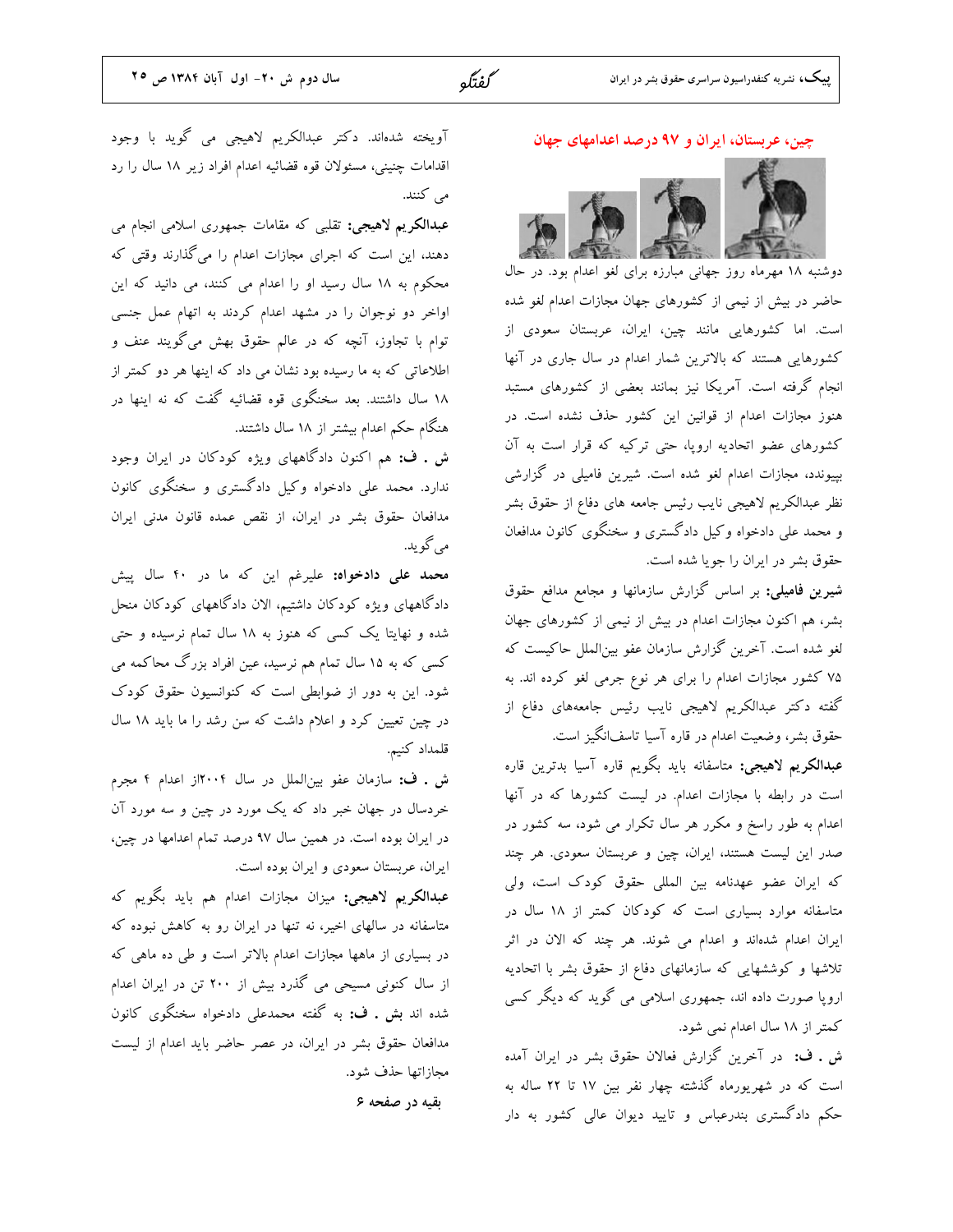كفتكه

### عمادالدین باقی مبارزه با مجازات اعدام در ایران



روز دهم اکتبر، ۱۸ مهر ماه، روز جهانی مبارزه با مجازات اعدام است. جنبش جهاني براي ممنوعيت مجازات اعدام در حال رشد است. به گزارش سازمان عفو بين|لملل اكثريت كشورهاي جهان مجازات اعدام را يا از قوانين خود، يا در عمل، حذف کردهاند. دیگر کشورها نیز در این راستا گام برمیدارند. با وجود این هنوز هم اعدام متهمان به یک سری از جرائم در ملا عام ادامه دارد. در ایران نیز مجازات اعدام لغو نشده است.

به خاطر گره خوردگی موضوع مجازات اعدام با مذهب در ایران، طرح آن از سوی فعالان حقوق بشر حساسیت برانگیز است. چنانچه از دلایل توقیف روزنامه نشاط در سال ۱۳۸۱ انتشار مقالهای در انتقاد به مجازات اعدام بود: مقالهای با عنوان "اعدام و قصاص" به قلم عمادالدين باقي. عمادالدين باقي كه به خاطر آن مقاله زندانی شد، پس از آزادی تا امروز به نوشتن در انتقاد به اعدام ادامه داده است. به مناسبت روز جهاني مبارزه با مجازات اعدام کیواندخت قهاری با آقای باقی مصاحبه ای انجام داده است کرد.

کیواندخت قهاری: آقای عماد الدین باقی، در ایران مجازات اعدام برای چه جرمهایی در نظر گرفته شده است؟

عم<mark>ادالدین باقی:</mark> آن موارد و مصادیقی که برای آن مجازات اعدام در نظر گرفته شده بسیار زیاد هستند، اما اگر بخواهیم آنها را گروه بندی بکنیم، شاید در ۱۵ گروه و طبقه قرار بگیرند. از جمله ۱-مجازات برای قاچاق مواد مخدر،۲ـ جاسوسی، ۳ـ خیانت به کشور. مقوله ی دیگر: تکرار شرب خمر، تکرار مساحقه، تکرار تفخیذ، تکرار زنا، تکرار قذف، تکرار سرقت و دهمین مورد هم تروریسم اقتصادی که به اصطلاح اخلالگری در نظام اقتصادی کشور است، زنا، لواط، ارتداد، محاربه، و قتل عمد. مجموعا این پانزده گروه از مصادیق و مواردی ست که مجازات اعدام برایشان صادر می شود. کیواندخت قهاری: اخیرا مورد اعدام چند فعال سیاسی کرد را داشتیم. اعدام دراین مورد چه کارکردی دارد؟ عم**ادالدین باقی:** آنها هم در یکی از این مقولات قرار می گیرند.

كيواندخت قهارى: كدام مقوله؟ عمادالدین باقی: در مقوله ی محاربه. من دوتا از این مواردی که

ذکر کردم یکی ارتداد بود، که به معنای تغییر عقیده است، و یکی

هم محاربه. بعضی از فعالان سیاسی که بنوعی وابسته به گروههای مسلح هستند یا متهم به اقدامات خشونت آمیزند، آنها را تحت عنوان محاربه محکوم می کنند.

**کیواندخت قهاری**: آقای باقی، در ایران برخلاف کشورهای دیگر که هنوز مجازات اعدام را دارند، در بسیاری موارد اعدام در ملاء عام صورت می گیرد. چرا؟

عم<mark>ادالدین باقی:</mark> سنت اعدام در ملاء عام چیزی نیست که مختص ایران باشد. در دنیای غرب هم در طول چند قرن این اتفاق می افتاده، اما به دلیل آثار و عوارض روانی که در توده ی مردم داشت و حتا در بعضی موارد منجر به همدلی مردم با کسانی می شد که محکوم به اعدام می شدند. با وجود اینکه پیش از اعدام و قبل از اینکه مردم شاهد این صحنه باشند، بسیاری از آنها از کشتن افرادی که به دلیل قتل و شرارت مورد انزجار بودند، دفاع می کردند، اما وقتی شاهد اعدامشان در ملاء عام می شدند، تغییر نظر می دادند و نوعی حس همدلی پیدا می کردند. به همین دلیل این شیوه در غرب مدتهاست تعطیل شده، اما در کشور ما هنوز ادامه دارد و شاید به همان دلایلی که در آنزمان در غرب وجود داشت. آنزمان استدلالشان این بود که فکر می کردند به این وسیله باعث ایجاد رعب می شوند و وقتی مجرمین و کسانی که مرتکب بعضی از جرائم خشن می شوند علیه جامعه، مرعوب بشوند، این ارعاب یک عامل بازدارنده است. هنوز هم این تفکر سنتی و غلط وجود دارد در جامعه ما که فکر می کنند با اعدام در ملاء عام می توانند باعث ارعاب بشوند و این ارعاب می تواند عامل بازدارنده ای باشد براي عمل جرم.

**کیواندخت قهاری**: بنابراین، از استدلالهای کسان<sub>ی</sub> گفتید الان که موافق اعدام هستند. استدلال مخالفان اعدام چیست؟

عمادالدین باقی: دو گروه ادله ی زیادی ارائه می کنند. اما آن کسانی که عمدتا مخالف اعدام هستند یکی از دلایلی که ارائه می دهند اینست که تقاضای مجازات اعدام یک عمل غیرمنطقی و مستبدانه و نوعی بی رحمی ست، دوم اینکه معمولا قربانیان اصلی مجازات اعدام از اقلیت های نژادی، فقرا و تهیدستان اند. اگر مروری به آمار محکومین به اعدام بکنیم، می بینیم که کسانی هستند در طبقات مرفه که مرتکب همان جرائم می شوند، ولی این جرائم پنهان می شوند. اما کسانی که محرومند و به طبقات ضعیف اجتماعی تعلق دارند قربانیان مجازات اعدام هستند. یکی دیگر از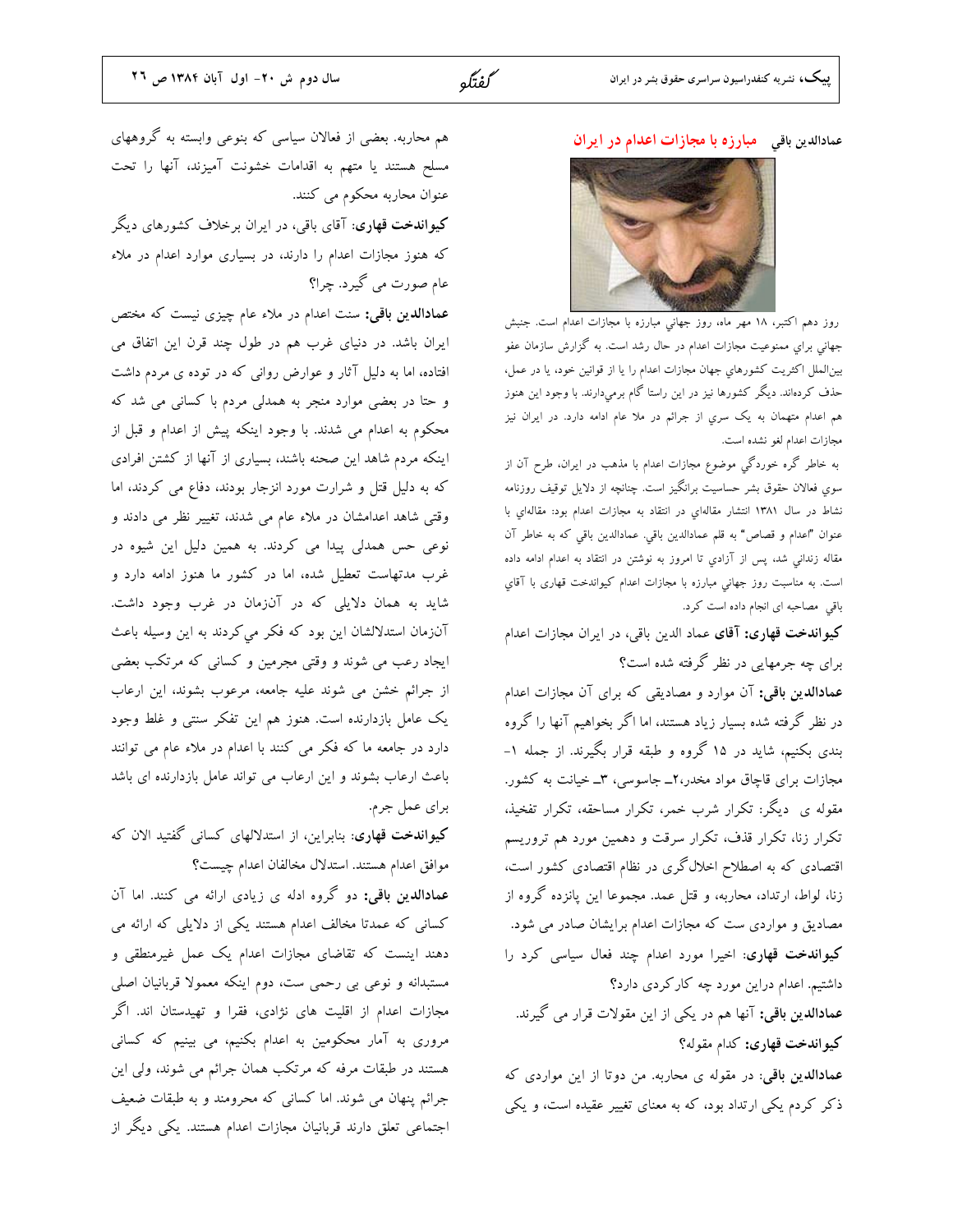سال دوم ش ٢٠- اول آبان ١٣٨٤ ص ٢٧

دلایل شان هم اینست که مجازات مرگ مانع تکرار جرم نمی شود و مطالعات جامعه شناختی هم نشان داده است که مجازات اعدام در هیچ جامعه ای باعث کاهش جرم یا مانع از ارتکاب آن نشده یا بروز خطاهای فراوان اجتناب ناپذیر اخلاقی، قانونی و قضایی در صدور احکام اعدام یکی دیگر از دلایل شان است که اینها معتقدند وقتی این اشتباهات رخ می دهد و بعدا این اشتباه کشف و شناخته می شود، دیگر هیچ راهی برای زنده کردن آن فرد قربانی یا بازگرداندن وی ندارد. یعنی این یک خطای غیر قابل جبران است. حتا در مطالعه ای که در آمریکا شده، در قرن بیستم ۴۰۰ مورد اشتباها افراد محکوم به اعدام شدند. و این خود یکی دیگر از دلایل مخالفان اعدام است. البته درهمه ی کشورهای دیگر این اتفاق می افتد، حتا در ایران هم ما مواردی داشته ایم که کسی بعد از گذراندن ۲۰ سال در زندان تبرئه شده و معلوم شده که حکم صادره درباره اش اشتباه بوده و این خبر حتا ً در مطبوعات رسمی کشور هم منتشر شده است. بنابراین بروز این خطاها، که کم هم نیستند و غیرقابل جبران اند، یکی دیگر از دلایل مخالفان مجازات اعدام است.

**کیواندخت قهاری**: آقای باقی، چه فعالیت هایی در ایران هم اکنون علیه مجازات اعدام صورت می گیرد؟

عمادالدین باقی: در ایران هنوز پدیده ی مبارزه با مجازات مرگ بصورت يک مسئله درنيامده، بخاطر اينکه آنقدر مسايل اقتصادي، اجتماعی و سیاسی در ایران کثیر و متنوع اند که این در ردیف اموری که اولویت دارند قرار نگرفته است و به لحاظ فرهنگی هم جامعه باید به یک حدی برسد که این مسایل برایش اولویت پیدا کند. در نتیجه این پدیده هنوز به حدی نرسیده که بصورت یک جنبش اجتماعی دربیاید. البته، من نظر شخصی ام اینست که مبانی تئوریک و حتا مذهبی مبارزه با مجازات مرگ وجود دارد و در یک مقاله ی پژوهش مبسوطی که سال گذشته ارائه کردم و در دانشگاه استامفورد هم قرائت شد ثابت کردم که مبانی مذهبی اش هم وجود دارد. اما دلایل مختلف سیاسی، اجتماعی و مذهبی در جامعه ما وجود دارد که همچنان از مجازات مرگ حمایت می شود و هنوز به صورت مسئله ای برای افکار عمومی درنیامده است که ما شاهد فعالیت های جدی و موثری در این رابطه باشیم. کیواندخت قهاری: آیا برای مبارزه ی با آن، فکر می کنید باید صبر کرد تا آگاهی عمومی در این زمینه رشد کند یا...

عمادالدین باقی: نخیر، من معتقدم که بایستی در این زمینه تمام اقداماتی که ممکن است انجام بشود. طرح این موضوع اساسا عادی بشود. کار فرهنگی و توضیحی و علمی و پژوهشگرانه بایستی انجام بگیرد و مهم تر از همه اینکه چون در ایران سنت ها بسیار نیرومند هستند و با کمک این سنت ها می توان چنین مشکلی را حل کرد، و هنوز هم چون متغیرهای سنتی بیش از متغیرهایِ مدرن عمل می کنند بایستی اینها را با هم سازگار کرد و کار فرهنگی صورت داد در این زمینه و بایستی آمادگی را بوجود آورد. اگر شما بخواهید این امر را موکول بکنید به آگاهی افکار عمومی، معنایش اینست که هیچوقت چنین اتفاقی نیفتد، بخاطر اینکه حتا در کشورهای مدرن و درکشورهایی هم که این مجازات را لغو کرده اند هنوز افکار عمومی کاملا موافق این نیست و شاید اگر در آن کشورهایی که این مجازات لغو در آنها لغو شده رای گیری بکنند و به افکار عمومی بسپرند بسیاری از مردم رای به برگرداندن حکم بدهند. بنابراین، نباید به نظر من منتظر شد تا یکروزی و روزگاری جامعه به اینجا برسد. بهرحال این مقوله ی خیلی پیچیده ای ست. چون بسیار جنبه ی عاطفی نیرومندی هم دارد و بهرحال افکار عمومی، بخصوص وقتی جنبه ی عاطفی هم داشته باشد، براحتی همکاری نمی کنند. کار اقناعی و فرهنگی گسترده ای باید دراین زمینه صورت بگیرد. البته در این زمینه فعالیت هایی هم کم و بیش دارد انجام می شود. خود ما هم با شیوه های خاصی فعلا اینکارها را داریم انجام می دهیم.

کیواندخت قهاری: آقای باقی، شما رییس «انجمن دفاع از حقوق زندانیان ایران» هستید. در مورد تعداد کسانی که هم اکنون در انتظار اجرای حکم اعدامشان هستند، می توانید به ما اطلاعاتی بدهيد؟

عم<mark>ادالدین باقی:</mark> من در مقاله ای پژوهشی که منتشر کردم و در ضمن|ش اعداد و آماری را در مورد محکومین به اعدام ارائه دادم، اطلاعات سال ۸۲ ۸۱، ۸۱ و شش ماهه ی اول سال ۸۳ را در اختیار دارم که شش ماهه دوم سال ۸۳ تا به الان هنوز در دسترس بررسی ست و به آمار قطعی و مستند نرسیده ام. چون آنقدر اطلاعات در این زمینه گاهی ممکن است متناقض و متفاوت باشد و یا حتا اغراق آمیز باشد که من ناچارم تنها به ارقام مستند اعتماد بکنم. آماری که من دارم، در سال ۸۰ کل احکام صادره ۱۷۵ مورد بود که البته ۷۳ مورد اجرا شد و بقیه زیر حکم بودند. در سال ۸۱ ۱۷۲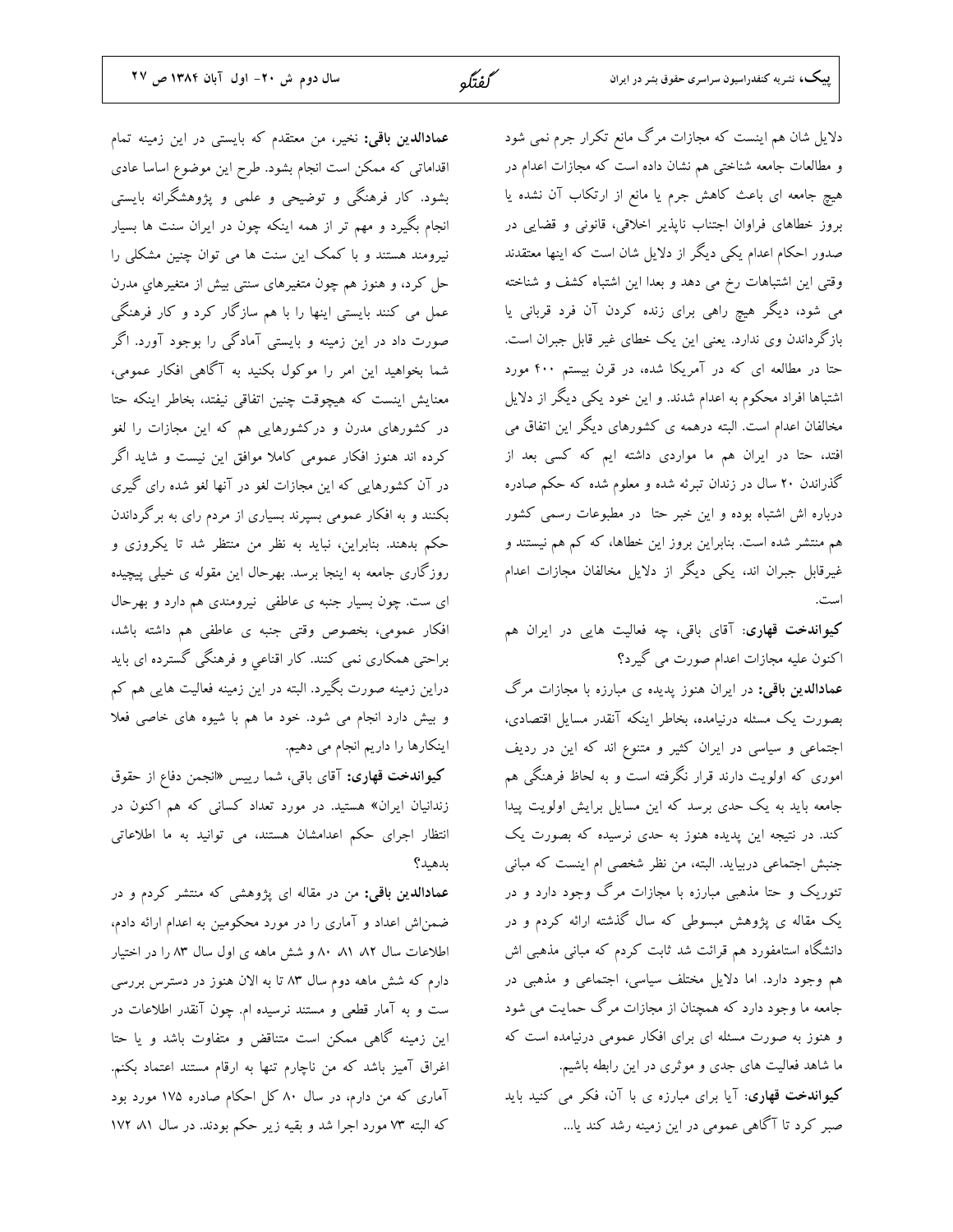كفتكه

مورد کل احکام صادره بود. در سال ۸۲ ۱۷۹ مورد بود که ۸۱ مورد اجرا شد و بقیه زیر حکم بودند. در شش ماهه اول ۸۳ ۱۱۹ مورد کل احکام صادره بود که ۵۳ مورد اجرا شده و بقیه زیر حکم مانده اند. بعد از آن اطلاعاتی که هنوز جمع کردم بصورت نهایی شده درنیامده است. بنابراین، فکر می کنم اگر در اعلامش احتياط بكنم منطقى باشد.

کیواندخت قهاری: طبق آماری که امروز به دست ما رسیده در گزارش فعالین ایرانی دفاع از حقوق بشر در اروپا و آمریکای شمالی، هم اکنون ۱۵۷ نفر محکوم به اعدام در زندانهای ایران هستند. شما، در رابطه با کار انجمن تان، آیا با این زندانیان تماس و رابطه دارید؟

عمادالدین باقی: ما در انجمن به دلیل اینکه ساختار اداری خاصی داریم و پیگیری های ما عمدتا با مراجعه متهم یا خانواده اش آغاز می شود، بنابراین ما کلا به کسانی سروکار داریم که یا مستقیم یا غیرمستقیم به انجمن مراجعه کرده اند و چون تعدادشان در یکجا متمرکز نیست و خیلی پراکنده است در سطح کشور، به همین جهت ارتباط با اینها و حتا کسب اطلاع از آنها هم کار دشواری ست. ما براساس مراجعاتی که می شود پیگیری می کنیم. در مراجعات ما هم افراد محکوم به حبس و هم افراد محکوم به اعدام وجود دارد و آن کسانی هم که محکوم به اعدام اند، از آنجایی که فعلا در حبس بسر می برند مشمول فعالیت های انجمن می شوند.

بقيه از صفحه ٣٣

شانه هایش را بالا می اندازد و اظهار بی اطلاعی می کند. این موضوع در منطقه تابوست و کسي در مورد ايدز صحبت نمي کند. رهما Rehema، این زن ۱۹ ساله باردار است و نوزادی پنج ماهه در شکم دارد. حدود سه سال پیش پسری به دنیا آورد که در یک سالگی درگذشت. به احتمال زیاد بخاطر ابتلا به بیماری مالاریا. چون خرج تحقیق در مورد دلیل مرگ گران بود ، کودک را دفن کردند و توضیحی در این مورد نخواستند.

آیا پسر رهما به بیماری ایدز مبتلا بود؟ کسی نمی داند. ۸ درصد مردم تانزانیا، یعنی بیش از دو میلیون نفر، مبتلا به این بیماری مرگ زا هستند و مناطق فقیرنشینی چون تانداله یکی از مراکز ابتلا به اين بيماري به حساب مي آيد. در اين منطقه بيماري ايدز و .<br>فقر دست در دست هم داده و فاجعه های مرگبار می آفرینند.

جویس و رهما دوران دبستان را به پایان نرسانده اند و تنها کالایی را که در اختیار دارند در معرض فروش قرار داده اند تا با پولی حدود یک دلار در روز یا حتی کمتر از آن زندگی می کنند.

در سراسر جهان روزانه حدود ۱۰۰ هزار نفردر اثر فقر می میرند و از این تعداد حدود ۳۰ هزار نفرشان کودک هستند. در جنوب صحرای آفریقا ۱۲ میلیون کودک پتیم که پدر و مادرشان به علت ابتلا به بیماری ایدز درگذشته اند زندگی می کنند. اگرچه فقر در آسیا، آمریکاي جنوبی و حتی اروپا نیز معضلی بزرگ گشته، اما آفریقا هنوز مرکز فقر جهان است. فقر در این قاره، بخصوص در جنوب صحراي آفريقا به تدريج افزايش مي يابد و اين در حالي ست که افزایش فقر با افزایش تولد نوزادان همزمان مرگ و میر مادران در هنگام زایمان همراه گشته و بیماري ایدز هم در کنار خشکی، بیکاري و قرض وسیع کشورهاي اين قاره و فساد اداري در این کشورها راه برون رفت از معضل فقر را بسیار دشوار ساخته است.

به هر حال در سال ۲۰۱۵ میلادیِ سازمان ملل متحد مشخص خواهد کرد که آیا در مبارزه با پیشرفت فقر در جهان موفق بوده و توانسته است سطح فقر را در جهان ، آن گونه که سران کشورهاي جهان در سال ۲۰۰۰ قول داده اند، کاهش دهد یا نه.

این در حالی ست که اگر ملاحظات سیاسی و اقتصادیِ کشورها نباشد، با محصولاتی که در سطح جهان تولید می شود به راحتی می توان همه ی شش میلیارد جمعیت کره خاکی را تغذیه کرد. کارشناسان بر این نظرند که تا سال ۲۰۵۰ جمعیت جهان تا ۳ میلیارد نفر افزایش یافته و به مرز ۹ میلیارد میرسد و گفته می شود که ۹۷ درصد این جمعیت در آینده در کشورهای در حال توسعه زندگی خواهند کرد، یعنی کشورهایی که در حال حاضر هم با معضل فقر روبرویند. دیگر مشخص است که مشکل رودررویی جهان فقیر و غنی مشکلی جهانی گشته است. حدود نیمی از مردم جهان باید با دو دلار و حدود یک پنجم ً مردم کره خاکی باید فقط با یک دلار در روز به زندگی ادامه دهند و روزانه ۱۰۰ هزار نفر با شکمی گرسنه سر بر بالین گذارند.

هیچ کس نباید شکنجه شود یا تحت مجازات یارفتارظالمانه، ضد انسانی یا تحقیرآمیز قرار **گیبر د.** ماده ۵ اعلامیه جهانی حقوق بشر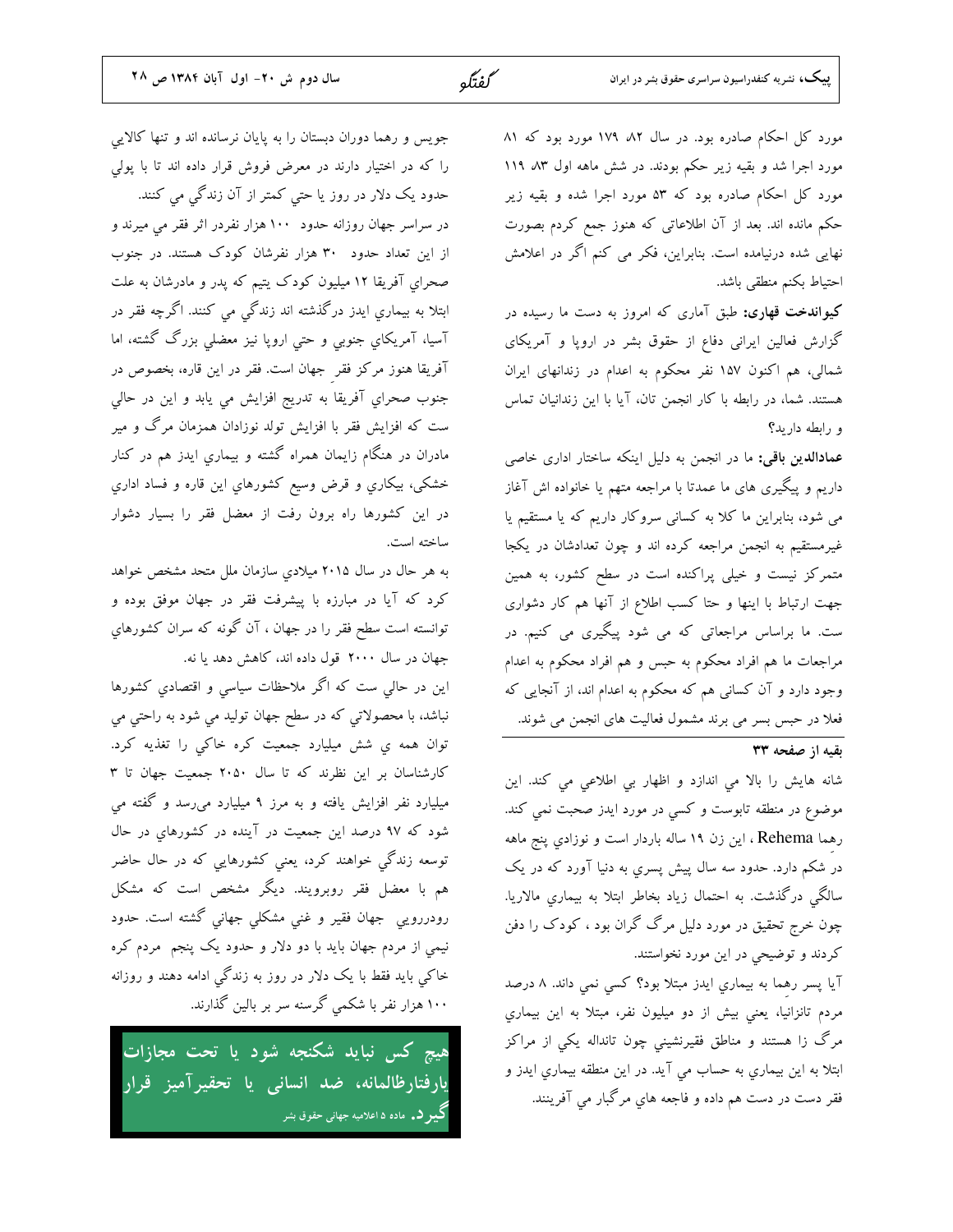#### برگردان: سهيلا وحدتبي

#### اعلاميه مربوط به مدافعين حقوق بشر

توضیح مترجم: آنجه در زیر آمده است متن یادداشتی از دفتر کمیساریای عالی حقوق المستقل المجموع سازمان ملل متحد× درباره اهميت اين

قطعنامه است. متن كامل قطعنامه در پايين صفحه آمده است. لازم به ذکر است که در پی تصویب این قطعنامه، حکم « نماینده ویژه سازمان ملل درمورد مدافعین حقوق بشر» توسط کمیسیون حقوق بشر در آپریل ۲۰۰۶ صادر شد که در جهت اجرای اعلامیه حقوق و مسئولیت افراد، گروهها و سازمان های جامعه برای پیشبرد و حمایت حقوق و آزادی های اساسی برسمیت شناخته شده جهانی فعالیت نماید. اولین فرد در این مقام خانم هینا جیلانی است که با حکم دبیرکل سازمان ملل درسال ۲۰۰۰ برگزیده شده و با تمدید دوره سه ساله کار خویش، تا سال ۲۰۰۶ در این مقام بکار ادامه خواهد داد.

کار برروی جزئیات اعلامیه مربوط به مدافعین حقوق بشر در سال ۱۹۸۴ آغاز گشت و با تصویب متن آن توسط مجمع عمومی در سال ۱۹۹۸، در پنجاهمین سالگرد اعلامیه جهانی حقوق بشر، پایان یافت. تلاش مشترک گروهی از سازمانهای غیردولتی حقوق بشر و برخی نمایندگان دولتی به تهیه یک متن قوی، قابل استفاده و عملی یاری رساند. شاید مهمتر از همه این باشد که اعلامیه تنها خطاب به حکومتها و مدافعین حقوق بشر نیست، بلکه خطاب به همه است. این سند بیان میدارد که همه ما نقشی برای عمل به عنوان مدافعین حقوق بشر داریم و تاکید می کند که یک نهضت جهانی حقوق بشر وجود دارد که همه ما را در بر میگیرد. نام كامل اين اعلاميه چنين است:

« اعلامیه حقوق و مسئولیت افراد، گروهها و نهادهای جامعه در ترویج و حمایت از حقوق بشر و آزادیهای اساسی شناخته شده جهانی» که به خاطر طولانی بودن معمولا به عنوان مختصر «اعلامیه مربوط به مدافعین حقوق بشر» از آن یاد می شود.

١. نقش حقوقي

اعلامیه به خودی خود یک سند تعهدآور حقوقی نیست. اما شامل یک سری اصول و حقوقی است که بر اساس استانداردهای حقوق بشری است که در دیگر سندهای بینالمللی آمده که از نظر حقوقی تعهدآور هستند، همچون میثاق بین المللی حقوق مدنی و

سیاسی. افزون بر آن، این اعلامیه با توافق عمومی مجمع عمومی تصویب شده و از این رو نمایانگر تعهد بسیار قوی حکومتها در اجرای آن است. حکومتها پذیرش این اعلامیه را به عنوان قوانین تعهدآور ملی روز به روز بیشتر مورد توجه قرار میدهند.

## ٢. مواد اعلاميه

این اعلامیه به تقویت و حمایت مدافعین حقوق بشر در زمینه کار آنان میپردازد. این سند حقوق جدیدی را نمی آفریند، بلکه در عوض حقوق موجود را به شیوهای بر می شمارد که اجرای آنها درمورد نقش عملی و وضعیت مدافعین حقوق بشر سادهتر است. به عنوان نمونه، توجه را به حق دسترسی به منابع مالی توسط سازمانهای مدافع حقوق بشر و جمع آوری و تبادل اطلاعات در زمینه استانداردهای حقوق بشر و نقض آنها جلب مینماید. این اعلامیه رئوس برخی وظایف مشخص حکومتها و مسئولیت همه افراد را با توجه به دفاع از حقوق بشر بیان نموده و همچنین درباره رابطه آن با قوانین کشور توضیح میدهد. بیشتر مواد این اعلامیه در بندهای زیر خلاصه شده است (۱). این نکته دارای اهمیت است که باز تصریح شود که مدافعین حقوق بشر موظف هستند که بر اساس این اعلامیه فعالیتهای مسالمتآمیز انجام دهند. (آ - حقوق و حمایتهای داده شده به مدافعین حقوق بشر مواد ۱، ۵، ۶، ۸، ۸، ۹، ۱۱، و ۱۳ این اعلامیه حمایتهای مشخصی را برای مدافعین حقوق بشر برمی شمارند، از جمله این حقوق: • درخواست حمايت و تحقق حقوق بشر در سطح ملي و بين|لمللي؛ • انجام کارهای حقوق بشری بطور فردی یا همراه با دیگران؛ • تشکیل انجمنها و سازمانهای غیر دولتی؛ • دیدار یا گردهمایی مسالمتآمیز؛ • درخواست، بدستآوردن، دریافت و نگهداری اطلاعات مربوط به حقوق بشر؛ • بحث و پرورش اصول و ایدههای نوین و تبلیغ برای پذیرش آنها؛ • ارائه پیشنهادها و انتقاداتی به نهادهای دولتی و موسسات و

سازمانهایی که در رابطه با امور اجتماعی هستند، به منظور بهبود عملکرد آنها و یا جلب توجه به جنبههایی از کار آنها که ممکن است مانعی تحقق حقوق بشر باشد؛

• تسلیم شکایت درباره سیاستها و اقدامات رسمی مربوط به حقوق بشر و الزام حکومت برای رسیدگی به این شکایتها؛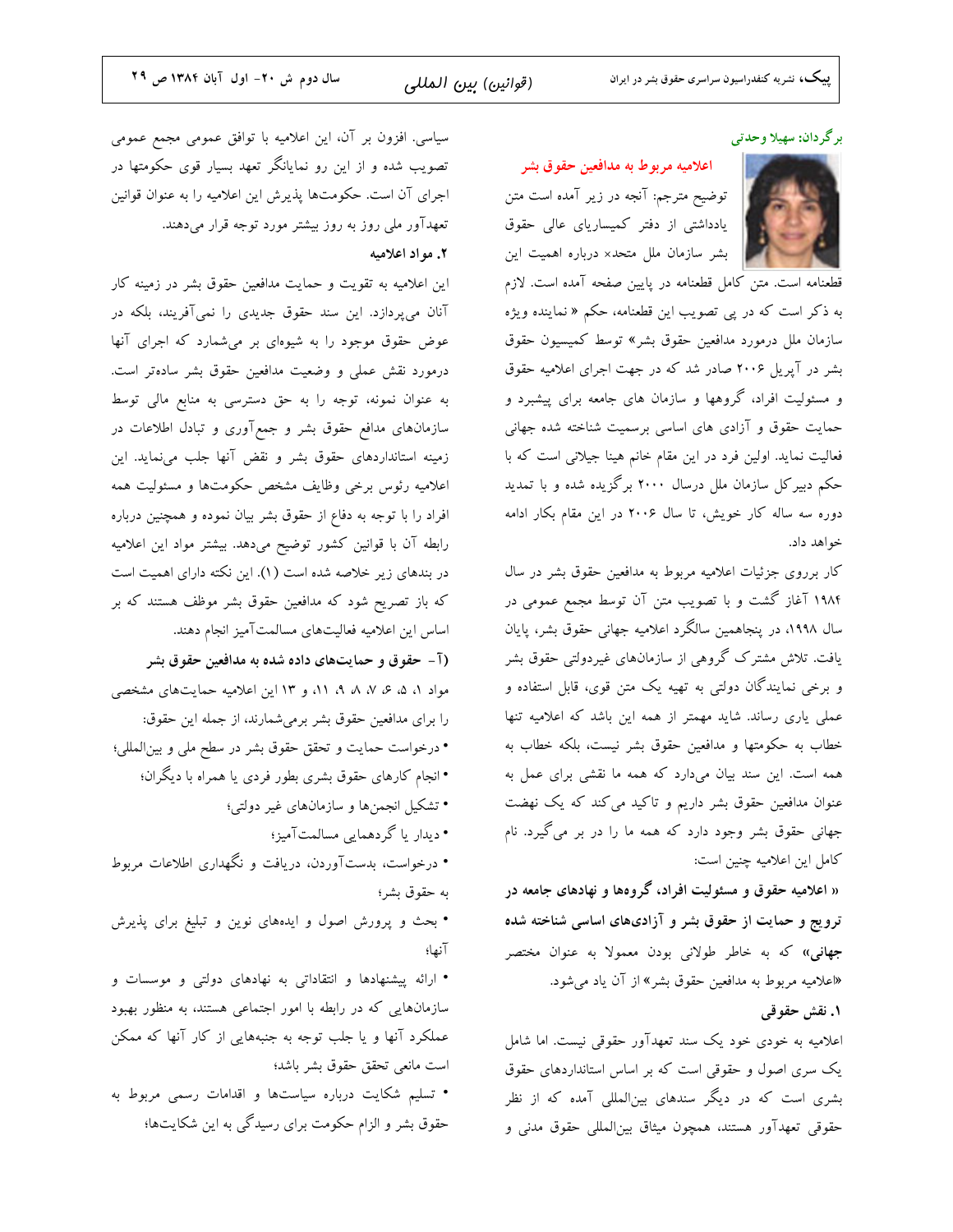| سال دوم ش ۲۰- اول آبان ۱۳۸۴ ص ۳۰                                                                                   | (قوانین) بین المللی | <b>پیک،</b> نشریه کنفدراسیون سراسری حقوق بشر در ایران                 |
|--------------------------------------------------------------------------------------------------------------------|---------------------|-----------------------------------------------------------------------|
| • تقویت و تضمین ایجاد و گسترش سازمانهای مستقل برای                                                                 |                     | • ارائه و تامین یاری حقوقی در سطح تخصصی و شایسته یا دیگر              |
| ترویج و حمایت از حقوق بشر و آزادیهای اساسی در همه قلمرو                                                            |                     | توصیهها و یاریرسانی در دفاع از حقوق بشر؛                              |
| تحت حاکمیت خود را، از جمله ماموران حل اختلاف یا                                                                    |                     | • شرکت در جلسههای علنی، روند پیشرفت و دادرسی به منظور                 |
| كميسيونهاي حقوق بشر؛                                                                                               |                     | برآورد میزان همخوانی آنها با قوانین کشور و و تعهدات حقوق              |
| • فراهم آوردن و ترویج آموزش حقوقبشر و آزادیهای اساسی                                                               |                     | بشر بينالمللي ؛                                                       |
| در همه سطوح آموزشی و تربیت حرفهای؛                                                                                 |                     | • دسترسی بلامانع به ارتباطات با سازمانهای غیردولتی و بین              |
| (پ – مسئولیت همه افراد                                                                                             |                     | دولتي؛                                                                |
| این اعلامیه تاکید میکند که هرکسی وظایفی در قبال و درون                                                             |                     | • بهره مندی از راه چاره عملی؛                                         |
| اجتماع دارد و همه ما را تشویق میٖنماید که مدافعین حقوقبشر                                                          |                     | • اشتغال قانوني حرفه يا تخصص مدافعين حقوق بشر؛                        |
| باشیم. مادههای ۱۰، ۱۱ و ۱۸ رئوس مسئولیتهای هر کسی را در                                                            |                     | • حمایت موثر توسط قوانین کشور در هنگام واکنش یا مخالفت                |
| امر ترویج حقوق بشر، و حفظ دمکراسی و نهادهای آن و عدم                                                               |                     | مسالمتآمیز در مقابل اعمال یا حذفهای منسوب به دولت که به               |
| نقض حقوق بشر دیگران بر میشمارد. ماده ۱۱ اشاره ویژه به                                                              |                     | نقض حقوق بشر مى نجامد؛                                                |
| وظایف افرادی دارد که به حرفهای مشغولند که میتواند بر حقوق                                                          |                     | • جلب، دریافت و استفاده از منابع برای هدف حمایت از حقوق               |
| بشر دیگران تاثیر گذارد، و بویژه به افسران پلیس، وکیلها و                                                           |                     | بشر (از جمله دریافت پول از خارج از کشور).                             |
| قاضیها و امثال آن مربوط میشود.                                                                                     |                     | (ب - وظایف حکومتها                                                    |
| (ت - نقش قانون كشور                                                                                                |                     | حکومتها وظیفه دارند که همه مواد این اعلامیه را محترم دانسته           |
| مادههای ۳ و چهار به رابطه این اعلامیه و قوانین بین لمللی و کشور                                                    |                     | و به اجرا گذارند. گرچه مادههای ۲، ۹، ۱۲، ۱۴ و ۱۵ اشاره                |
| میپردازد با این دید که رعایت بالاترین استاندارد ممکن در زمینه                                                      |                     | مشخص به نقش دولتها داشته و بیان میدارد که هر حکومتی                   |
| حقوق بشر را تضمین نماید.                                                                                           |                     | وظیفه و مسئولیت دارد که:                                              |
| ×برگرفته از سایت کمیساریای عالی حقوق بشر سازمان ملل متحد                                                           |                     | • حمايت، ترويج و تحقق همه حقوق بشر؛                                   |
| http://www.ohchr.org/english/issues/defenders/d                                                                    |                     | • تضمین اینکه همه افراد تحت قلمرو آن میتوانند از همه آزادیها          |
|                                                                                                                    |                     | و حقوق اجتماعی، اقتصادی، سیاسی و دیگر حقوق و آزادیها در               |
| کمیسیون حقوق بشر در پنجاه و ششمین جلسه آن در سال ۲۰۰۰                                                              |                     | عمل بهرهمند شوند؛                                                     |
| (E/CN.4/2000 /95)آمده است که همچنین پیشنهاداتی در                                                                  |                     | • انجام اقدامات لازم قانونگذاری، قضایی، دولتی برای تضمین              |
| زمینه اجرای عملی این اعلامیه در بر دارد.                                                                           |                     | تحقق عملی حقوق و آزادیها؛                                             |
|                                                                                                                    | بقیه از صفحه ۲۴     | • فراهم نمودن راه چاره موثر برای افرادی که ادعا میکنند                |
| در مورد ایران، گزارش کنفدراسیون حاکی از قتل چهار نفر به                                                            |                     | قربانيان نقض حقوق بشر هستند؛                                          |
| دست پلیس و بازداشت دهها نفر و همچنین مواردی از هجوم                                                                |                     | • انجام سریع تحقیقات بیطرفانه در مواردی که بنظر میرسد حقوق            |
| خانگی و شکنجه در ارتباط با تظاهرات کارگری با انگیزه های                                                            |                     | بشر نقض شده؛                                                          |
| صنفی است. در این گزارش از محمود صالحی به عنوان یکی از                                                              |                     | • انجام همه اقدامات لازم برای تضمین حمایت از هر کسی در                |
| سران اتحادیه های کارگری در ایران نام برده شده که چند بار<br>مورد ارعاب مسئولان قرار گرفته و همراه با شش تن دیگر از |                     | مقابل هرگونه خشونت، تهدید، انتقام جویی، تبعیض منفی، فشار یا           |
|                                                                                                                    |                     | هرگونه عمل دلخواهی که پیامد استفاده برحق از حقوقی است که              |
| فعالان کارگری متهم به همکاری با گروههای چپگرایی شده که                                                             |                     | در اعلامیه بدانها اشاره شده؛                                          |
| در ایران غیرقانونی شناخته شده اند                                                                                  |                     | • ارتقاء درک عمومی از حقوق مدنی، سیاسی، اقتصادی، اجتماعی<br>و فرهنگی؛ |
|                                                                                                                    |                     |                                                                       |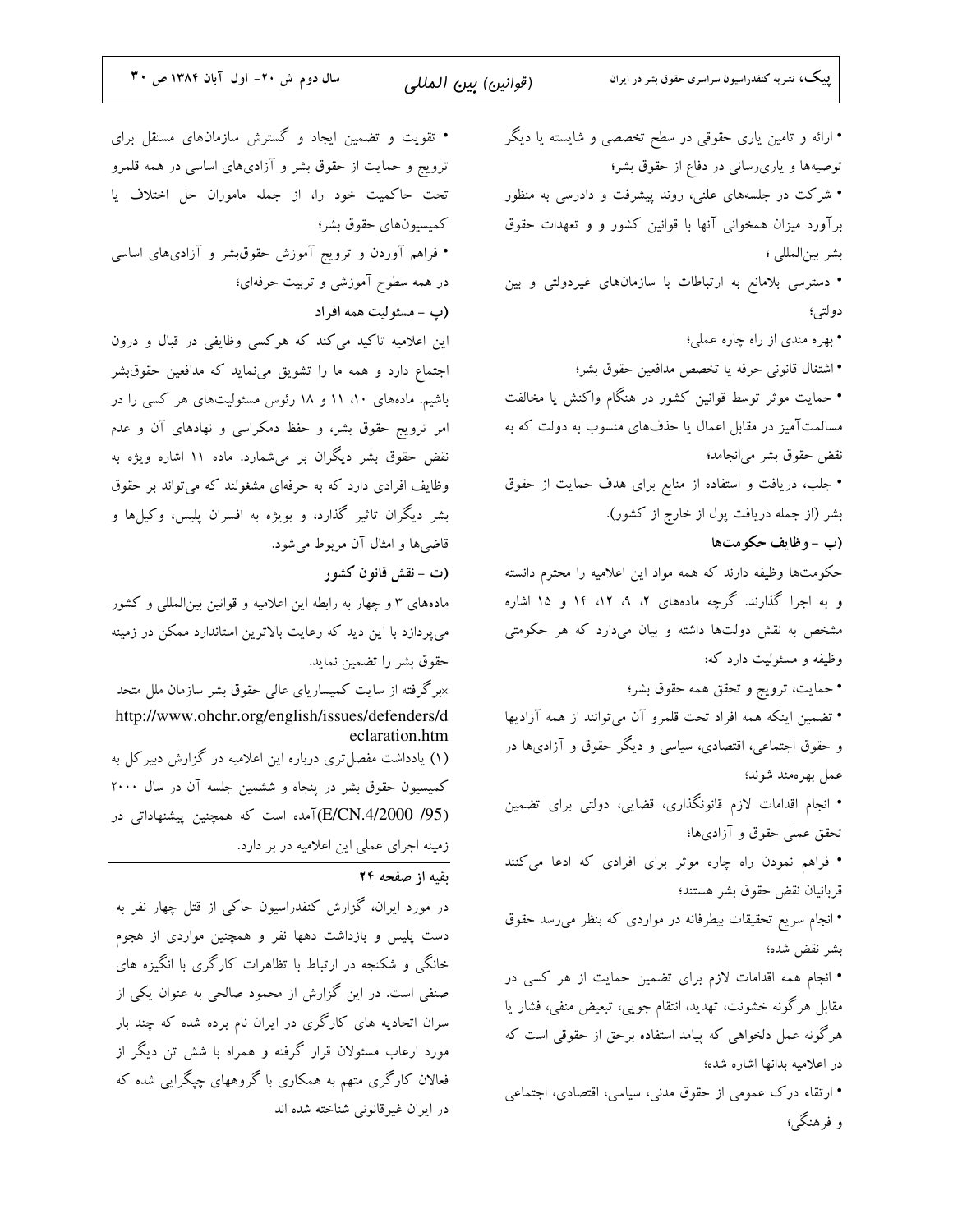ما، امضاکنندگان این نامه، ضمن اعتراض به محدودیت های جدید ایجاد شده، افزون بر سختگیری های گذشته، برای آقای گنجی، مجدداً و موکداً خواستار رعایت دقیق قانون، عدل و انصاف در مورد ایشان و رعایت حقوق قانونی او، ازجمله امکان تداوم درمان در خارج از زندان و فراهم شدن زمینه آزادی کامل وی هستیم و نسبت به هزینهها و پیامدهای این گونه رفتارهای تنبیهی و انتقام جویانه علیه زندانیان سیاسی هشدار میدهیم.

### 18/V/1۳۸F

زهره آقاجری -هاشم آقاجری ــ محمد آزادی ــ حمید آصفی ــ مسعودآقایی، سامر آقایی - هادی احتظاظی ـ نعمت احمدی ـ مصطفی اخلاقی ـ کریم ارغندهپور ـ حسن افتخار اردیلی ـ علی اکرمی ـ عبدالمجید الهامی ـ مهدی امینی زاده ـ حسین انصاری راد ـ مصطفی ایزدی ـ ابوالفضل بازرگان ـ محمدنوید بازرگان ـ مختار باطولی– ایرج باقرزاده– روح الله باقر آبادی - پروین بختیار نژاد- رحمت الله برهانی - محمد بستهنگار ـ محمدحسین بنی|سدی ـ محمد بهزادی ـ ـ محمد بهفروزی ـ صفا بیطرف - حسین پایاـ علی پایا ـ مسعود پدرام ـ محمود پیش،ین ـ حبیبالله پیمان – عباس تاج|لدینی ـ علی تاجرنیا ـ سیدمصطفی تاجزاده ـ رضا تهرانی ـ غلامعباس توسلی ـ محمد توسلی ـ جلال توکلیان ـ مجید جابری ـ حمیدرضا جلائیپور ـ جلال جلالیزاده ـ فریده جمشیدی ـ مجتبی جهانی ـ مجید حاجی بابایی- سعید حجاریان ـ طه حجازی ـ حمید حدیثی - علی حدیثی- بهزاد حق پناه ـ فاطمه حقیقتجو ـ علی حکمت ـ ابوالفضل حکیمی ـ حمید حسامی ـ محمد حیدری ـ ابراهیم خوش سیرت ـ هادی خانیکی ـ امیر خرم ـ سیدمحمدعلی دادخواه ـ محمد دادفر <sub>- (</sub>سول دادمهر <sub>-</sub> فریبا داودی مهاجر <sub>-</sub> پرویندخت دفتری <mark>- مح</mark>مود دلآسایی ـ مصیب دوانی ـ ابراهیم دینوی ـ رضا رئیس طوسیـ محمدجواد رجائیان ـ علیرضا رجایی ـ محمدصادق رسولی ـ احد رضائی ـ بهمن رضاخانی ـ حسین رفیعی ـ پرویز زندی،نیا ــ محمدرضا زهدی ــ احمد زیدآبادی- احمد ساعی ــ عزت الله سحابی ــ فریدون سحابی ـ هاله سحابی ـ عیسی سحرخیز ـ سیدرضا سیدزاده ـ سیدمحمد سیفزاده ـ محمود شاددل بصیر ـ ابراهیم شاکری ـ علی شاملو ـ محمد شانهچی ـ حسین شاهحسینی ـ محمد شریف ـ ماشاءالله شمس|لواعظین ـ فیروزه صابر−محمد صاحب محمدی ـ محمود صارمی ـ هاشم صباغیان ـ احمد صدرحاجسیدجوادی ـ احمد صدری ـ محمود صدری ـ مهدی صراف ــ عباس صفائیفر ــ حمید رضا صمدی ـــ اعظم طالقانی ــ حسام طالقانی ــ طاهره طالقانی ـ محمد طاهری ـ رضا ظفری - کیان ظهرابی ـ هما عابدی ـ حسن عربزاده ۔ روئین عطوفت ۔ علی علوی- علیرضا علوی تبار ۔ محمدجعفر عمادی ۔ محمود عمرانی ۔ علیاصغر غروی ـ مسعود غفاری ـ مهدی غنی ـ محمدتقی فاضل.میبدی ـ ناصر فخرسلطانی ـ غفار فرزدي ـ مرتضى فلاح ـ عباس قائم|لصباحي ـ ماهرو قشقايي ـ رحمانقلي قليزاده ـ نظام|لدین قهاری ـ اسدالله کارشناس ـ رحمان کارگشا ـ بهزاد کاظمی- مرتضی کاظمیان ـ محسن کدیور ـ پروین کهزادی ـ یعقوب کوثری ـ بهناز کیانی ـ پروین کهزادی- محترم گل بابایی- بیژن گلافزا ـ فاطمه گوارایی ـ مسعود لدنی ـ حسین لقمانیان ـ علی مؤمنی ـ حسین مجاهد ــ محسن محققی ــ نر گس محمدی ــ نوشین محمدی-محمد محمدی اردهالی-سعید مدنی ـ مرضیه مر تاضیلنگرودی ـ مصطفی مسکین ـ رضا مسموعی ـ احمد معصومی ـ بدرالسادات مفیدی ـ مرتضی مقدم ـ احمد منتظری ـ سعید منتظری ـ خسرو منصوریان ـ یوسف مولایی ـ وحید میرزاده ـ الله کرم میرزایی ــ علیاکبر نجفی ـ محمود نکوروح ـ سیدحمید نوحی ـ مراد ویسی - سید هاشم هدایتی - علیرضا هندی ـ احسان هوشمند ـ ناصر هوشمند ـ ابراهیم یزدی ـ حسن یوسفی\شکوری ـ رضا یوسفیان نامه سر گشاده فعالان فرهنگی، سیاسی و دانشگاهی در اعتراض به وضعیت اکبر گنجی

> رئيس محترم قوه قضائيه جناب آقاى سيدمحمود هاشمى شاهرودى با سلام و دعای خیر

همان گونه که استحضار دارید، مسائل مربوط به زندانی بودن، بیماری، اعتصاب غذا و دیگر موارد مربوط به آقای اکبر گنجی یس از یادرمیانیها و درخواست های مکرر شخصیت های سیاسی،فرهنگی و اجتماعی و وعدههای ضمنی مسئولان برای حل مسئله ، بدون توجه به این تلاش ها و با انتقال آقای اکبر گنجی بر حسب ظاهر يايان يافت.

آقای گنجی در تاریخ ۸۴/۶/ ۱۳ از بیمارستان به نقطه ای نامشخص در زندان اوین انتقال یافت و از ۸۴/۶/۴ تاکنون هیچگونه اجازه ملاقاتی با او به خانواده و وکلایش داده نشده است و هیچ خبری درباره وضعیت سلامت و حیات وی از سوی منابع مستقل اعلام یا تأييد نگرديده است.

ما می رانیم که این ممروریت های استثنائی و رر تنگنا گذاشتن آقای گنهی نوعی تنبیه و فشار به رلیل مواضع سیاسی او است. اما مگر قوه قضائیه کشور بایر از ابزارهای مکومت تنها برای سریا نگاه راشتن ماکمیت به هر قیمت استفاده کنر و مقوق شهرونران را به هر بهانه ناریره بگیرد؟

فارغ از نوع واکنش قوه قضائیه نسبت به درخواست های شخصیت های یاد شده ــ که نموداری از نحوه سلوک دستگاه حاکمیت با درخواست های شهروندان به شمار میرود ــ حداقل حقوق انسانی و شهروندی یک زندانی و خانواده و دوستان وی، ملاقات خانواده ، اقوام و وكلاى مدافع با زندانى و اطلاع يافتن از وضعيت اوست. ما میدانیم که این محدودیت های استثنائی و در تنگنا گذاشتن آقای گنجی نوعی تنبیه و فشار به دلیل مواضع سیاسی او است. اما مگر قوه قضائیه کشور باید از ابزارهای حکومت تنها برای سریا نگاه داشتن حاکمیت به هر قیمت استفاده کند و حقوق شهروندان را به هر بهانه نادیده بگیرد؟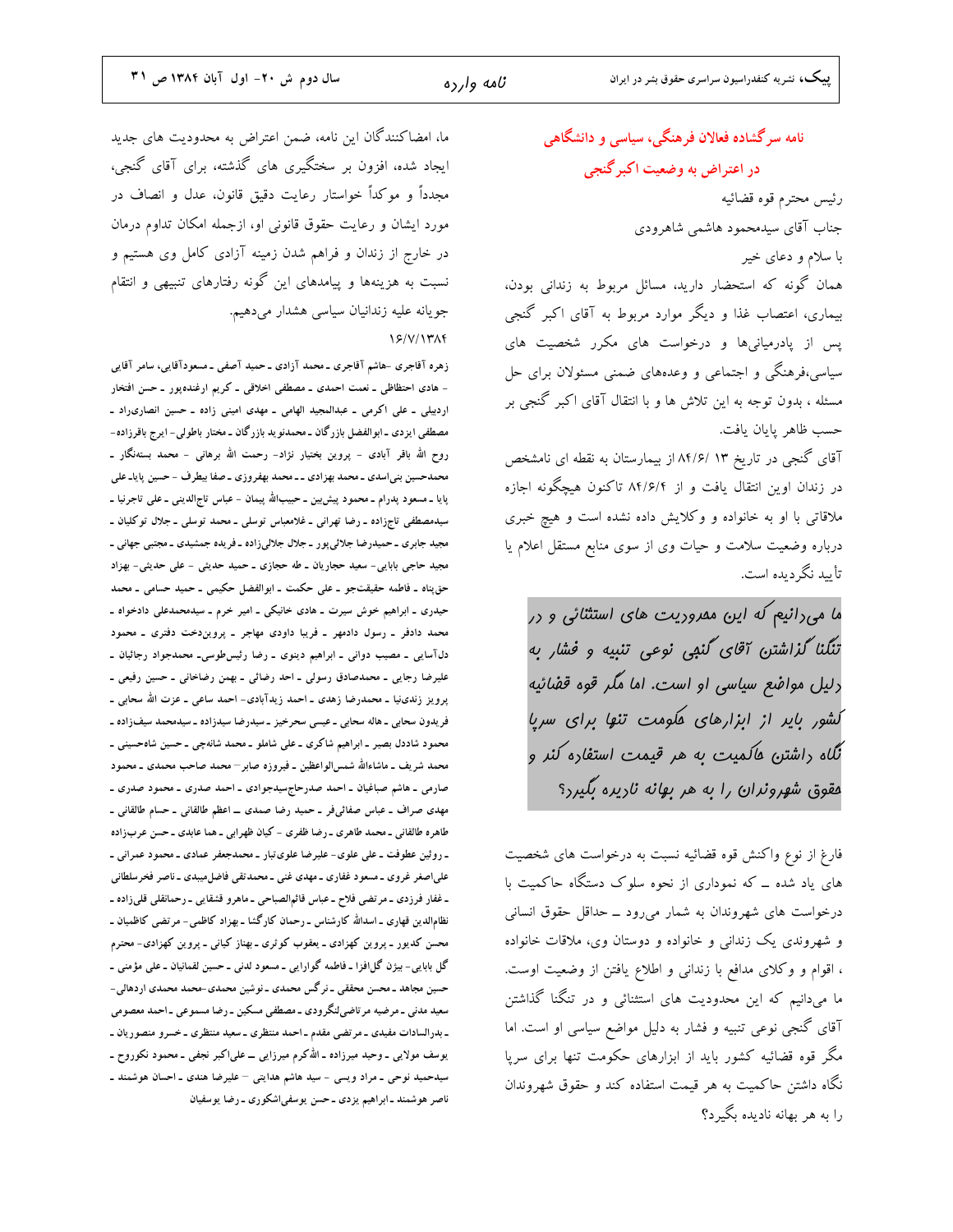**پیک،** نشریه کنفدراسیون سراسری حقوق بشر در ایران

تهدید خانواده ها و وابستگان زندانی (سیاسی) و بعضا تحت بازجوئي قرار گرفتن آنان بود. <sup>.</sup>گزارشی که در ژانویه (دیماه) از طرف نماینده ویژه سازمان ملل در امور پیشرفت و حفاظت از آزادی بیان و عقیده، تهیه شده بود، بیان می دارد که "فضای ترس و سرکوب مداوم برای افرادی که منتقد دستگاه سیاسی و دکترین مذهبی (تز ولایت مطلقه فقیه) هستند″ وجود دارد.

۰ در اکتبر و نوامبر (مهر و آبان) تعدادی از روزنامه نگاران، بویژه وب لاگ نویسان، در ارتباط با امضاء نامه ای که خواهان اصلاحات سیاسی بود، خودسرانه بازداشت شدند. دستگیر شدگانی که انتظار می رفت ظرف چند ماه دادگاهی شوند عبارتند از جواد غلام تمیمی، شهرام رفیع زاده روزبه و میر ابراهیم.

<sup>.</sup> در دسامبر (بهمن ماه) بنا بر گزارشی، بیشتر دستگیر شدگان، به گناهان خود در بازداشت گاه اعتراف کردند. اما بعدا یکی از اعضاء دولت اظهار داشت كه اين اعترافات تحت فشار و (شكنجه) صورت گرفته است.

· تقى رحمانى، عليرضا عاليجانى و هدى صابر، روشنفكران ونویسندگان ملی- مذهبی بدو.ن هیچ چشم اندازی از آزادی بطور خودسرانه هنوز در زندان باقی مانده اند. دادگاه بیش از یکسال است که صدور حکم در مورد آنها را به تعویق انداخته است و این امر باعث شده است که خانواده آنان نتوانند به هر گونه اقدام و پی گیری قانونی دست زنند. همچنین علیرغم اینکه در ماه نوامبر (آبان) اعلام شده بود که آنها میتوانند در قبال وثیقه آزاد شوند اما مقامات زندان (منصوبین سید علی خامنه ای)، از آزادی آنها جلوگیری می کنند و در نتیجه آنها در زندان (نامعلوم) بسر می بر ند.

· حکم مرگ استاد دانشگاه هاشم آغاجری که به جرم تفسیر کفرآمیز (آیات) در سال ۲۰۰۲ صادر شده بود، در ماه ژوئن (خرداد) توسط دادگاهها عالی ملغی شد. اما اتهام جدیدی علیه او مبنی بر توهین به احکام و فرایض مذهبی و "نشر اطلاعات گمراه کننده" نسبت داده شد. در جولای (تیر) او به ۵ سال زندان با حکم تعلیقی ۲ سال و ۵ سال ممانعت از تدریس محکوم شد. دادخواست نامبرده تا اواخر سال در دادگاه تهران به حالت بلاتکلیف رها شده است.

### بفيه از صفحه ٣٤

قوانین و احکام تبعیض آمیز

تبعیض در احکام و قوانین که باعث ناآرامیهای سیاسی، اجتماعی و نقض حقوق بشر شده بود، ادامه داشت. (برای مثال) نقش "گزینش" جهت ممانعت استخدام افراد به سبب مذهب و عقاید سیاسی آنها در نهادهای دولت<sub>ی</sub> ادامه داشت. همچنین مصوبه ها و قوانین مبهمی برای تحدید فعالیت اعضاء مجرب و حرفه ای کانون وکلا و اتحادیه و موسسات بازرگانی، اعمال شده است.

در ژانویه (دیماه) معیارهای گزینشی و بازبینی مجدد قوانین و سیاست ها جهت اطمینان از حمایت افراد نسبت به اصول اسلامی بوسیله شورای نگهبان گسترش یافت. در نتیجه این امور، صلاحیت بیش از ۳۵۰۰ نامزد انتخاباتی مجلس (دوره هفتم) رد شد. این عمل بخصوص رد صلاحیت و محرومیت اجباری بیش از ۸۰ نماینده مجلس (ششم) در انتخابات بعدی، محکومیت داخلی و بین المللی ایران را به همراه داشت. "گزینش" برای رد صلاحیت ها، مآخذ و قوانین تبعیض آمیز را ارائه داد.

شرایطی حتمی که از طرف گزینش تعیین شده است(علاوه بر مسائل سیاسی) مذهب و اقلیت های قومی است که مورد تائید رسمی و قانونی (رژیم) نمی باشند. (برای مثال) بهائیت، اهل حق، سابتین (مسیحیان انجیلی و پروتستانهای بشارتی) در حیطه این نوع تبعیض ها قرار دارند و آنها را از دسترسی به آموزش و فراگیری علم محروم می سازد.

آزادی بیان وتشکیل انجمن ها

در طول سال نقض وقیحانه آزادی بیان و تشکیل انجمن ها بوسیله قوه قضائیه انجام می گرفت. تشکیل هر انجمنی و ابراز بیان و سخني عميقا از ناحيه قوه قضائيه ضبغه سياسي پيدا مي كردند و بطور بی شرمانه سرکوب می شدند. روزنامه نگاران به اتهام "تحریک سیاسی نمودن" روبرو می شدند و بطور خودسرانه دستگیر و در بازداشتهای دراز مدت قرار می گرفتند و نهایتا در محاکمات غیر منصفانه در دادگاههای غیر علنی به زندان محکوم می شدند. قوانینی که برای دستگیری روزنامه نگاران به آنان استناد می شد بر مبنای اتهامات مبهمی مانند، افترا، به خطر انداختن امنیت ملی، تشویش افکار عمومی، قرار می گرفت که با معیارهای بین المللی مغایرت داشت. سال ۲۰۰۴ (۱۳۸۴) سال اذیت و آزار و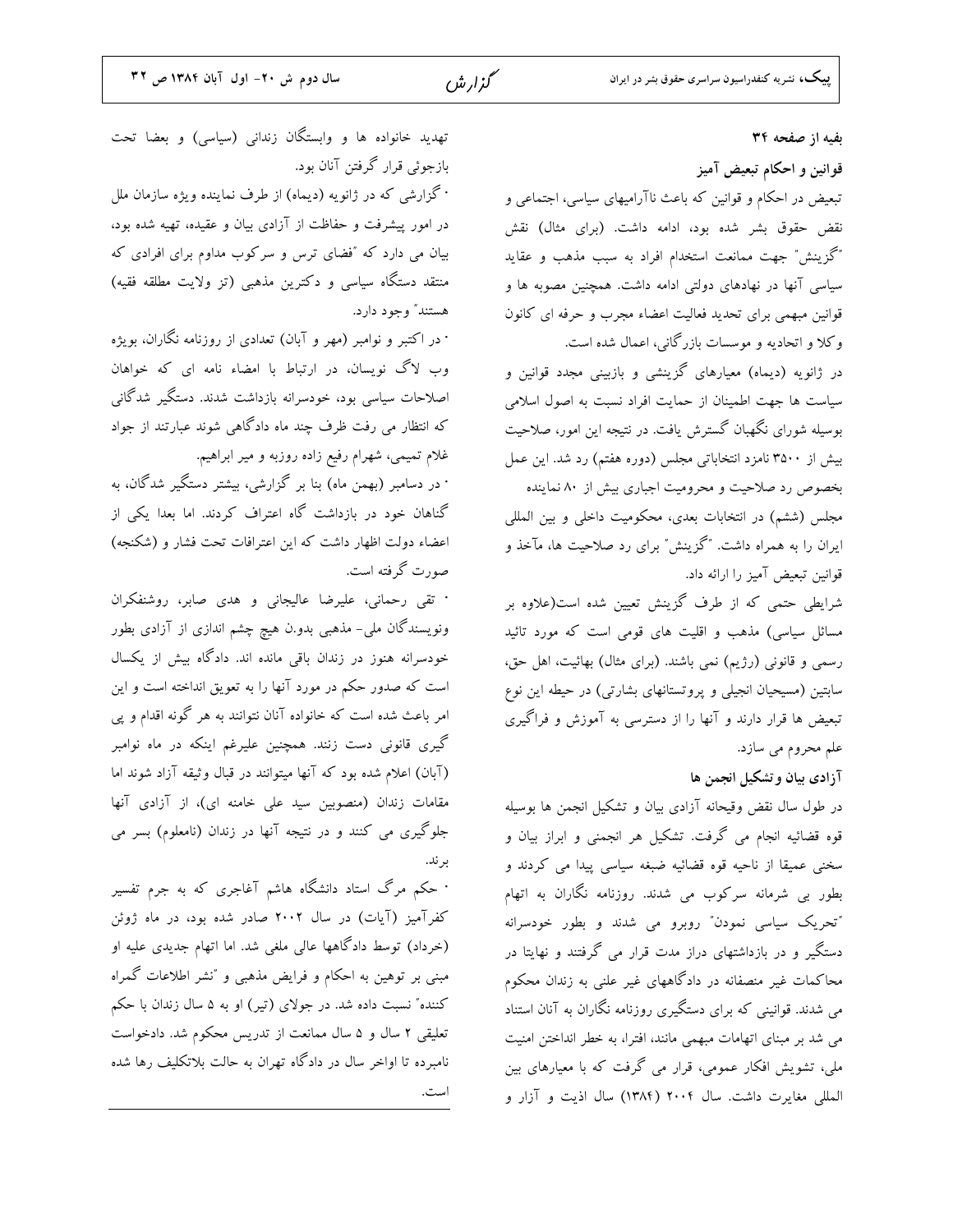توسعه فقر در جهان



اگرچه مبارزه با فقر در سراسر جهان با موفقيت هايي توام بوده، اما هنوز بیش از یک میلیارد نفر در فقر مطلق به سر می برند. این در حالي ست كه سران كشورهاي جهان در كنفرانس سازمان ملل متحد در سال ۲۰۰۰ میلادی همزبان تایید کردند که باید راهکارهایی به اجرا در آید تا شمار فقیران جهان تا سال ۲۰۱۵ به نصف تقليل يابد. كوفي عنان، دبير كل سازمان ملل متحد، چندي پیش نگرانی خود را از به اجرا در نیامدن دقیق این طرح اعلام کرد و نمونه هایی آورد که نشان دهنده اجرا نشدن طرح تصویب شده سازمان ملل است. او از جمله گفت:

"کشورهای جنوب صحرای آفریقا از زمان کنفرانس سال ۲۰۰۰ میلادي تا کنون فقیرتر شده اند و اگر این روند همچنان ادامه يابد ما به هيچ وجه به اهداف سازمان ملل براي تقليل فقر در جهان در سال ۲۰۱۵ میلادی نائل نخواهیم شد."

گفته های کوفی عنان، دبیر کل سازمان ملل متحد، در حالی ست که بیش از ۳۰۰ میلیون نفر در جنوب صحرای آفریقا با درآمدی کمتر از یک دلار در روز، زیر خطر فقر زندگی می کنند.

جویس Joyce و رهما Rehema در کشور تانزانیا، در شهر سه ميليون نفري دارالسلام، مركز اقتصادي اين كشور، زندگی می کنند. آنها در یکی از مناطق فقیرنشین این شهر به نام تانداله سکنا دارند. خانه های مخروبه و میان شان جوی هایی، که پر است از ادرار و مدفوع و پوست پرتقال و لجن و کثافت، نماي اصلي اين منطقه است. کودکان بالا و پایین می پرند و به بازی مشغولند. جوی ها بهترین تفرجگاه پشه ها ی مالاریا گشته اند. در تانداله حدود ۷۰ هزار نفر در فضایی محدود در هم می لولند. کسانی که در اين منطقه زندگي مي كنند بي چيزند و محتاج. بعضي مقداري موز در کاسه اي حلبي ريخته اند و خواستار تعويض آن با گوجه فرنگي اند. بعضي پيتي حلبي و کج و کوله اي را صاف مي کنند و در عوض آن یک کاسه ای ذرت دریافت میدارند. و بعضی دیگر بدن خود را در عرصه ي فروش قرار مي دهند تا پولي به دست

آورند. جويس ٢١ ساله خود را براي مشتري بعدي اش آماده مي سازد. صداي موسيقى از دستگاه ضبط صوتى به گوش مى رسد. جویس خود را با صدای موسیقی با لوندی خاصی تکان می دهد و می گوید: "من به دارالسلام اومدم چون اصلا نمی تونستم توی دهات تحمل كنم. اما، زندگي در اينجا هم خيلي خيلي سخته." جویس در خانه ای کاهگلی با ۱۱ زن دیگر زندگی می کند و هر كدام گوشه اي از خانه را به خود اختصاص داده و به كار مشغولند. کوچکترین فرد این گروه یازده نفره یک دختر چهارده ساله است. در مکانی، یک سطل بزرگ آب قرار دارد که زنان بعد از اتمام کار، خود را تمیز می کنند. جویس نظرش را در مورد کارش مي گويد: "با مشتري هاي مرد صحبت مي کنم و اگه با هم به تفاهم رسيديم، اونها رو داخل مي برم. ازشون براي يک ساعت، حدود ۳۰۰۰ شیلینگ، و براي یک شب ۸۰۰۰ شیلینگ مي گیرم. بايد بگم که در روز حدود دو تا سه تا مشتري دارم."

ششورهاي بنوب صمراي آفريقا از زمان لنفرانس سال ۲۰۰۰ میلاري تا کنون فقیرتر شره انر و آگر این رونر همپنان ارامه یابر ما به هيچ وبه به اهراف سازمان ملل براي تقلیل فقر در موان در سال ۲۰۱۵ میلاری نائل نفواهيم شر."

جویس از دادن این اطلاعات خجلت زده می شود و به زمین نگاه می کند. قواد او از بیرون مواظب است و همین که براي کاري دور مي شود، جويس اعتراف مي كند كه براي هر بار فقط حدود ۵۰۰ شیلینگ می گیرد، یعنی حدود ۳۵ سنت، کمی کمتر از نیم یورو. جویس باید از این پول روزانه دست کم ۱۰۰۰ شیلینگ براي پول اتاق و آبي که در اختيارش قرار مي گيرد به قوادش بپردازد. رهما Rehema ي ١٩ ساله هم زني روستايي ست و به خاطر مشکلاتش از ده به دارالسلام آمده و چهار سال است که به تن فروشي مي پردازد. مي گويد: "اينجا اومدم، چون کار ديگه اي نمی تونستم بکنم. پدر و مادرم مردن ومن کسی رو ندارم." رهما Rehema زن جوان و زيبايي ست. قدي بلند و لاغر دارد. پدر ومادرش پنج سال پیش درگذشتند. آیا به خاطر ایدز بود؟ رهما بقیه در صفحه ۲۸